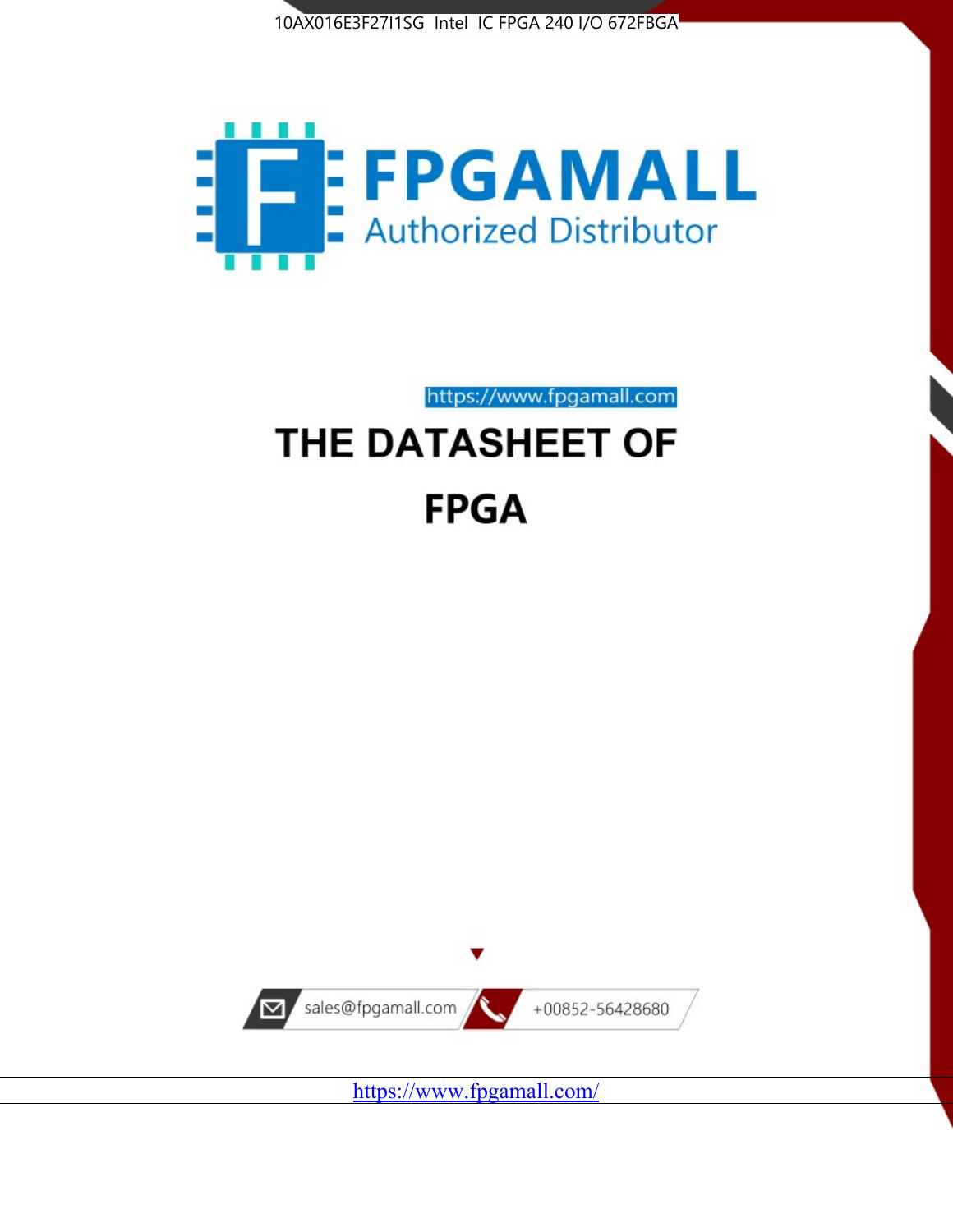10AX016E3F27I1SG Intel IC FPGA 240 I/O 672FBGA



# **Intel® Arria® 10 Device Overview**



**A10-OVERVIEW | 2018.12.06** Latest document on the web: **[PDF](https://www.intel.com/content/dam/www/programmable/us/en/pdfs/literature/hb/arria-10/a10_overview.pdf)** | **[HTML](https://www.intel.com/content/www/us/en/programmable/documentation/sam1403480274650.html)**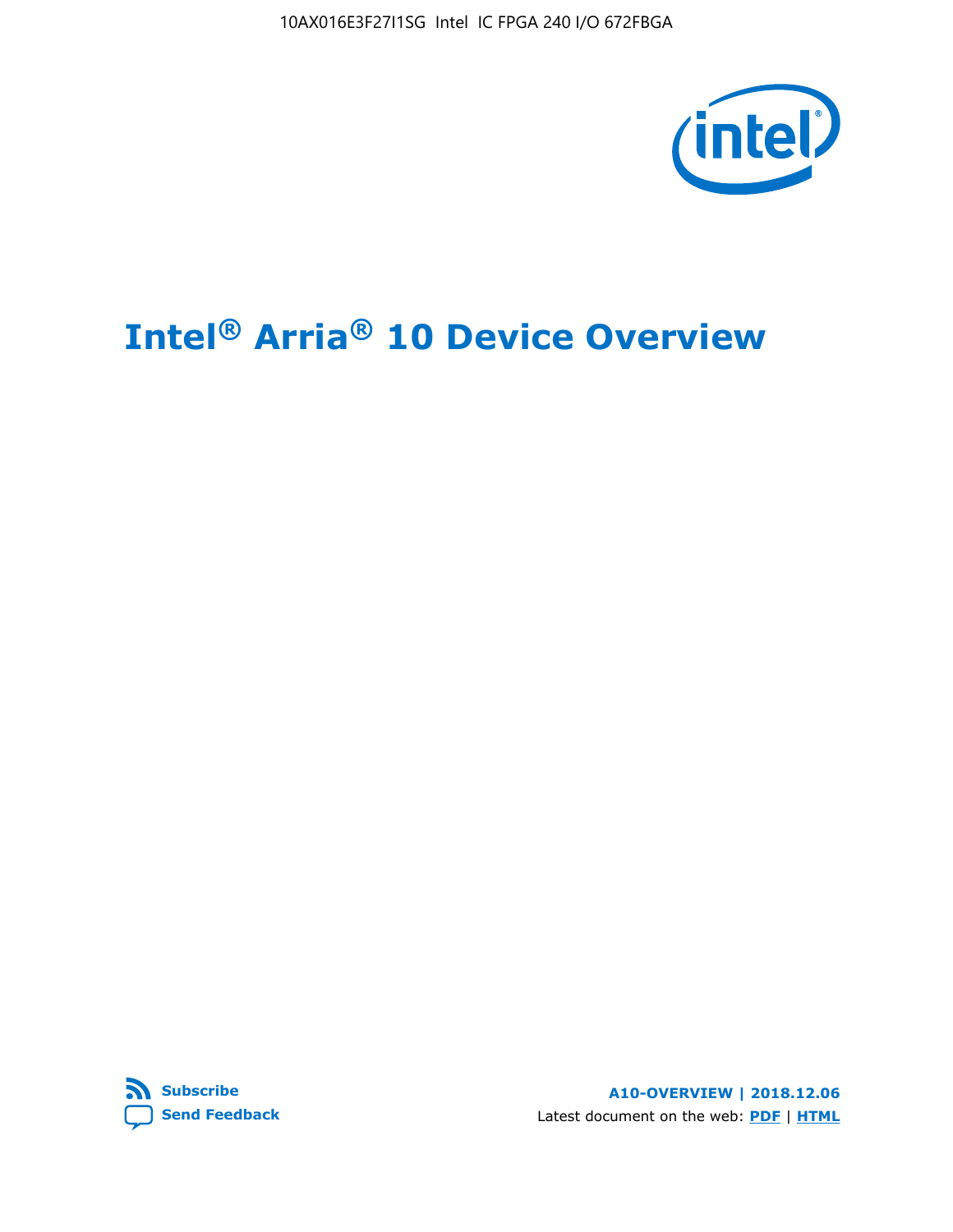

**Contents** 

# **Contents**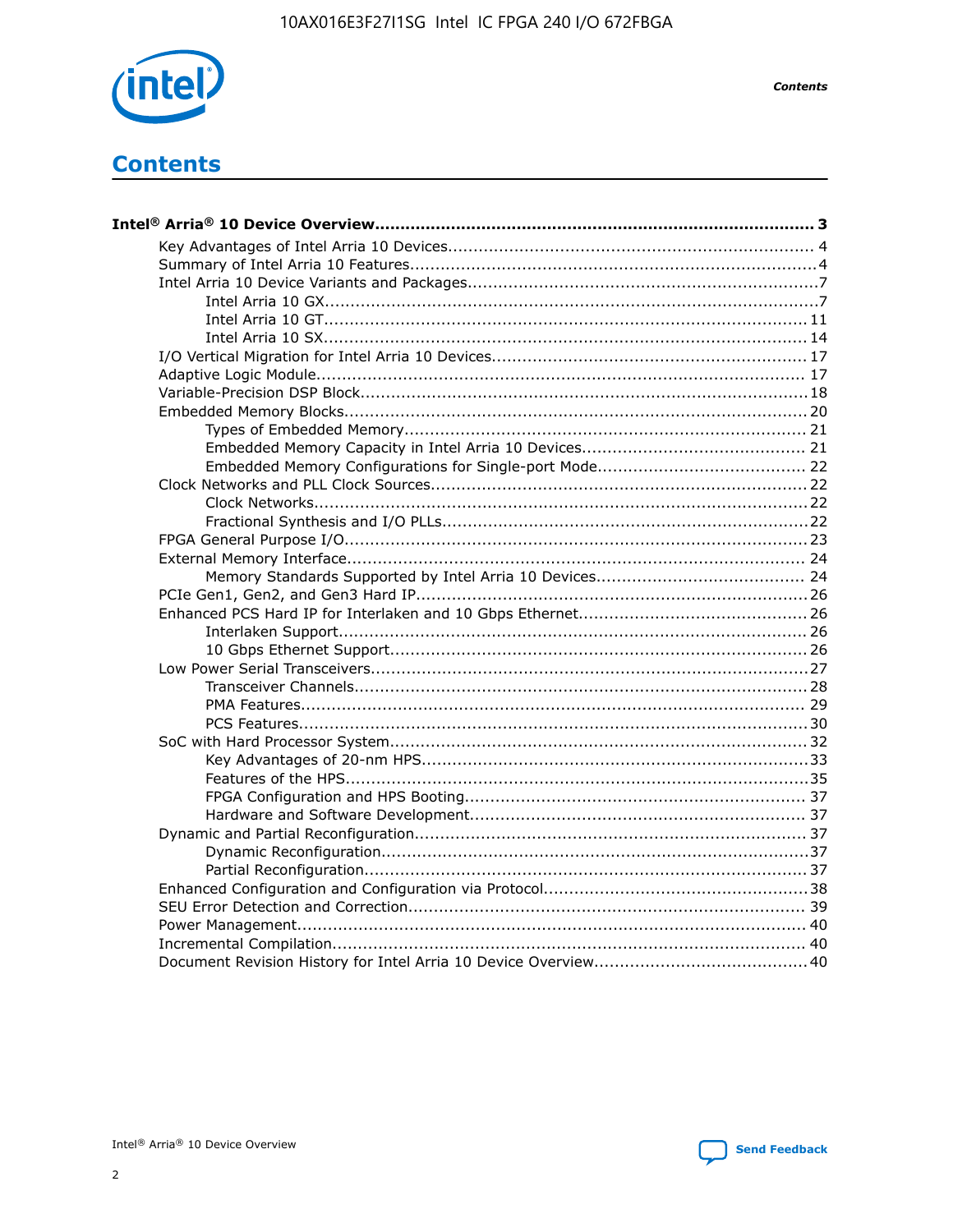**A10-OVERVIEW | 2018.12.06**

**[Send Feedback](mailto:FPGAtechdocfeedback@intel.com?subject=Feedback%20on%20Intel%20Arria%2010%20Device%20Overview%20(A10-OVERVIEW%202018.12.06)&body=We%20appreciate%20your%20feedback.%20In%20your%20comments,%20also%20specify%20the%20page%20number%20or%20paragraph.%20Thank%20you.)**



# **Intel® Arria® 10 Device Overview**

The Intel<sup>®</sup> Arria<sup>®</sup> 10 device family consists of high-performance and power-efficient 20 nm mid-range FPGAs and SoCs.

Intel Arria 10 device family delivers:

- Higher performance than the previous generation of mid-range and high-end FPGAs.
- Power efficiency attained through a comprehensive set of power-saving technologies.

The Intel Arria 10 devices are ideal for high performance, power-sensitive, midrange applications in diverse markets.

| <b>Market</b>         | <b>Applications</b>                                                                                               |
|-----------------------|-------------------------------------------------------------------------------------------------------------------|
| Wireless              | Channel and switch cards in remote radio heads<br>٠<br>Mobile backhaul<br>٠                                       |
| Wireline              | 40G/100G muxponders and transponders<br>٠<br>100G line cards<br>٠<br><b>Bridging</b><br>٠<br>Aggregation<br>٠     |
| <b>Broadcast</b>      | Studio switches<br>٠<br>Servers and transport<br>٠<br>Videoconferencing<br>٠<br>Professional audio and video<br>٠ |
| Computing and Storage | Flash cache<br>٠<br>Cloud computing servers<br>٠<br>Server acceleration<br>٠                                      |
| Medical               | Diagnostic scanners<br>٠<br>Diagnostic imaging<br>٠                                                               |
| Military              | Missile guidance and control<br>٠<br>Radar<br>٠<br>Electronic warfare<br>٠<br>Secure communications<br>٠          |

#### **Table 1. Sample Markets and Ideal Applications for Intel Arria 10 Devices**

#### **Related Information**

- [Intel Arria 10 Device Handbook: Known Issues](http://www.altera.com/support/kdb/solutions/rd07302013_646.html) Lists the planned updates to the *Intel Arria 10 Device Handbook* chapters.
- [Intel Arria 10 GX/GT Device Errata and Design Recommendations](https://www.intel.com/content/www/us/en/programmable/documentation/agz1493851706374.html#yqz1494433888646)
- [Intel Arria 10 SX Device Errata and Design Recommendations](https://www.intel.com/content/www/us/en/programmable/documentation/cru1462832385668.html#cru1462832558642)

Intel Corporation. All rights reserved. Intel, the Intel logo, Altera, Arria, Cyclone, Enpirion, MAX, Nios, Quartus and Stratix words and logos are trademarks of Intel Corporation or its subsidiaries in the U.S. and/or other countries. Intel warrants performance of its FPGA and semiconductor products to current specifications in accordance with Intel's standard warranty, but reserves the right to make changes to any products and services at any time without notice. Intel assumes no responsibility or liability arising out of the application or use of any information, product, or service described herein except as expressly agreed to in writing by Intel. Intel customers are advised to obtain the latest version of device specifications before relying on any published information and before placing orders for products or services. \*Other names and brands may be claimed as the property of others.

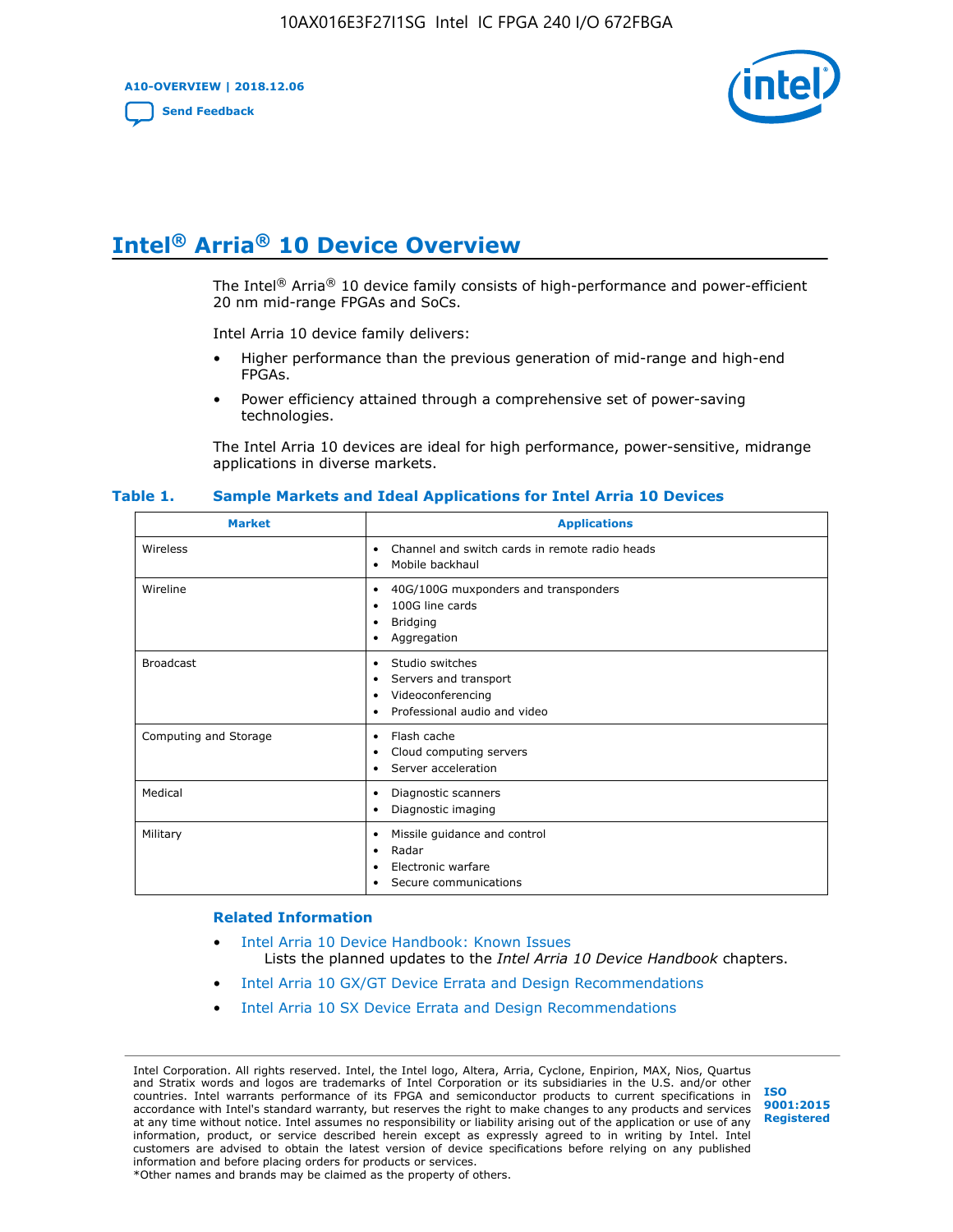

# **Key Advantages of Intel Arria 10 Devices**

## **Table 2. Key Advantages of the Intel Arria 10 Device Family**

| <b>Advantage</b>                                                                                          | <b>Supporting Feature</b>                                                                                                                                                                                                                                                                                                |
|-----------------------------------------------------------------------------------------------------------|--------------------------------------------------------------------------------------------------------------------------------------------------------------------------------------------------------------------------------------------------------------------------------------------------------------------------|
| Enhanced core architecture                                                                                | Built on TSMC's 20 nm process technology<br>٠<br>60% higher performance than the previous generation of mid-range FPGAs<br>٠<br>15% higher performance than the fastest previous-generation FPGA<br>٠                                                                                                                    |
| High-bandwidth integrated<br>transceivers                                                                 | Short-reach rates up to 25.8 Gigabits per second (Gbps)<br>٠<br>Backplane capability up to 12.5 Gbps<br>٠<br>Integrated 10GBASE-KR and 40GBASE-KR4 Forward Error Correction (FEC)<br>٠                                                                                                                                   |
| Improved logic integration and<br>hard IP blocks                                                          | 8-input adaptive logic module (ALM)<br>٠<br>Up to 65.6 megabits (Mb) of embedded memory<br>٠<br>Variable-precision digital signal processing (DSP) blocks<br>Fractional synthesis phase-locked loops (PLLs)<br>Hard PCI Express Gen3 IP blocks<br>Hard memory controllers and PHY up to 2,400 Megabits per second (Mbps) |
| Second generation hard<br>processor system (HPS) with<br>integrated ARM* Cortex*-A9*<br>MPCore* processor | Tight integration of a dual-core ARM Cortex-A9 MPCore processor, hard IP, and an<br>٠<br>FPGA in a single Intel Arria 10 system-on-a-chip (SoC)<br>Supports over 128 Gbps peak bandwidth with integrated data coherency between<br>$\bullet$<br>the processor and the FPGA fabric                                        |
| Advanced power savings                                                                                    | Comprehensive set of advanced power saving features<br>٠<br>Power-optimized MultiTrack routing and core architecture<br>٠<br>Up to 40% lower power compared to previous generation of mid-range FPGAs<br>Up to 60% lower power compared to previous generation of high-end FPGAs                                         |

# **Summary of Intel Arria 10 Features**

## **Table 3. Summary of Features for Intel Arria 10 Devices**

| <b>Feature</b>                  | <b>Description</b>                                                                                                                                                                                                                                                                                                                                                                                           |
|---------------------------------|--------------------------------------------------------------------------------------------------------------------------------------------------------------------------------------------------------------------------------------------------------------------------------------------------------------------------------------------------------------------------------------------------------------|
| Technology                      | TSMC's 20-nm SoC process technology<br>Allows operation at a lower $V_{\text{CC}}$ level of 0.82 V instead of the 0.9 V standard $V_{\text{CC}}$ core voltage                                                                                                                                                                                                                                                |
| Packaging                       | 1.0 mm ball-pitch Fineline BGA packaging<br>٠<br>0.8 mm ball-pitch Ultra Fineline BGA packaging<br>Multiple devices with identical package footprints for seamless migration between different<br><b>FPGA</b> densities<br>Devices with compatible package footprints allow migration to next generation high-end<br>Stratix <sup>®</sup> 10 devices<br>RoHS, leaded $(1)$ , and lead-free (Pb-free) options |
| High-performance<br>FPGA fabric | Enhanced 8-input ALM with four registers<br>Improved multi-track routing architecture to reduce congestion and improve compilation time<br>Hierarchical core clocking architecture<br>Fine-grained partial reconfiguration                                                                                                                                                                                   |
| Internal memory<br>blocks       | M20K-20-Kb memory blocks with hard error correction code (ECC)<br>Memory logic array block (MLAB)-640-bit memory                                                                                                                                                                                                                                                                                             |
|                                 | continued                                                                                                                                                                                                                                                                                                                                                                                                    |



<sup>(1)</sup> Contact Intel for availability.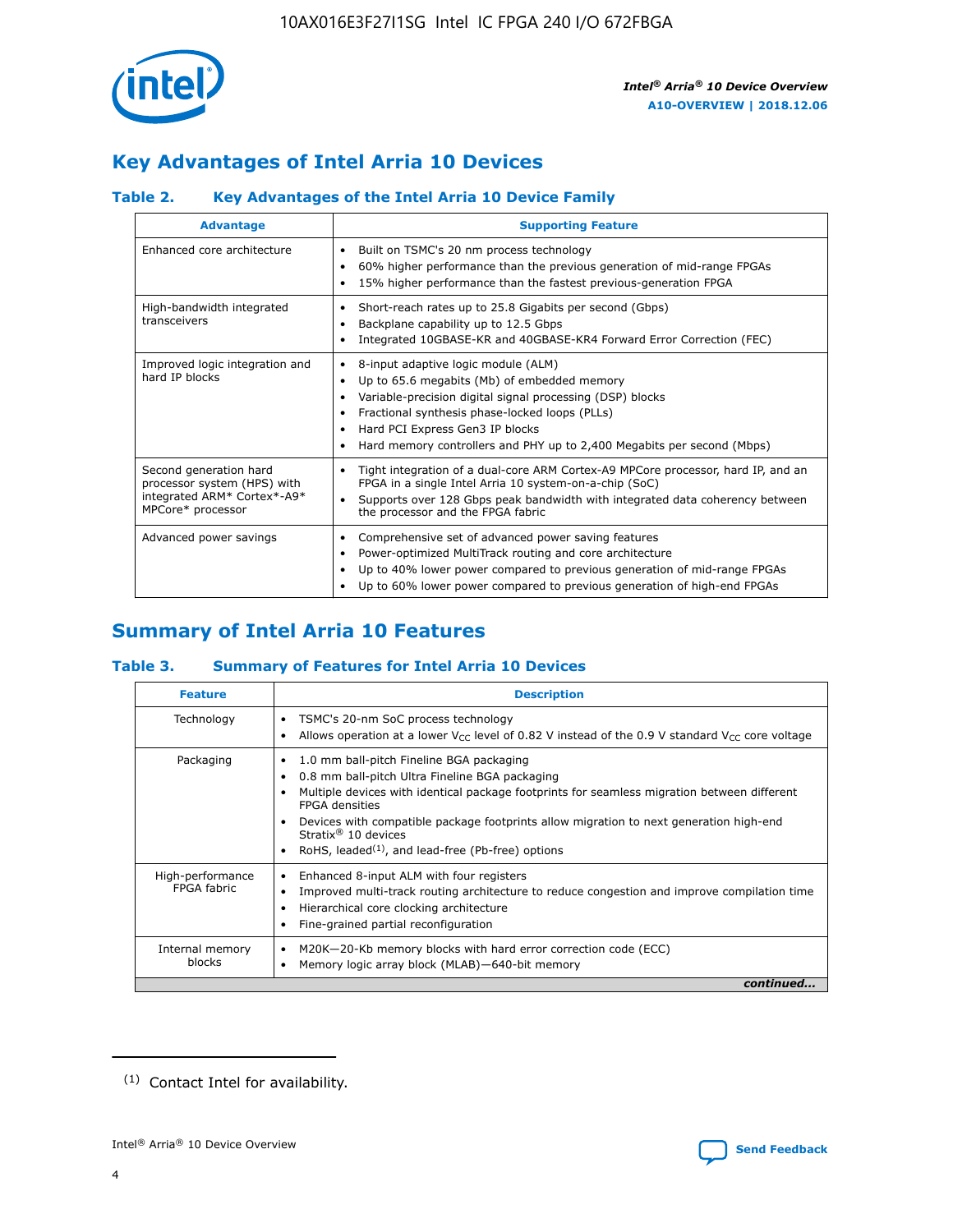r



| <b>Feature</b>                         | <b>Description</b>                                                                                             |                                                                                                                                                                                                                                                                                                                                                                                                                                                                                                                                                                                                                                                                                                                                                                                                                                        |  |  |  |  |  |
|----------------------------------------|----------------------------------------------------------------------------------------------------------------|----------------------------------------------------------------------------------------------------------------------------------------------------------------------------------------------------------------------------------------------------------------------------------------------------------------------------------------------------------------------------------------------------------------------------------------------------------------------------------------------------------------------------------------------------------------------------------------------------------------------------------------------------------------------------------------------------------------------------------------------------------------------------------------------------------------------------------------|--|--|--|--|--|
| Embedded Hard IP<br>blocks             | Variable-precision DSP                                                                                         | Native support for signal processing precision levels from $18 \times 19$ to<br>54 x 54<br>Native support for 27 x 27 multiplier mode<br>64-bit accumulator and cascade for systolic finite impulse responses<br>(FIRs)<br>Internal coefficient memory banks<br>$\bullet$<br>Preadder/subtractor for improved efficiency<br>Additional pipeline register to increase performance and reduce<br>power<br>Supports floating point arithmetic:<br>- Perform multiplication, addition, subtraction, multiply-add,<br>multiply-subtract, and complex multiplication.<br>- Supports multiplication with accumulation capability, cascade<br>summation, and cascade subtraction capability.<br>- Dynamic accumulator reset control.<br>- Support direct vector dot and complex multiplication chaining<br>multiply floating point DSP blocks. |  |  |  |  |  |
|                                        | Memory controller                                                                                              | DDR4, DDR3, and DDR3L                                                                                                                                                                                                                                                                                                                                                                                                                                                                                                                                                                                                                                                                                                                                                                                                                  |  |  |  |  |  |
|                                        | PCI Express*                                                                                                   | PCI Express (PCIe*) Gen3 (x1, x2, x4, or x8), Gen2 (x1, x2, x4, or x8)<br>and Gen1 (x1, x2, x4, or x8) hard IP with complete protocol stack,<br>endpoint, and root port                                                                                                                                                                                                                                                                                                                                                                                                                                                                                                                                                                                                                                                                |  |  |  |  |  |
|                                        | Transceiver I/O                                                                                                | 10GBASE-KR/40GBASE-KR4 Forward Error Correction (FEC)<br>PCS hard IPs that support:<br>$\bullet$<br>- 10-Gbps Ethernet (10GbE)<br>- PCIe PIPE interface<br>$-$ Interlaken<br>- Gbps Ethernet (GbE)<br>- Common Public Radio Interface (CPRI) with deterministic latency<br>support<br>- Gigabit-capable passive optical network (GPON) with fast lock-<br>time support<br>13.5G JESD204b<br>$\bullet$<br>8B/10B, 64B/66B, 64B/67B encoders and decoders<br>Custom mode support for proprietary protocols                                                                                                                                                                                                                                                                                                                               |  |  |  |  |  |
| Core clock networks                    | $\bullet$<br>$\bullet$                                                                                         | Up to 800 MHz fabric clocking, depending on the application:<br>- 667 MHz external memory interface clocking with 2,400 Mbps DDR4 interface<br>- 800 MHz LVDS interface clocking with 1,600 Mbps LVDS interface<br>Global, regional, and peripheral clock networks<br>Clock networks that are not used can be gated to reduce dynamic power                                                                                                                                                                                                                                                                                                                                                                                                                                                                                            |  |  |  |  |  |
| Phase-locked loops<br>(PLLs)           | High-resolution fractional synthesis PLLs:<br>$\bullet$<br>Integer PLLs:<br>- Adjacent to general purpose I/Os | - Precision clock synthesis, clock delay compensation, and zero delay buffering (ZDB)<br>- Support integer mode and fractional mode<br>- Fractional mode support with third-order delta-sigma modulation<br>- Support external memory and LVDS interfaces                                                                                                                                                                                                                                                                                                                                                                                                                                                                                                                                                                              |  |  |  |  |  |
| FPGA General-purpose<br>$I/Os$ (GPIOs) | On-chip termination (OCT)                                                                                      | 1.6 Gbps LVDS-every pair can be configured as receiver or transmitter<br>1.2 V to 3.0 V single-ended LVTTL/LVCMOS interfacing                                                                                                                                                                                                                                                                                                                                                                                                                                                                                                                                                                                                                                                                                                          |  |  |  |  |  |
| <b>External Memory</b><br>Interface    |                                                                                                                | Hard memory controller- DDR4, DDR3, and DDR3L support<br>$-$ DDR4 $-$ speeds up to 1,200 MHz/2,400 Mbps<br>- DDR3-speeds up to 1,067 MHz/2,133 Mbps<br>Soft memory controller—provides support for RLDRAM $3^{(2)}$ , QDR IV $^{(2)}$ , and QDR II+<br>continued                                                                                                                                                                                                                                                                                                                                                                                                                                                                                                                                                                       |  |  |  |  |  |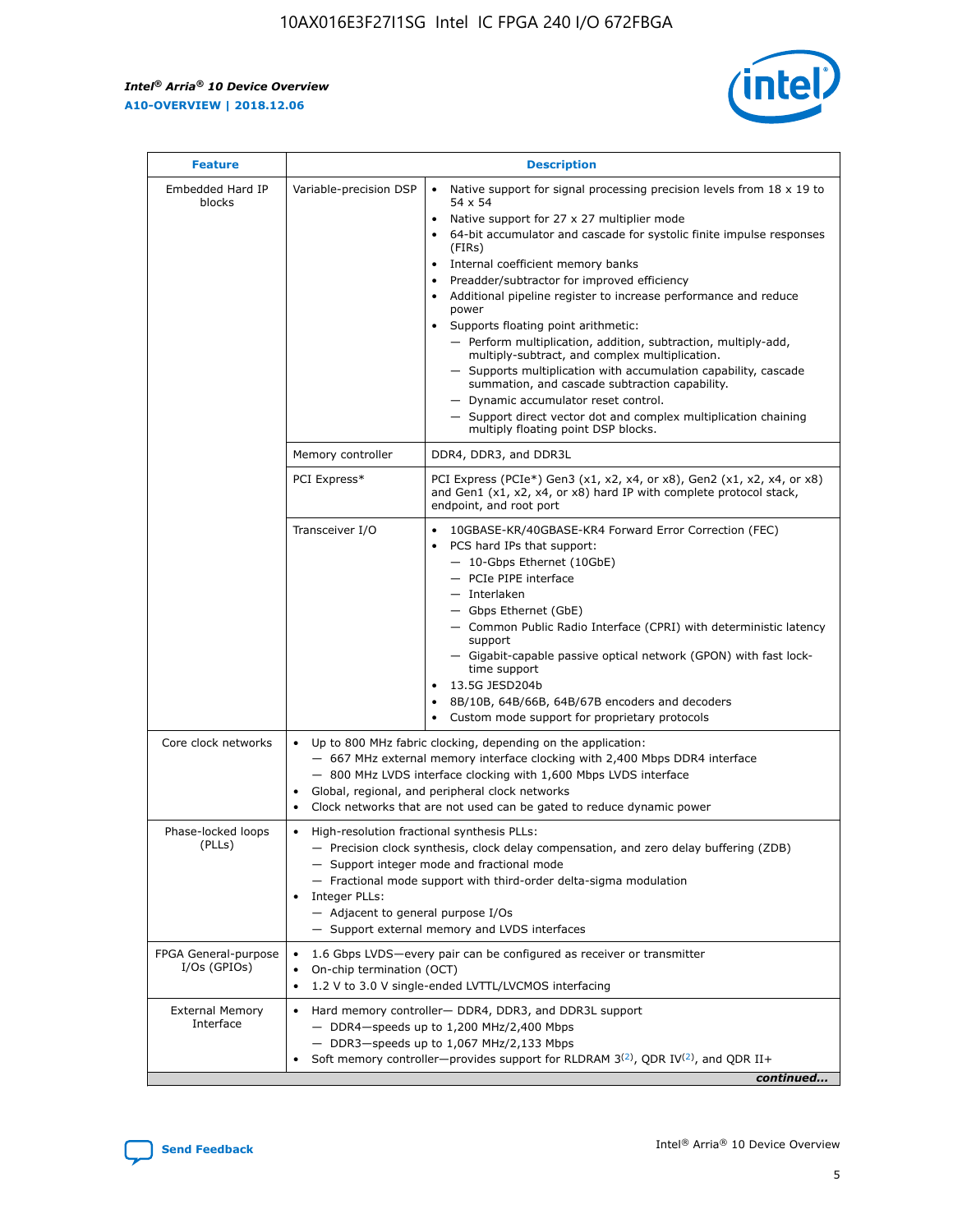

| <b>Feature</b>                                    | <b>Description</b>                                                                                                                                                                                                                                                                                                                                                                                                                                                                                                                                                                                                                                                 |
|---------------------------------------------------|--------------------------------------------------------------------------------------------------------------------------------------------------------------------------------------------------------------------------------------------------------------------------------------------------------------------------------------------------------------------------------------------------------------------------------------------------------------------------------------------------------------------------------------------------------------------------------------------------------------------------------------------------------------------|
| Low-power serial<br>transceivers                  | • Continuous operating range:<br>- Intel Arria 10 GX-1 Gbps to 17.4 Gbps<br>- Intel Arria 10 GT-1 Gbps to 25.8 Gbps<br>Backplane support:<br>$-$ Intel Arria 10 GX-up to 12.5<br>- Intel Arria 10 GT-up to 12.5<br>Extended range down to 125 Mbps with oversampling<br>ATX transmit PLLs with user-configurable fractional synthesis capability<br>$\bullet$<br>Electronic Dispersion Compensation (EDC) support for XFP, SFP+, OSFP, and CFP optical<br>module<br>Adaptive linear and decision feedback equalization<br>$\bullet$<br>Transmitter pre-emphasis and de-emphasis<br>$\bullet$<br>Dynamic partial reconfiguration of individual transceiver channels |
| <b>HPS</b><br>(Intel Arria 10 SX<br>devices only) | • Dual-core ARM Cortex-A9 MPCore processor-1.2 GHz CPU with<br>Processor and system<br>1.5 GHz overdrive capability<br>256 KB on-chip RAM and 64 KB on-chip ROM<br>$\bullet$<br>System peripherals—general-purpose timers, watchdog timers, direct<br>memory access (DMA) controller, FPGA configuration manager, and<br>clock and reset managers<br>Security features—anti-tamper, secure boot, Advanced Encryption<br>$\bullet$<br>Standard (AES) and authentication (SHA)<br>ARM CoreSight* JTAG debug access port, trace port, and on-chip<br>$\bullet$<br>trace storage                                                                                       |
|                                                   | <b>External interfaces</b><br>Hard memory interface-Hard memory controller (2,400 Mbps DDR4,<br>$\bullet$<br>and 2,133 Mbps DDR3), Quad serial peripheral interface (OSPI) flash<br>controller, NAND flash controller, direct memory access (DMA)<br>controller, Secure Digital/MultiMediaCard (SD/MMC) controller<br>Communication interface-10/100/1000 Ethernet media access<br>$\bullet$<br>control (MAC), USB On-The-GO (OTG) controllers, I <sup>2</sup> C controllers,<br>UART 16550, serial peripheral interface (SPI), and up to 62<br>HPS GPIO interfaces (48 direct-share I/Os)                                                                         |
|                                                   | Interconnects to core<br>High-performance ARM AMBA* AXI bus bridges that support<br>$\bullet$<br>simultaneous read and write<br>HPS-FPGA bridges-include the FPGA-to-HPS, HPS-to-FPGA, and<br>$\bullet$<br>lightweight HPS-to-FPGA bridges that allow the FPGA fabric to issue<br>transactions to slaves in the HPS, and vice versa<br>Configuration bridge that allows HPS configuration manager to<br>configure the core logic via dedicated 32-bit configuration port<br>FPGA-to-HPS SDRAM controller bridge-provides configuration<br>interfaces for the multiport front end (MPFE) of the HPS SDRAM<br>controller                                             |
| Configuration                                     | Tamper protection—comprehensive design protection to protect your valuable IP investments<br>Enhanced 256-bit advanced encryption standard (AES) design security with authentication<br>٠<br>Configuration via protocol (CvP) using PCIe Gen1, Gen2, or Gen3<br>continued                                                                                                                                                                                                                                                                                                                                                                                          |

<sup>(2)</sup> Intel Arria 10 devices support this external memory interface using hard PHY with soft memory controller.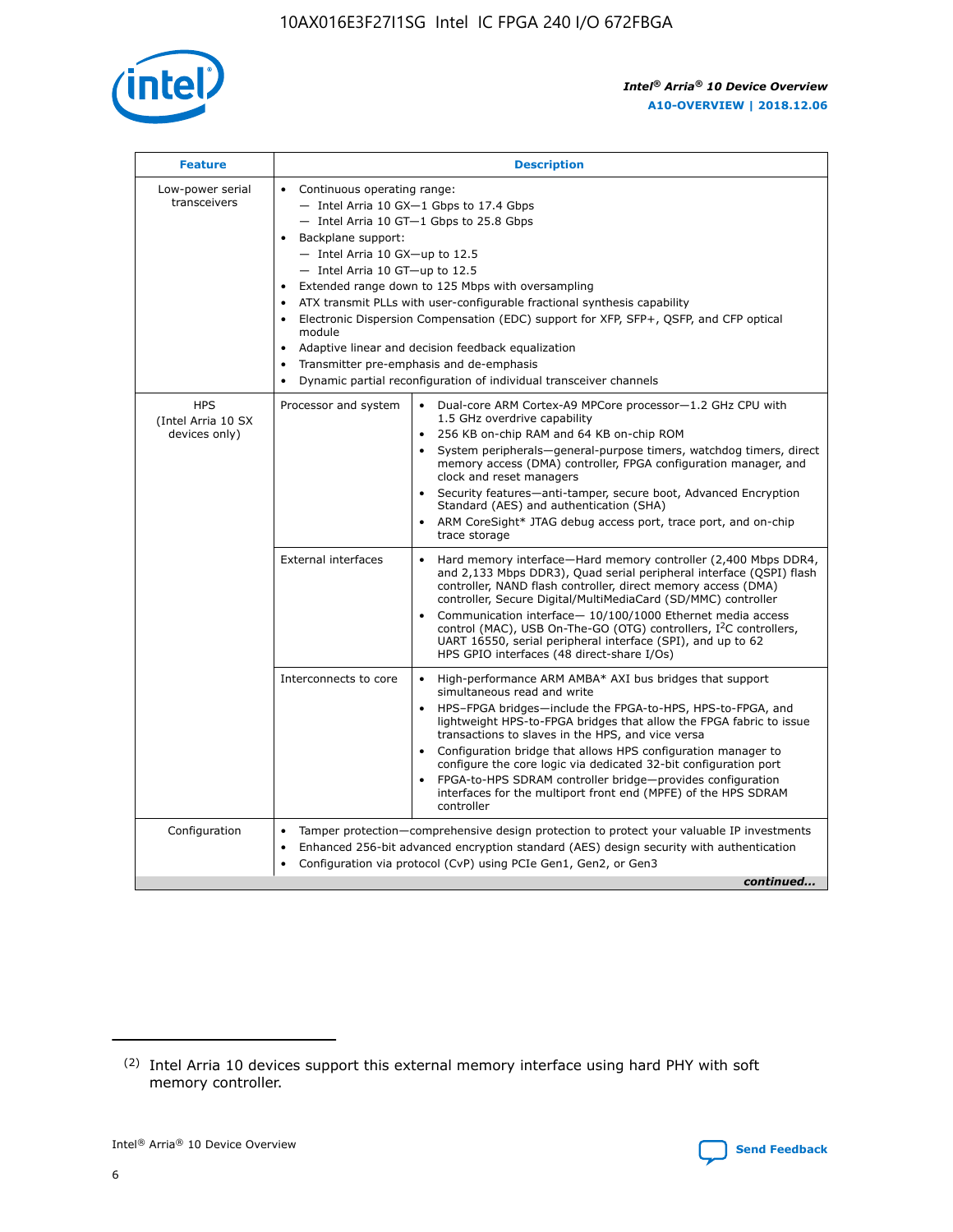

| <b>Feature</b>     | <b>Description</b>                                                                                                                                                                                               |
|--------------------|------------------------------------------------------------------------------------------------------------------------------------------------------------------------------------------------------------------|
|                    | Dynamic reconfiguration of the transceivers and PLLs<br>Fine-grained partial reconfiguration of the core fabric<br>Active Serial x4 Interface                                                                    |
| Power management   | SmartVID<br>Low static power device options<br>Programmable Power Technology<br>Intel Quartus <sup>®</sup> Prime integrated power analysis                                                                       |
| Software and tools | Intel Quartus Prime design suite<br>Transceiver toolkit<br>Platform Designer system integration tool<br>DSP Builder for Intel FPGAs<br>OpenCL <sup>™</sup> support<br>Intel SoC FPGA Embedded Design Suite (EDS) |

## **Related Information**

[Intel Arria 10 Transceiver PHY Overview](https://www.intel.com/content/www/us/en/programmable/documentation/nik1398707230472.html#nik1398706768037) Provides details on Intel Arria 10 transceivers.

## **Intel Arria 10 Device Variants and Packages**

#### **Table 4. Device Variants for the Intel Arria 10 Device Family**

| <b>Variant</b>    | <b>Description</b>                                                                                                                                                                                                     |
|-------------------|------------------------------------------------------------------------------------------------------------------------------------------------------------------------------------------------------------------------|
| Intel Arria 10 GX | FPGA featuring 17.4 Gbps transceivers for short reach applications with 12.5 backplane driving<br>capability.                                                                                                          |
| Intel Arria 10 GT | FPGA featuring:<br>17.4 Gbps transceivers for short reach applications with 12.5 backplane driving capability.<br>25.8 Gbps transceivers for supporting CAUI-4 and CEI-25G applications with CFP2 and CFP4<br>modules. |
| Intel Arria 10 SX | SoC integrating ARM-based HPS and FPGA featuring 17.4 Gbps transceivers for short reach<br>applications with 12.5 backplane driving capability.                                                                        |

## **Intel Arria 10 GX**

This section provides the available options, maximum resource counts, and package plan for the Intel Arria 10 GX devices.

The information in this section is correct at the time of publication. For the latest information and to get more details, refer to the Intel FPGA Product Selector.

#### **Related Information**

#### [Intel FPGA Product Selector](http://www.altera.com/products/selector/psg-selector.html) Provides the latest information on Intel products.

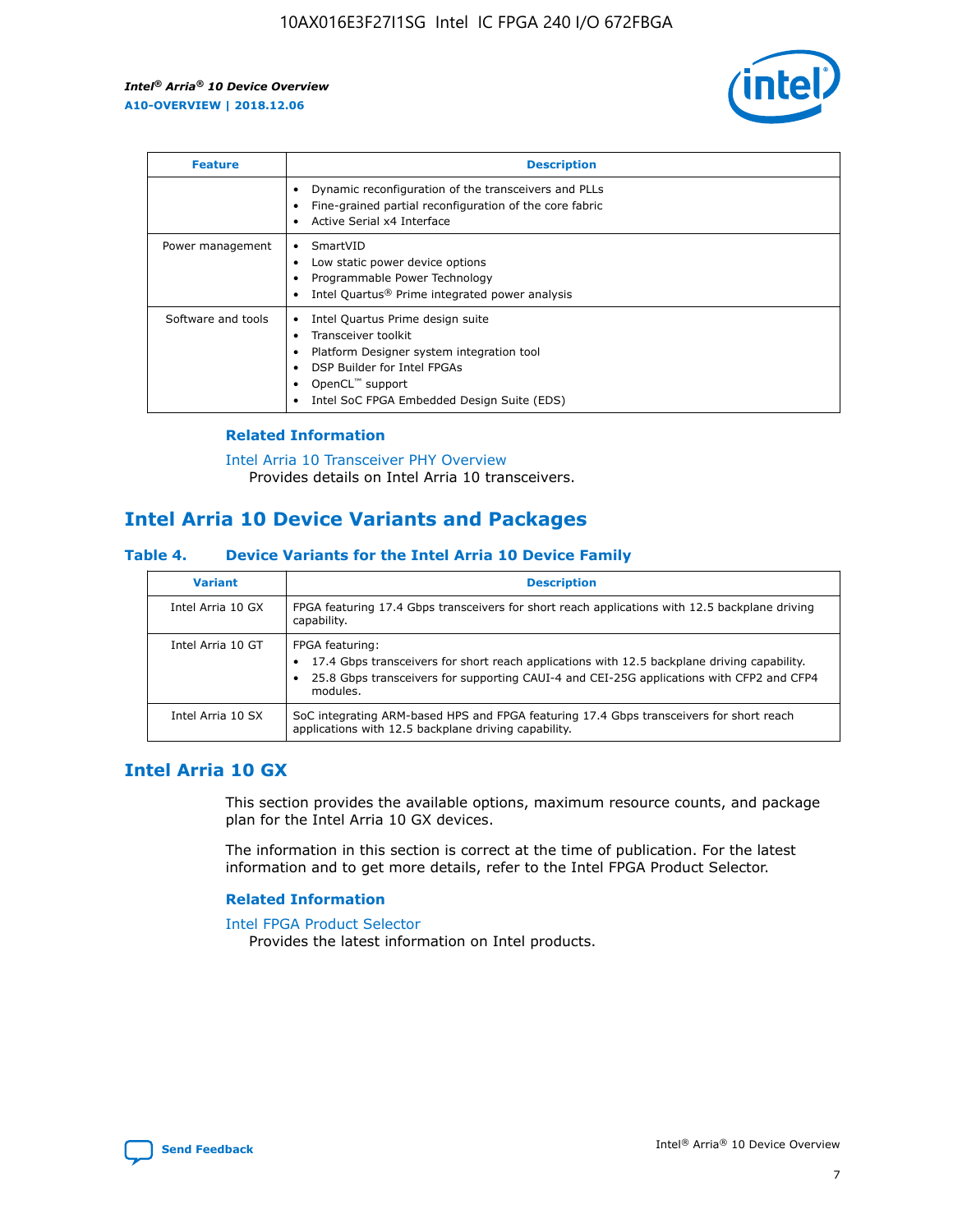

## **Available Options**





#### **Related Information**

#### [Transceiver Performance for Intel Arria 10 GX/SX Devices](https://www.intel.com/content/www/us/en/programmable/documentation/mcn1413182292568.html#mcn1413213965502) Provides more information about the transceiver speed grade.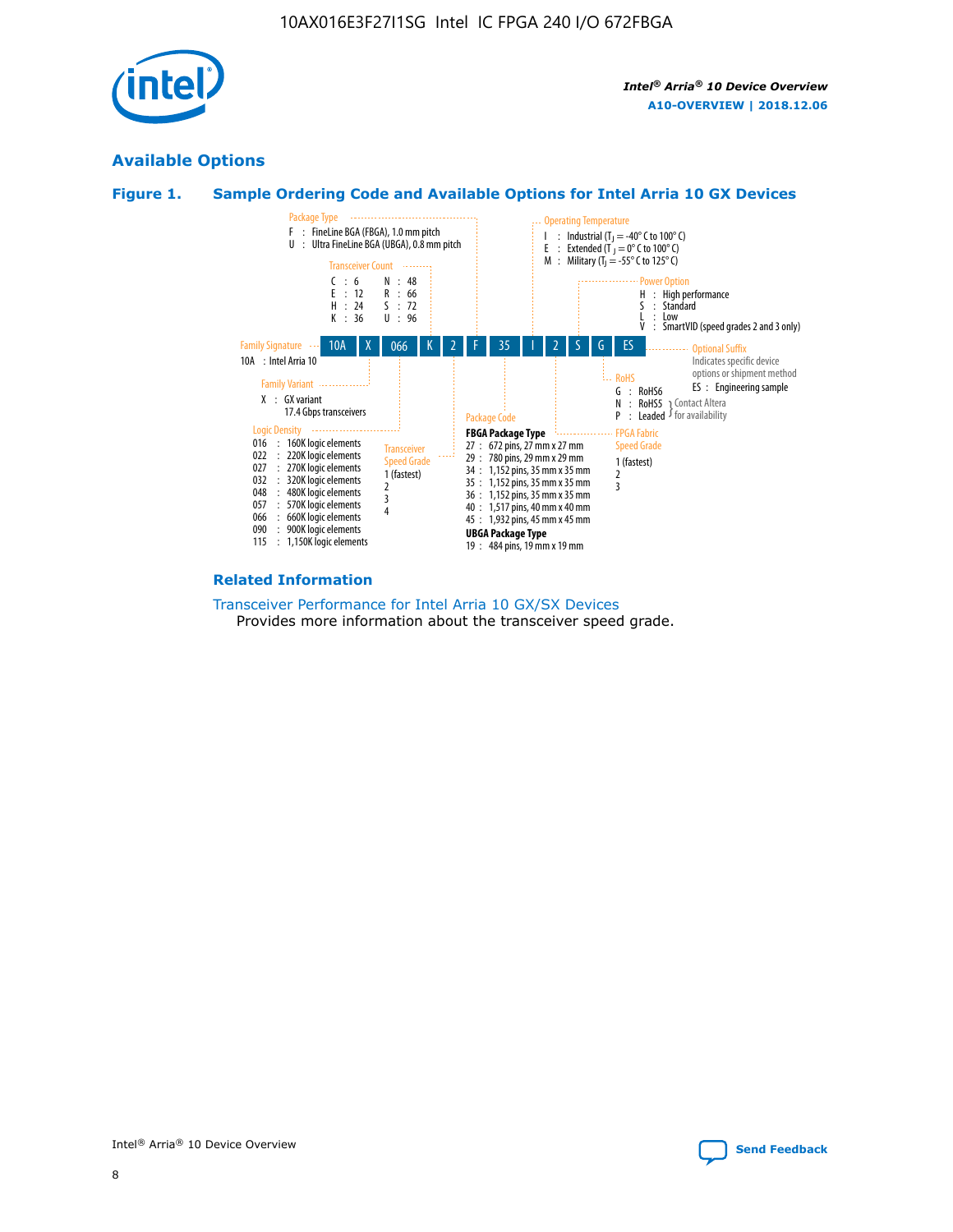

## **Maximum Resources**

#### **Table 5. Maximum Resource Counts for Intel Arria 10 GX Devices (GX 160, GX 220, GX 270, GX 320, and GX 480)**

| <b>Resource</b>              |                         | <b>Product Line</b> |                                |                |                |                |  |  |  |
|------------------------------|-------------------------|---------------------|--------------------------------|----------------|----------------|----------------|--|--|--|
|                              |                         | <b>GX 160</b>       | <b>GX 220</b><br><b>GX 270</b> |                | <b>GX 320</b>  | <b>GX 480</b>  |  |  |  |
| Logic Elements (LE) (K)      |                         | 160                 | 220                            | 270            | 320            | 480            |  |  |  |
| <b>ALM</b>                   |                         | 61,510              | 80,330                         | 101,620        | 119,900        | 183,590        |  |  |  |
| Register                     |                         | 246,040             | 321,320                        | 406,480        |                | 734,360        |  |  |  |
| Memory (Kb)                  | M <sub>20</sub> K       | 8,800               | 11,740                         | 15,000         | 17,820         | 28,620         |  |  |  |
| <b>MLAB</b>                  |                         | 1,050               | 1,690<br>2,452                 |                | 2,727          | 4,164          |  |  |  |
| Variable-precision DSP Block |                         | 156                 | 192                            |                | 985            | 1,368          |  |  |  |
| 18 x 19 Multiplier           |                         | 312                 | 384                            | 1,970<br>1,660 |                | 2,736          |  |  |  |
| PLL                          | Fractional<br>Synthesis | 6                   | 6                              | 8              | 8              | 12             |  |  |  |
|                              | I/O                     | 6                   | 6                              | 8              | 8              | 12             |  |  |  |
| 17.4 Gbps Transceiver        |                         | 12                  | 12                             | 24             | 24             | 36             |  |  |  |
| GPIO <sup>(3)</sup>          |                         | 288                 | 288                            | 384<br>384     |                | 492            |  |  |  |
| LVDS Pair $(4)$              |                         | 120                 | 120                            | 168            | 168            | 222            |  |  |  |
| PCIe Hard IP Block           |                         | 1                   | 1                              | 2              | $\overline{2}$ | $\overline{2}$ |  |  |  |
| Hard Memory Controller       |                         | 6                   | 6                              | 8              | 8              | 12             |  |  |  |

<sup>(4)</sup> Each LVDS I/O pair can be used as differential input or output.



<sup>(3)</sup> The number of GPIOs does not include transceiver I/Os. In the Intel Quartus Prime software, the number of user I/Os includes transceiver I/Os.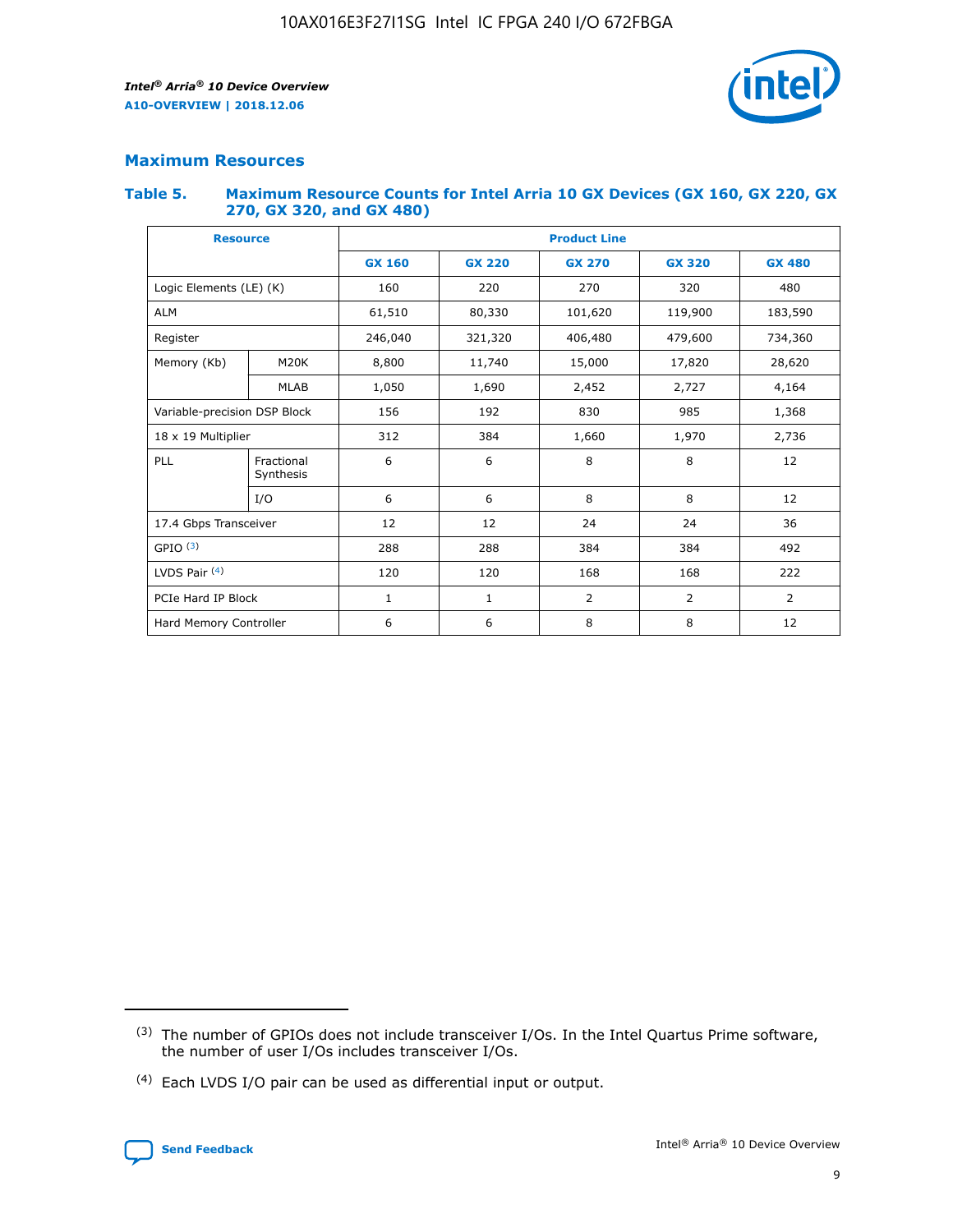

## **Table 6. Maximum Resource Counts for Intel Arria 10 GX Devices (GX 570, GX 660, GX 900, and GX 1150)**

|                              | <b>Resource</b>         | <b>Product Line</b> |                |                |                |  |  |  |
|------------------------------|-------------------------|---------------------|----------------|----------------|----------------|--|--|--|
|                              |                         | <b>GX 570</b>       | <b>GX 660</b>  | <b>GX 900</b>  | <b>GX 1150</b> |  |  |  |
| Logic Elements (LE) (K)      |                         | 570                 | 660            | 900            | 1,150          |  |  |  |
| <b>ALM</b>                   |                         | 217,080             | 251,680        | 339,620        | 427,200        |  |  |  |
| Register                     |                         | 868,320             | 1,006,720      | 1,358,480      | 1,708,800      |  |  |  |
| Memory (Kb)                  | <b>M20K</b>             | 36,000              | 42,620         | 48,460         | 54,260         |  |  |  |
| <b>MLAB</b>                  |                         | 5,096               | 5,788          | 9,386          | 12,984         |  |  |  |
| Variable-precision DSP Block |                         | 1,523               | 1,687          | 1,518          | 1,518          |  |  |  |
| 18 x 19 Multiplier           |                         | 3,046               | 3,374          | 3,036          | 3,036          |  |  |  |
| PLL                          | Fractional<br>Synthesis | 16                  | 16             | 32             | 32             |  |  |  |
|                              | I/O                     | 16                  | 16             | 16             | 16             |  |  |  |
| 17.4 Gbps Transceiver        |                         | 48                  | 48             | 96             | 96             |  |  |  |
| GPIO <sup>(3)</sup>          |                         | 696                 | 696            | 768            | 768            |  |  |  |
| LVDS Pair $(4)$              |                         | 324                 | 324            | 384            | 384            |  |  |  |
| PCIe Hard IP Block           |                         | 2                   | $\overline{2}$ | $\overline{4}$ | $\overline{4}$ |  |  |  |
| Hard Memory Controller       |                         | 16                  | 16             | 16             | 16             |  |  |  |

## **Package Plan**

## **Table 7. Package Plan for Intel Arria 10 GX Devices (U19, F27, and F29)**

Refer to I/O and High Speed I/O in Intel Arria 10 Devices chapter for the number of 3 V I/O, LVDS I/O, and LVDS channels in each device package.

| <b>Product Line</b> | U <sub>19</sub><br>$(19 \text{ mm} \times 19 \text{ mm})$<br>484-pin UBGA) |          |             |         | <b>F27</b><br>(27 mm × 27 mm,<br>672-pin FBGA) |             | <b>F29</b><br>(29 mm × 29 mm,<br>780-pin FBGA) |          |             |  |
|---------------------|----------------------------------------------------------------------------|----------|-------------|---------|------------------------------------------------|-------------|------------------------------------------------|----------|-------------|--|
|                     | 3 V I/O                                                                    | LVDS I/O | <b>XCVR</b> | 3 V I/O | <b>LVDS I/O</b>                                | <b>XCVR</b> | 3 V I/O                                        | LVDS I/O | <b>XCVR</b> |  |
| GX 160              | 48                                                                         | 192      | 6           | 48      | 192                                            | 12          | 48                                             | 240      | 12          |  |
| GX 220              | 48                                                                         | 192      | 6           | 48      | 192                                            | 12          | 48                                             | 240      | 12          |  |
| GX 270              |                                                                            |          |             | 48      | 192                                            | 12          | 48                                             | 312      | 12          |  |
| GX 320              |                                                                            |          |             | 48      | 192                                            | 12          | 48                                             | 312      | 12          |  |
| GX 480              |                                                                            |          |             |         |                                                |             | 48                                             | 312      | 12          |  |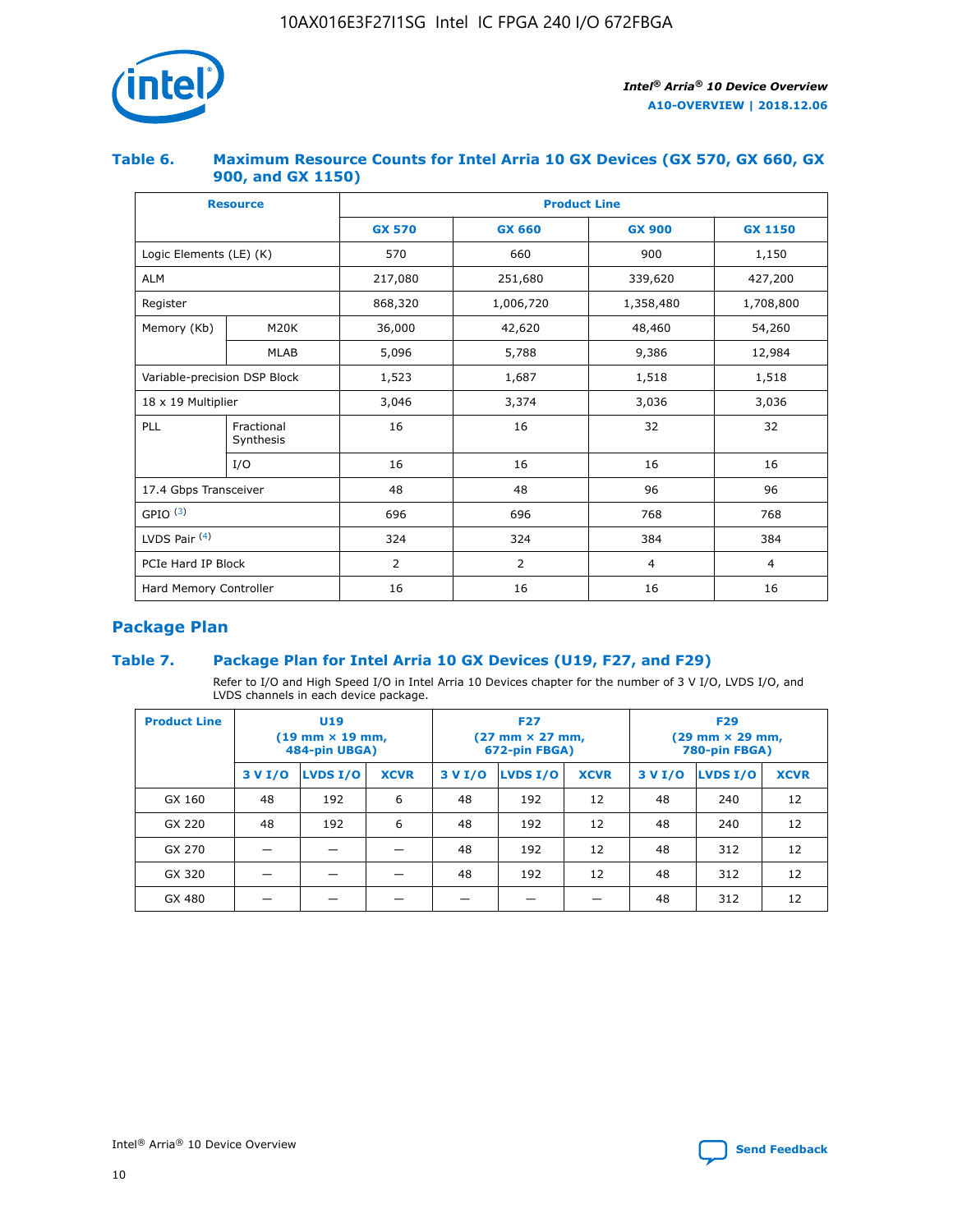

#### **Table 8. Package Plan for Intel Arria 10 GX Devices (F34, F35, NF40, and KF40)**

Refer to I/O and High Speed I/O in Intel Arria 10 Devices chapter for the number of 3 V I/O, LVDS I/O, and LVDS channels in each device package.

| <b>Product Line</b> | <b>F34</b><br>$(35 \text{ mm} \times 35 \text{ mm})$<br>1152-pin FBGA) |                    | <b>F35</b><br>$(35 \text{ mm} \times 35 \text{ mm})$<br><b>1152-pin FBGA)</b> |           | <b>KF40</b><br>$(40$ mm $\times$ 40 mm,<br>1517-pin FBGA) |             |           | <b>NF40</b><br>$(40$ mm $\times$ 40 mm,<br><b>1517-pin FBGA)</b> |             |            |                    |             |
|---------------------|------------------------------------------------------------------------|--------------------|-------------------------------------------------------------------------------|-----------|-----------------------------------------------------------|-------------|-----------|------------------------------------------------------------------|-------------|------------|--------------------|-------------|
|                     | 3V<br>I/O                                                              | <b>LVDS</b><br>I/O | <b>XCVR</b>                                                                   | 3V<br>I/O | <b>LVDS</b><br>I/O                                        | <b>XCVR</b> | 3V<br>I/O | <b>LVDS</b><br>I/O                                               | <b>XCVR</b> | 3 V<br>I/O | <b>LVDS</b><br>I/O | <b>XCVR</b> |
| GX 270              | 48                                                                     | 336                | 24                                                                            | 48        | 336                                                       | 24          |           |                                                                  |             |            |                    |             |
| GX 320              | 48                                                                     | 336                | 24                                                                            | 48        | 336                                                       | 24          |           |                                                                  |             |            |                    |             |
| GX 480              | 48                                                                     | 444                | 24                                                                            | 48        | 348                                                       | 36          |           |                                                                  |             |            |                    |             |
| GX 570              | 48                                                                     | 444                | 24                                                                            | 48        | 348                                                       | 36          | 96        | 600                                                              | 36          | 48         | 540                | 48          |
| GX 660              | 48                                                                     | 444                | 24                                                                            | 48        | 348                                                       | 36          | 96        | 600                                                              | 36          | 48         | 540                | 48          |
| GX 900              |                                                                        | 504                | 24                                                                            | -         |                                                           |             |           |                                                                  |             |            | 600                | 48          |
| GX 1150             |                                                                        | 504                | 24                                                                            |           |                                                           |             |           |                                                                  |             |            | 600                | 48          |

#### **Table 9. Package Plan for Intel Arria 10 GX Devices (RF40, NF45, SF45, and UF45)**

Refer to I/O and High Speed I/O in Intel Arria 10 Devices chapter for the number of 3 V I/O, LVDS I/O, and LVDS channels in each device package.

| <b>Product Line</b> | <b>RF40</b><br>$(40$ mm $\times$ 40 mm,<br>1517-pin FBGA) |                    |             | <b>NF45</b><br>$(45 \text{ mm} \times 45 \text{ mm})$<br><b>1932-pin FBGA)</b> |                    |             | <b>SF45</b><br>$(45 \text{ mm} \times 45 \text{ mm})$<br><b>1932-pin FBGA)</b> |                    |             | <b>UF45</b><br>$(45 \text{ mm} \times 45 \text{ mm})$<br><b>1932-pin FBGA)</b> |                    |             |
|---------------------|-----------------------------------------------------------|--------------------|-------------|--------------------------------------------------------------------------------|--------------------|-------------|--------------------------------------------------------------------------------|--------------------|-------------|--------------------------------------------------------------------------------|--------------------|-------------|
|                     | 3V<br>I/O                                                 | <b>LVDS</b><br>I/O | <b>XCVR</b> | 3 V<br>I/O                                                                     | <b>LVDS</b><br>I/O | <b>XCVR</b> | 3 V<br>I/O                                                                     | <b>LVDS</b><br>I/O | <b>XCVR</b> | 3V<br>I/O                                                                      | <b>LVDS</b><br>I/O | <b>XCVR</b> |
| GX 900              |                                                           | 342                | 66          | _                                                                              | 768                | 48          |                                                                                | 624                | 72          |                                                                                | 480                | 96          |
| GX 1150             |                                                           | 342                | 66          | _                                                                              | 768                | 48          |                                                                                | 624                | 72          |                                                                                | 480                | 96          |

### **Related Information**

[I/O and High-Speed Differential I/O Interfaces in Intel Arria 10 Devices chapter, Intel](https://www.intel.com/content/www/us/en/programmable/documentation/sam1403482614086.html#sam1403482030321) [Arria 10 Device Handbook](https://www.intel.com/content/www/us/en/programmable/documentation/sam1403482614086.html#sam1403482030321)

Provides the number of 3 V and LVDS I/Os, and LVDS channels for each Intel Arria 10 device package.

## **Intel Arria 10 GT**

This section provides the available options, maximum resource counts, and package plan for the Intel Arria 10 GT devices.

The information in this section is correct at the time of publication. For the latest information and to get more details, refer to the Intel FPGA Product Selector.

#### **Related Information**

#### [Intel FPGA Product Selector](http://www.altera.com/products/selector/psg-selector.html)

Provides the latest information on Intel products.

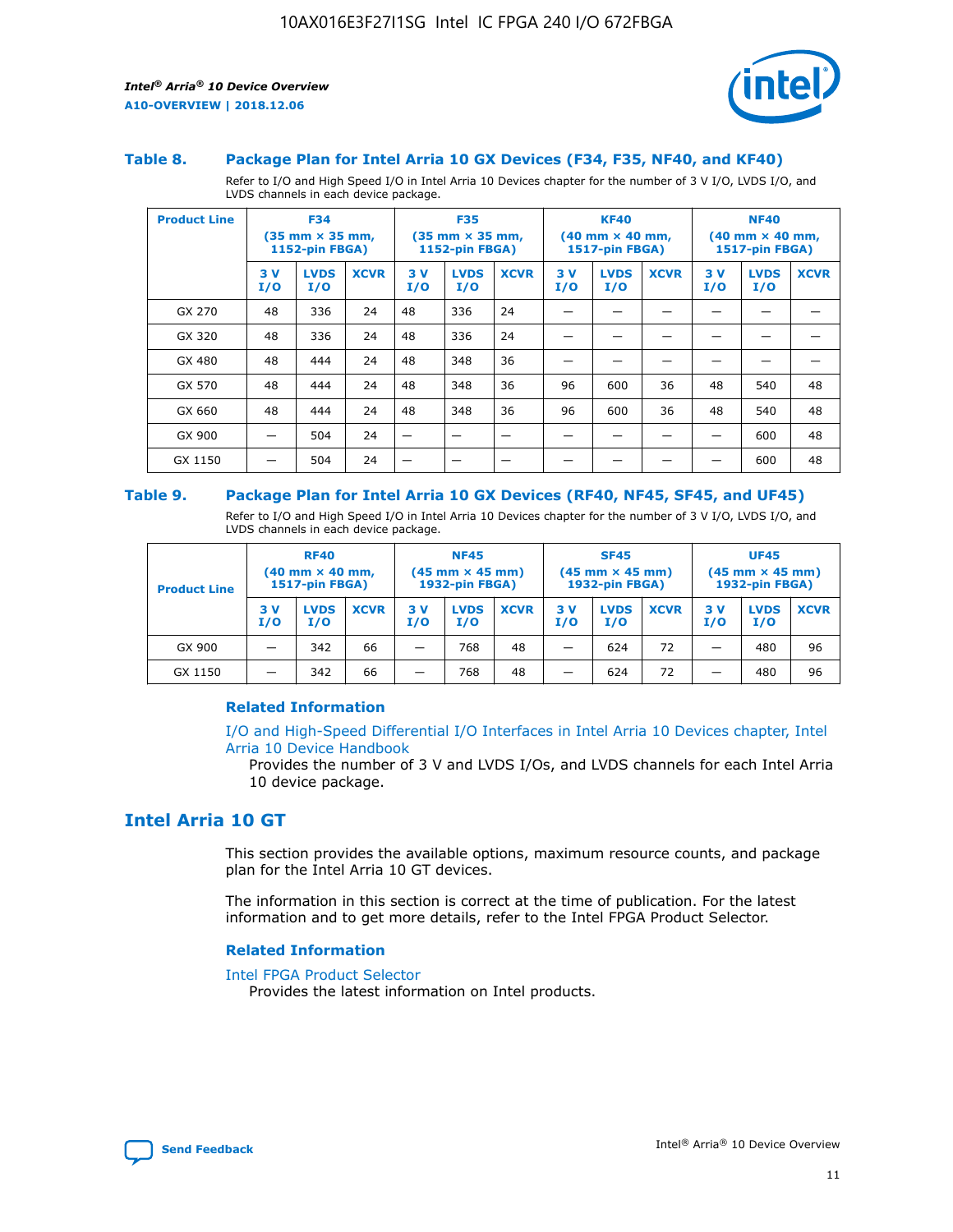

## **Available Options**

## **Figure 2. Sample Ordering Code and Available Options for Intel Arria 10 GT Devices**

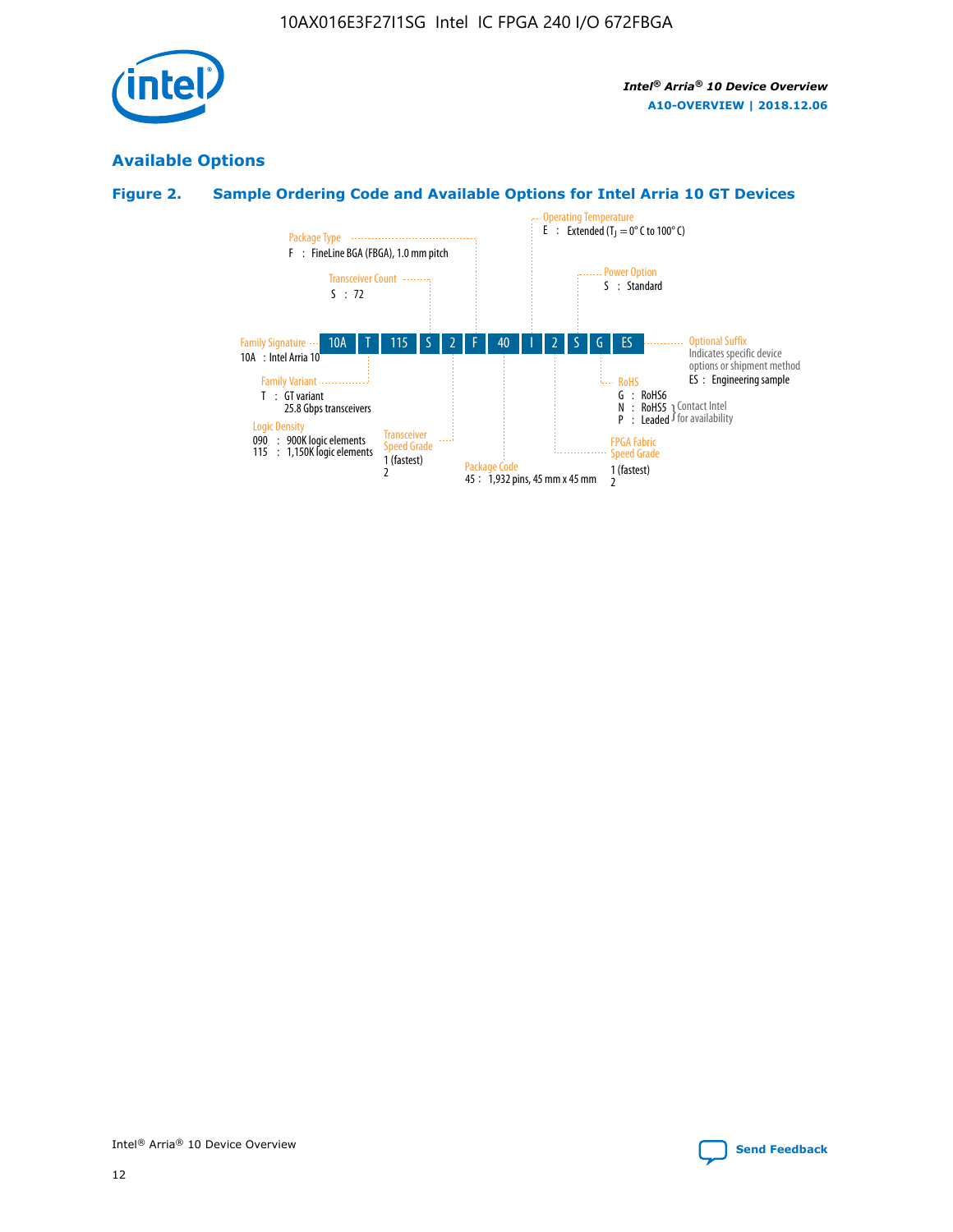

## **Maximum Resources**

#### **Table 10. Maximum Resource Counts for Intel Arria 10 GT Devices**

| <b>Resource</b>              |                      |                | <b>Product Line</b> |  |
|------------------------------|----------------------|----------------|---------------------|--|
|                              |                      | <b>GT 900</b>  | <b>GT 1150</b>      |  |
| Logic Elements (LE) (K)      |                      | 900            | 1,150               |  |
| <b>ALM</b>                   |                      | 339,620        | 427,200             |  |
| Register                     |                      | 1,358,480      | 1,708,800           |  |
| Memory (Kb)                  | M20K                 | 48,460         | 54,260              |  |
|                              | <b>MLAB</b>          | 9,386          | 12,984              |  |
| Variable-precision DSP Block |                      | 1,518          | 1,518               |  |
| 18 x 19 Multiplier           |                      | 3,036          | 3,036               |  |
| PLL                          | Fractional Synthesis | 32             | 32                  |  |
|                              | I/O                  | 16             | 16                  |  |
| Transceiver                  | 17.4 Gbps            | 72(5)          | 72(5)               |  |
|                              | 25.8 Gbps            | 6              | 6                   |  |
| GPIO <sup>(6)</sup>          |                      | 624            | 624                 |  |
| LVDS Pair $(7)$              |                      | 312            | 312                 |  |
| PCIe Hard IP Block           |                      | $\overline{4}$ | $\overline{4}$      |  |
| Hard Memory Controller       |                      | 16             | 16                  |  |

### **Related Information**

#### [Intel Arria 10 GT Channel Usage](https://www.intel.com/content/www/us/en/programmable/documentation/nik1398707230472.html#nik1398707008178)

Configuring GT/GX channels in Intel Arria 10 GT devices.

## **Package Plan**

### **Table 11. Package Plan for Intel Arria 10 GT Devices**

Refer to I/O and High Speed I/O in Intel Arria 10 Devices chapter for the number of 3 V I/O, LVDS I/O, and LVDS channels in each device package.

| <b>Product Line</b> | <b>SF45</b><br>(45 mm × 45 mm, 1932-pin FBGA) |                 |             |  |  |  |  |
|---------------------|-----------------------------------------------|-----------------|-------------|--|--|--|--|
|                     | 3 V I/O                                       | <b>LVDS I/O</b> | <b>XCVR</b> |  |  |  |  |
| GT 900              |                                               | 624             | 72          |  |  |  |  |
| GT 1150             |                                               | 624             |             |  |  |  |  |

<sup>(7)</sup> Each LVDS I/O pair can be used as differential input or output.



 $(5)$  If all 6 GT channels are in use, 12 of the GX channels are not usable.

<sup>(6)</sup> The number of GPIOs does not include transceiver I/Os. In the Intel Quartus Prime software, the number of user I/Os includes transceiver I/Os.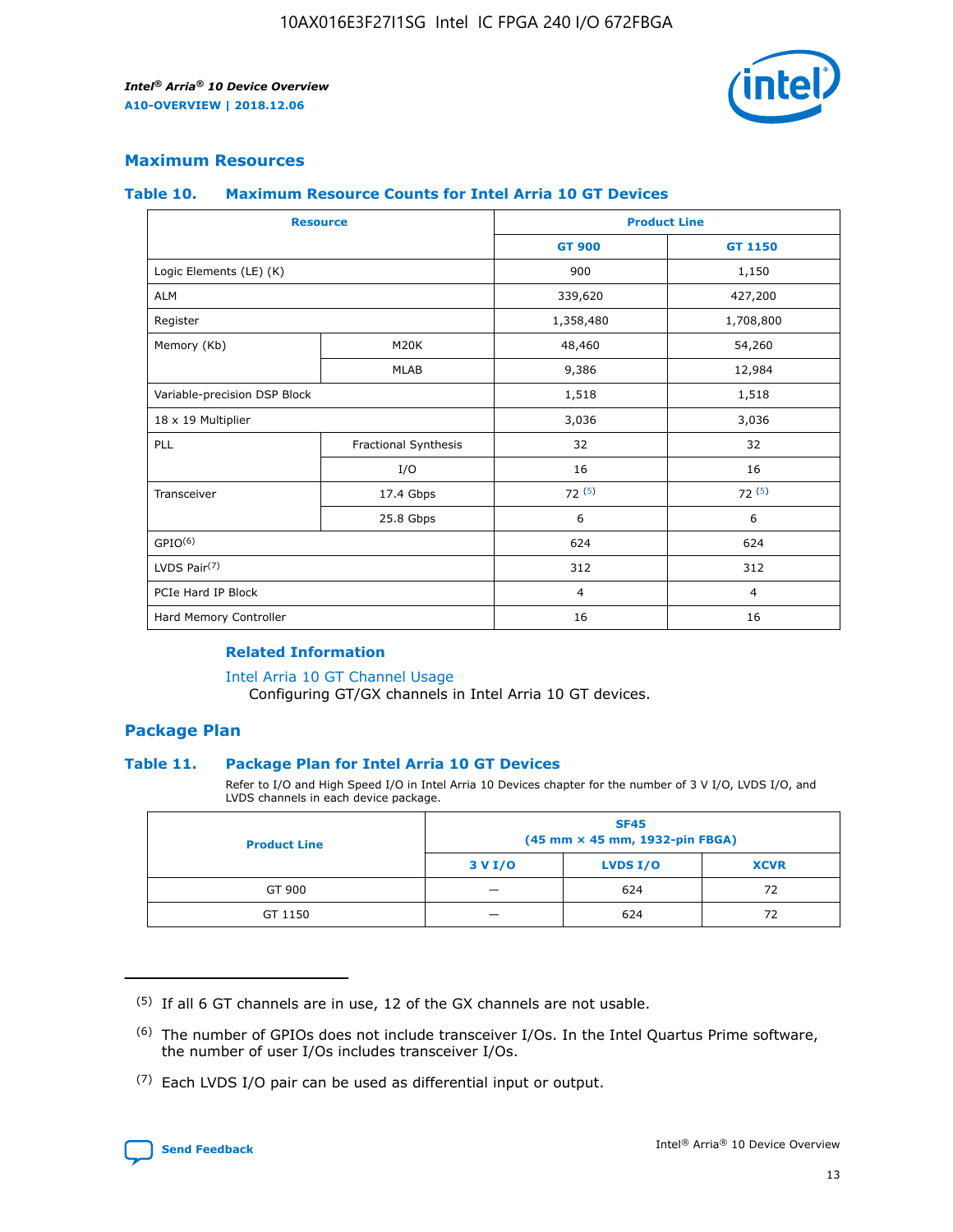

#### **Related Information**

[I/O and High-Speed Differential I/O Interfaces in Intel Arria 10 Devices chapter, Intel](https://www.intel.com/content/www/us/en/programmable/documentation/sam1403482614086.html#sam1403482030321) [Arria 10 Device Handbook](https://www.intel.com/content/www/us/en/programmable/documentation/sam1403482614086.html#sam1403482030321)

Provides the number of 3 V and LVDS I/Os, and LVDS channels for each Intel Arria 10 device package.

## **Intel Arria 10 SX**

This section provides the available options, maximum resource counts, and package plan for the Intel Arria 10 SX devices.

The information in this section is correct at the time of publication. For the latest information and to get more details, refer to the Intel FPGA Product Selector.

#### **Related Information**

[Intel FPGA Product Selector](http://www.altera.com/products/selector/psg-selector.html) Provides the latest information on Intel products.

### **Available Options**

#### **Figure 3. Sample Ordering Code and Available Options for Intel Arria 10 SX Devices**



#### **Related Information**

[Transceiver Performance for Intel Arria 10 GX/SX Devices](https://www.intel.com/content/www/us/en/programmable/documentation/mcn1413182292568.html#mcn1413213965502) Provides more information about the transceiver speed grade.

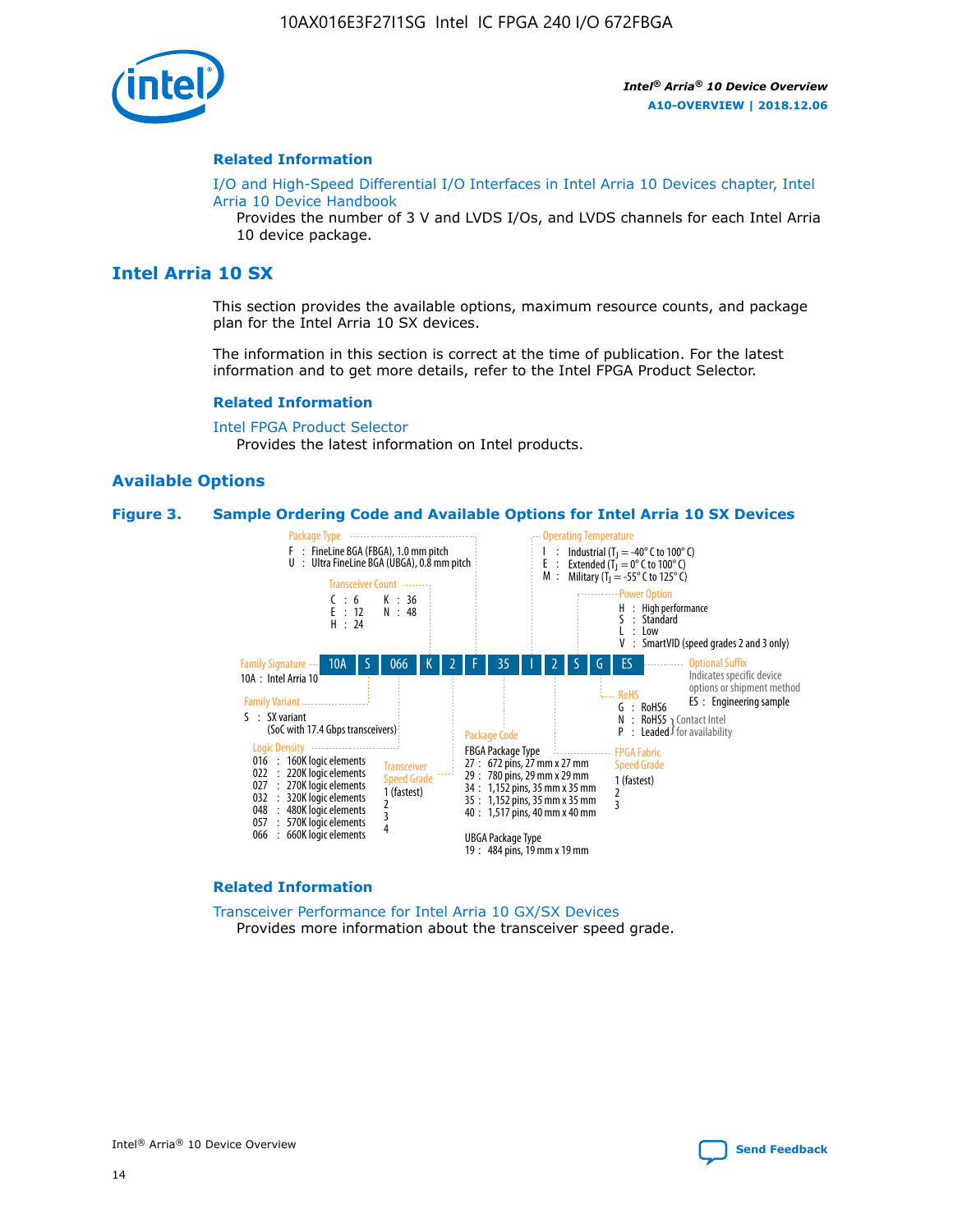

## **Maximum Resources**

#### **Table 12. Maximum Resource Counts for Intel Arria 10 SX Devices**

|                                   | <b>Resource</b>         | <b>Product Line</b> |               |                |                |                |                |                |  |  |  |
|-----------------------------------|-------------------------|---------------------|---------------|----------------|----------------|----------------|----------------|----------------|--|--|--|
|                                   |                         | <b>SX 160</b>       | <b>SX 220</b> | <b>SX 270</b>  | <b>SX 320</b>  | <b>SX 480</b>  | <b>SX 570</b>  | <b>SX 660</b>  |  |  |  |
| Logic Elements (LE) (K)           |                         | 160                 | 220           | 270            | 320            | 480            | 570            | 660            |  |  |  |
| <b>ALM</b>                        |                         | 61,510              | 80,330        | 101,620        | 119,900        | 183,590        | 217,080        | 251,680        |  |  |  |
| Register                          |                         | 246,040             | 321,320       | 406,480        | 479,600        | 734,360        | 868,320        | 1,006,720      |  |  |  |
| Memory (Kb)                       | M <sub>20</sub> K       | 8,800               | 11,740        | 15,000         | 17,820         | 28,620         | 36,000         | 42,620         |  |  |  |
|                                   | <b>MLAB</b>             | 1,050               | 1,690         | 2,452          | 2,727          | 4,164          | 5,096          | 5,788          |  |  |  |
| Variable-precision DSP Block      |                         | 156                 | 192           | 830            | 985            | 1,368          | 1,523          | 1,687          |  |  |  |
| 18 x 19 Multiplier                |                         | 312                 | 384           | 1,660          | 1,970          | 2,736          | 3,046          | 3,374          |  |  |  |
| <b>PLL</b>                        | Fractional<br>Synthesis | 6                   | 6             | 8              | 8              | 12             | 16             | 16             |  |  |  |
|                                   | I/O                     | 6                   | 6             | 8              | 8              | 12             | 16             | 16             |  |  |  |
| 17.4 Gbps Transceiver             |                         | 12                  | 12            | 24             | 24             | 36             | 48             | 48             |  |  |  |
| GPIO <sup>(8)</sup>               |                         | 288                 | 288           | 384            | 384            | 492            | 696            | 696            |  |  |  |
| LVDS Pair $(9)$                   |                         | 120                 | 120           | 168            | 168            | 174            | 324            | 324            |  |  |  |
| PCIe Hard IP Block                |                         | $\mathbf{1}$        | $\mathbf{1}$  | $\overline{2}$ | $\overline{2}$ | $\overline{2}$ | $\overline{2}$ | $\overline{2}$ |  |  |  |
| Hard Memory Controller            |                         | 6                   | 6             | 8              | 8              | 12             | 16             | 16             |  |  |  |
| ARM Cortex-A9 MPCore<br>Processor |                         | Yes                 | Yes           | Yes            | Yes            | Yes            | Yes            | Yes            |  |  |  |

## **Package Plan**

### **Table 13. Package Plan for Intel Arria 10 SX Devices (U19, F27, F29, and F34)**

Refer to I/O and High Speed I/O in Intel Arria 10 Devices chapter for the number of 3 V I/O, LVDS I/O, and LVDS channels in each device package.

| <b>Product Line</b> | <b>U19</b><br>$(19 \text{ mm} \times 19 \text{ mm})$<br>484-pin UBGA) |                    |             | <b>F27</b><br>$(27 \text{ mm} \times 27 \text{ mm})$<br>672-pin FBGA) |                    | <b>F29</b><br>$(29 \text{ mm} \times 29 \text{ mm})$<br>780-pin FBGA) |           |                    | <b>F34</b><br>$(35 \text{ mm} \times 35 \text{ mm})$<br><b>1152-pin FBGA)</b> |           |                    |             |
|---------------------|-----------------------------------------------------------------------|--------------------|-------------|-----------------------------------------------------------------------|--------------------|-----------------------------------------------------------------------|-----------|--------------------|-------------------------------------------------------------------------------|-----------|--------------------|-------------|
|                     | 3V<br>I/O                                                             | <b>LVDS</b><br>I/O | <b>XCVR</b> | 3V<br>I/O                                                             | <b>LVDS</b><br>I/O | <b>XCVR</b>                                                           | 3V<br>I/O | <b>LVDS</b><br>I/O | <b>XCVR</b>                                                                   | 3V<br>I/O | <b>LVDS</b><br>I/O | <b>XCVR</b> |
| SX 160              | 48                                                                    | 144                | 6           | 48                                                                    | 192                | 12                                                                    | 48        | 240                | 12                                                                            | -         |                    |             |
| SX 220              | 48                                                                    | 144                | 6           | 48                                                                    | 192                | 12                                                                    | 48        | 240                | 12                                                                            |           |                    |             |
| SX 270              |                                                                       |                    |             | 48                                                                    | 192                | 12                                                                    | 48        | 312                | 12                                                                            | 48        | 336                | 24          |
| SX 320              |                                                                       |                    |             | 48                                                                    | 192                | 12                                                                    | 48        | 312                | 12                                                                            | 48        | 336                | 24          |
|                     | continued                                                             |                    |             |                                                                       |                    |                                                                       |           |                    |                                                                               |           |                    |             |

 $(8)$  The number of GPIOs does not include transceiver I/Os. In the Intel Quartus Prime software, the number of user I/Os includes transceiver I/Os.

 $(9)$  Each LVDS I/O pair can be used as differential input or output.

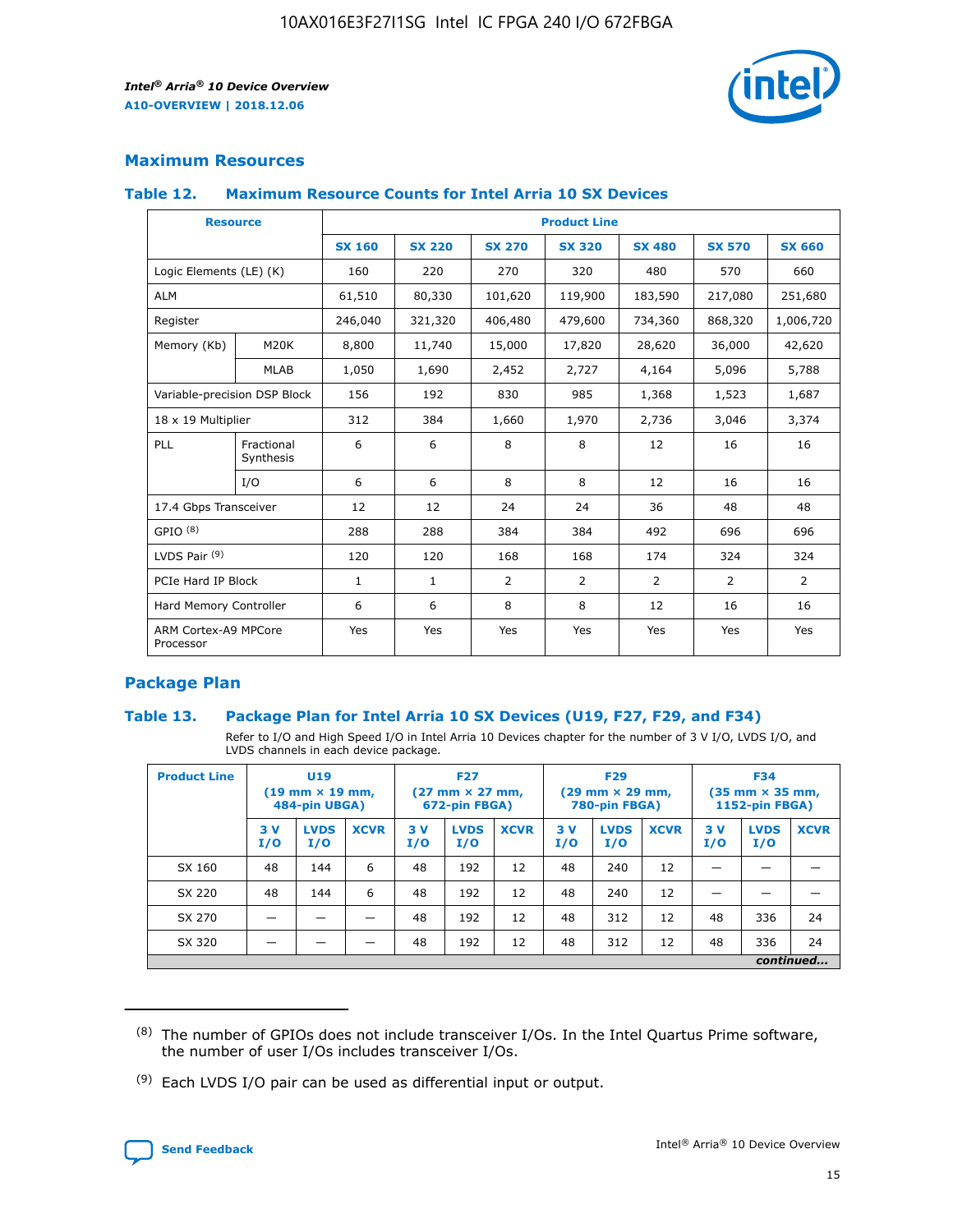

| <b>Product Line</b> | U <sub>19</sub><br>$(19 \text{ mm} \times 19 \text{ mm})$<br>484-pin UBGA) |                    | <b>F27</b><br>$(27 \text{ mm} \times 27 \text{ mm})$<br>672-pin FBGA) |            |                    | <b>F29</b><br>$(29 \text{ mm} \times 29 \text{ mm})$<br>780-pin FBGA) |           |                    | <b>F34</b><br>$(35$ mm $\times$ 35 mm,<br><b>1152-pin FBGA)</b> |           |                    |             |
|---------------------|----------------------------------------------------------------------------|--------------------|-----------------------------------------------------------------------|------------|--------------------|-----------------------------------------------------------------------|-----------|--------------------|-----------------------------------------------------------------|-----------|--------------------|-------------|
|                     | 3V<br>I/O                                                                  | <b>LVDS</b><br>I/O | <b>XCVR</b>                                                           | 3 V<br>I/O | <b>LVDS</b><br>I/O | <b>XCVR</b>                                                           | 3V<br>I/O | <b>LVDS</b><br>I/O | <b>XCVR</b>                                                     | 3V<br>I/O | <b>LVDS</b><br>I/O | <b>XCVR</b> |
| SX 480              |                                                                            |                    |                                                                       |            |                    |                                                                       | 48        | 312                | 12                                                              | 48        | 444                | 24          |
| SX 570              |                                                                            |                    |                                                                       |            |                    |                                                                       |           |                    |                                                                 | 48        | 444                | 24          |
| SX 660              |                                                                            |                    |                                                                       |            |                    |                                                                       |           |                    |                                                                 | 48        | 444                | 24          |

## **Table 14. Package Plan for Intel Arria 10 SX Devices (F35, KF40, and NF40)**

Refer to I/O and High Speed I/O in Intel Arria 10 Devices chapter for the number of 3 V I/O, LVDS I/O, and LVDS channels in each device package.

| <b>Product Line</b> | <b>F35</b><br>$(35 \text{ mm} \times 35 \text{ mm})$<br><b>1152-pin FBGA)</b> |          |             |                                           | <b>KF40</b><br>(40 mm × 40 mm,<br>1517-pin FBGA) |    | <b>NF40</b><br>$(40 \text{ mm} \times 40 \text{ mm})$<br>1517-pin FBGA) |          |             |  |
|---------------------|-------------------------------------------------------------------------------|----------|-------------|-------------------------------------------|--------------------------------------------------|----|-------------------------------------------------------------------------|----------|-------------|--|
|                     | 3 V I/O                                                                       | LVDS I/O | <b>XCVR</b> | <b>LVDS I/O</b><br><b>XCVR</b><br>3 V I/O |                                                  |    | 3 V I/O                                                                 | LVDS I/O | <b>XCVR</b> |  |
| SX 270              | 48                                                                            | 336      | 24          |                                           |                                                  |    |                                                                         |          |             |  |
| SX 320              | 48                                                                            | 336      | 24          |                                           |                                                  |    |                                                                         |          |             |  |
| SX 480              | 48                                                                            | 348      | 36          |                                           |                                                  |    |                                                                         |          |             |  |
| SX 570              | 48                                                                            | 348      | 36          | 96                                        | 600                                              | 36 | 48                                                                      | 540      | 48          |  |
| SX 660              | 48                                                                            | 348      | 36          | 96                                        | 600                                              | 36 | 48                                                                      | 540      | 48          |  |

## **Related Information**

[I/O and High-Speed Differential I/O Interfaces in Intel Arria 10 Devices chapter, Intel](https://www.intel.com/content/www/us/en/programmable/documentation/sam1403482614086.html#sam1403482030321) [Arria 10 Device Handbook](https://www.intel.com/content/www/us/en/programmable/documentation/sam1403482614086.html#sam1403482030321)

Provides the number of 3 V and LVDS I/Os, and LVDS channels for each Intel Arria 10 device package.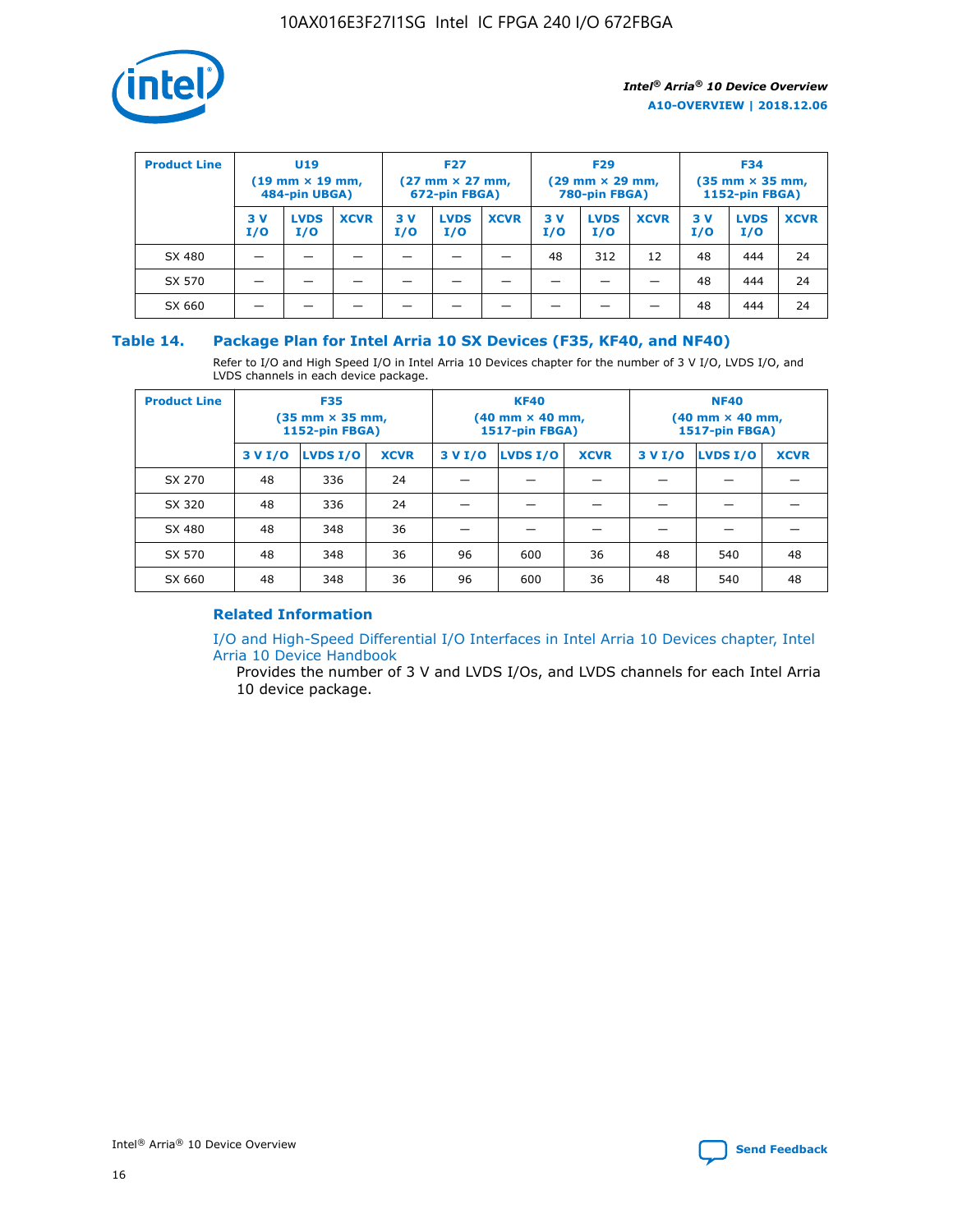

# **I/O Vertical Migration for Intel Arria 10 Devices**

#### **Figure 4. Migration Capability Across Intel Arria 10 Product Lines**

- The arrows indicate the migration paths. The devices included in each vertical migration path are shaded. Devices with fewer resources in the same path have lighter shades.
- To achieve the full I/O migration across product lines in the same migration path, restrict I/Os and transceivers usage to match the product line with the lowest I/O and transceiver counts.
- An LVDS I/O bank in the source device may be mapped to a 3 V I/O bank in the target device. To use memory interface clock frequency higher than 533 MHz, assign external memory interface pins only to banks that are LVDS I/O in both devices.
- There may be nominal 0.15 mm package height difference between some product lines in the same package type.
	- **Variant Product Line Package U19 F27 F29 F34 F35 KF40 NF40 RF40 NF45 SF45 UF45** Intel® Arria® 10 GX GX 160 GX 220 GX 270 GX 320 GX 480 GX 570 GX 660 GX 900 GX 1150 Intel Arria 10 GT GT 900 GT 1150 Intel Arria 10 SX SX 160 SX 220 SX 270 SX 320 SX 480 SX 570 SX 660
- Some migration paths are not shown in the Intel Quartus Prime software **Pin Migration View**.

*Note:* To verify the pin migration compatibility, use the **Pin Migration View** window in the Intel Quartus Prime software Pin Planner.

## **Adaptive Logic Module**

Intel Arria 10 devices use a 20 nm ALM as the basic building block of the logic fabric.

The ALM architecture is the same as the previous generation FPGAs, allowing for efficient implementation of logic functions and easy conversion of IP between the device generations.

The ALM, as shown in following figure, uses an 8-input fracturable look-up table (LUT) with four dedicated registers to help improve timing closure in register-rich designs and achieve an even higher design packing capability than the traditional two-register per LUT architecture.

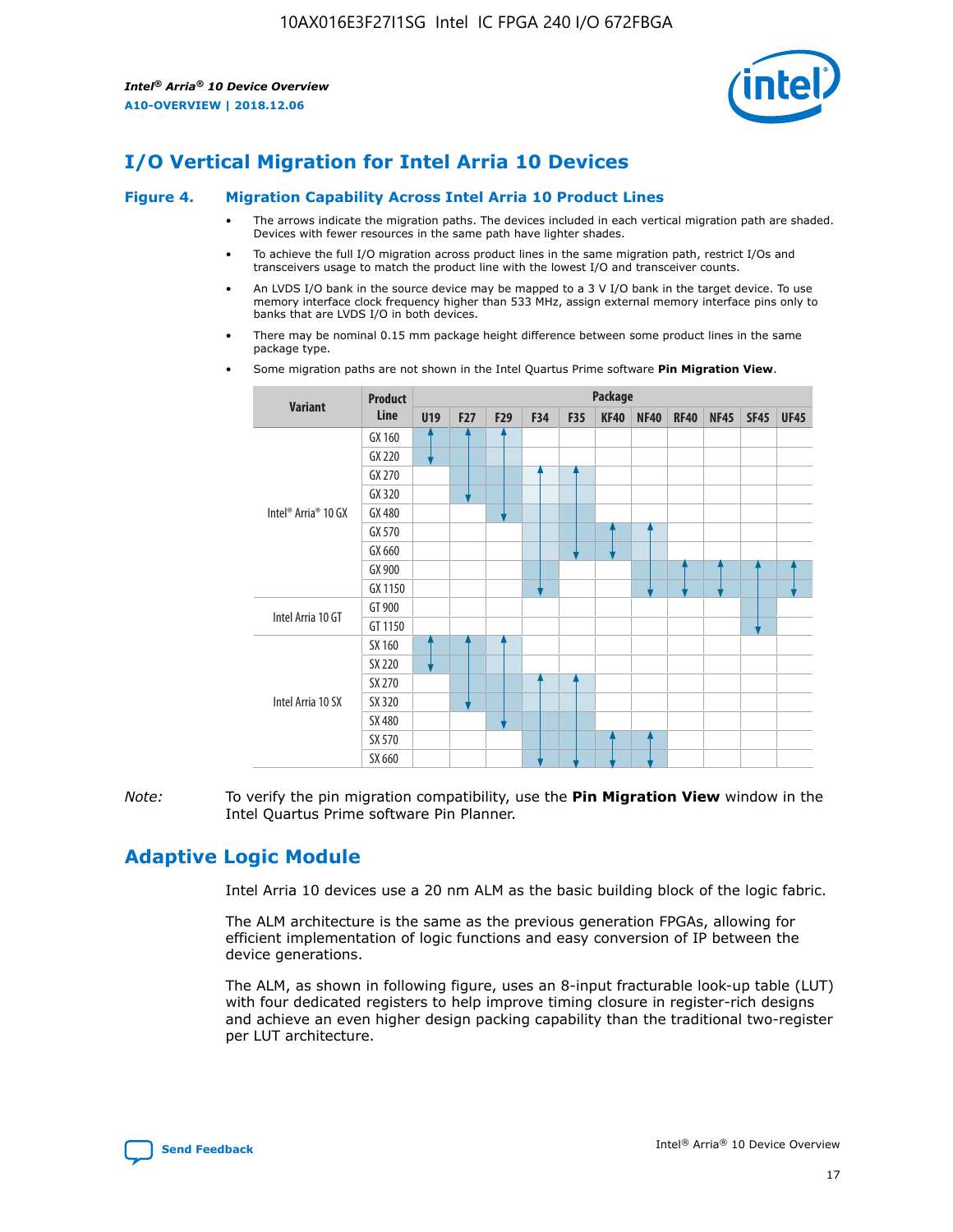

**Figure 5. ALM for Intel Arria 10 Devices**



The Intel Quartus Prime software optimizes your design according to the ALM logic structure and automatically maps legacy designs into the Intel Arria 10 ALM architecture.

## **Variable-Precision DSP Block**

The Intel Arria 10 variable precision DSP blocks support fixed-point arithmetic and floating-point arithmetic.

Features for fixed-point arithmetic:

- High-performance, power-optimized, and fully registered multiplication operations
- 18-bit and 27-bit word lengths
- Two 18 x 19 multipliers or one 27 x 27 multiplier per DSP block
- Built-in addition, subtraction, and 64-bit double accumulation register to combine multiplication results
- Cascading 19-bit or 27-bit when pre-adder is disabled and cascading 18-bit when pre-adder is used to form the tap-delay line for filtering applications
- Cascading 64-bit output bus to propagate output results from one block to the next block without external logic support
- Hard pre-adder supported in 19-bit and 27-bit modes for symmetric filters
- Internal coefficient register bank in both 18-bit and 27-bit modes for filter implementation
- 18-bit and 27-bit systolic finite impulse response (FIR) filters with distributed output adder
- Biased rounding support

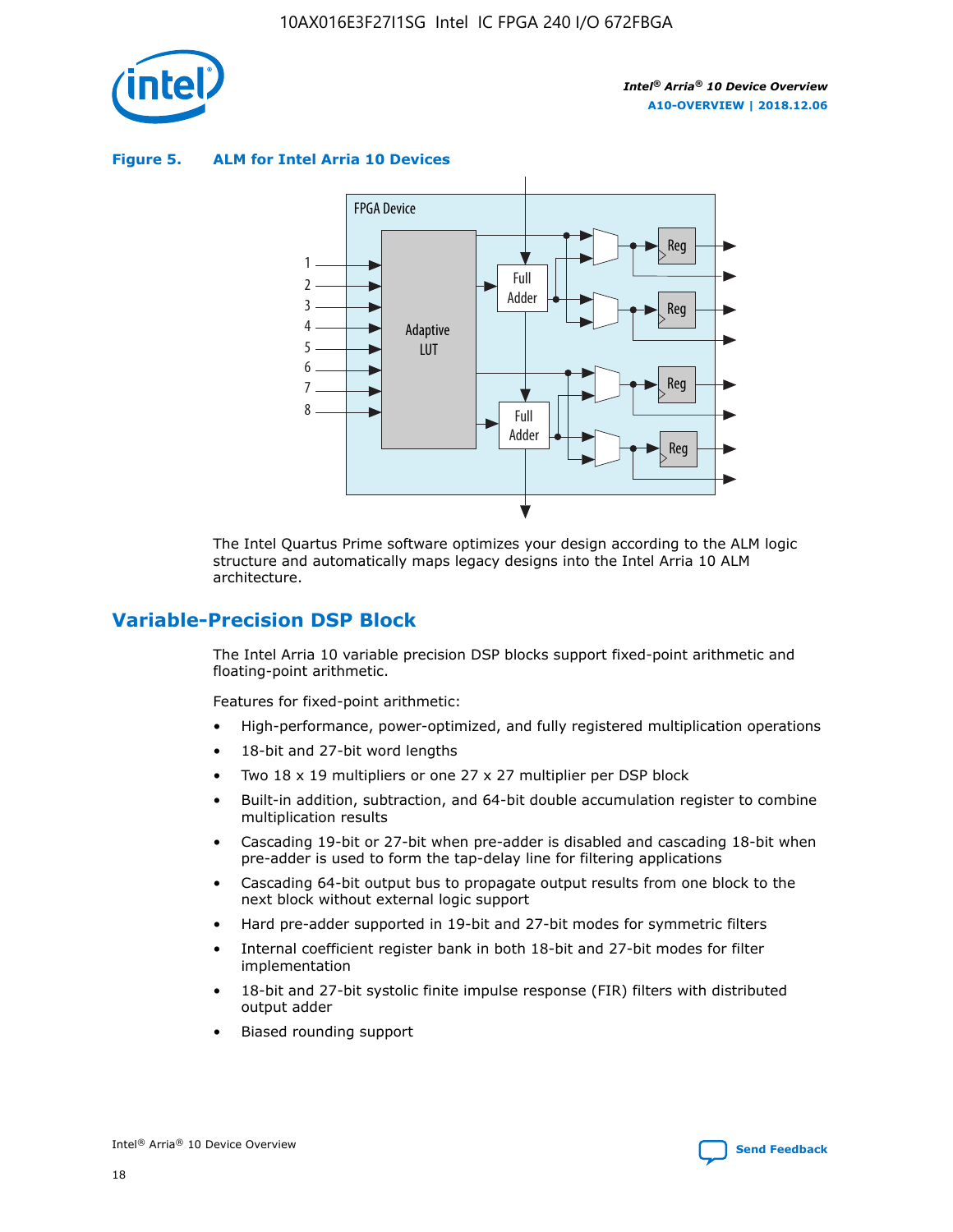

Features for floating-point arithmetic:

- A completely hardened architecture that supports multiplication, addition, subtraction, multiply-add, and multiply-subtract
- Multiplication with accumulation capability and a dynamic accumulator reset control
- Multiplication with cascade summation capability
- Multiplication with cascade subtraction capability
- Complex multiplication
- Direct vector dot product
- Systolic FIR filter

### **Table 15. Variable-Precision DSP Block Configurations for Intel Arria 10 Devices**

| <b>Usage Example</b>                                       | <b>Multiplier Size (Bit)</b>    | <b>DSP Block Resources</b> |
|------------------------------------------------------------|---------------------------------|----------------------------|
| Medium precision fixed point                               | Two 18 x 19                     |                            |
| High precision fixed or Single precision<br>floating point | One 27 x 27                     |                            |
| Fixed point FFTs                                           | One 19 x 36 with external adder |                            |
| Very high precision fixed point                            | One 36 x 36 with external adder |                            |
| Double precision floating point                            | One 54 x 54 with external adder | 4                          |

#### **Table 16. Resources for Fixed-Point Arithmetic in Intel Arria 10 Devices**

The table lists the variable-precision DSP resources by bit precision for each Intel Arria 10 device.

| <b>Variant</b>  | <b>Product Line</b> | <b>Variable-</b><br>precision<br><b>DSP Block</b> | <b>Independent Input and Output</b><br><b>Multiplications Operator</b> |                                     | 18 x 19<br><b>Multiplier</b><br><b>Adder Sum</b> | $18 \times 18$<br><b>Multiplier</b><br><b>Adder</b> |
|-----------------|---------------------|---------------------------------------------------|------------------------------------------------------------------------|-------------------------------------|--------------------------------------------------|-----------------------------------------------------|
|                 |                     |                                                   | 18 x 19<br><b>Multiplier</b>                                           | $27 \times 27$<br><b>Multiplier</b> | <b>Mode</b>                                      | <b>Summed with</b><br>36 bit Input                  |
| AIntel Arria 10 | GX 160              | 156                                               | 312                                                                    | 156                                 | 156                                              | 156                                                 |
| GX              | GX 220              | 192                                               | 384                                                                    | 192                                 | 192                                              | 192                                                 |
|                 | GX 270              | 830                                               | 1,660                                                                  | 830                                 | 830                                              | 830                                                 |
|                 | GX 320              | 984                                               | 1,968                                                                  | 984                                 | 984                                              | 984                                                 |
|                 | GX 480              | 1,368                                             | 2,736                                                                  | 1,368                               | 1,368                                            | 1,368                                               |
|                 | GX 570              | 1,523                                             | 3,046                                                                  | 1,523                               | 1,523                                            | 1,523                                               |
|                 | GX 660              | 1,687                                             | 3,374                                                                  | 1,687                               | 1,687                                            | 1,687                                               |
|                 | GX 900              | 1,518                                             | 3,036                                                                  | 1,518                               | 1,518                                            | 1,518                                               |
|                 | GX 1150             | 1,518                                             | 3,036                                                                  | 1,518                               | 1,518                                            | 1,518                                               |
| Intel Arria 10  | GT 900              | 1,518                                             | 3,036                                                                  | 1,518                               | 1,518                                            | 1,518                                               |
| GT              | GT 1150             | 1,518                                             | 3,036                                                                  | 1,518                               | 1,518                                            | 1,518                                               |
| Intel Arria 10  | SX 160              | 156                                               | 312                                                                    | 156                                 | 156                                              | 156                                                 |
| <b>SX</b>       | SX 220<br>192       |                                                   | 384                                                                    | 192                                 | 192                                              | 192                                                 |
|                 | SX 270              | 830                                               | 1,660                                                                  | 830                                 |                                                  | 830                                                 |
|                 |                     |                                                   |                                                                        |                                     |                                                  | continued                                           |

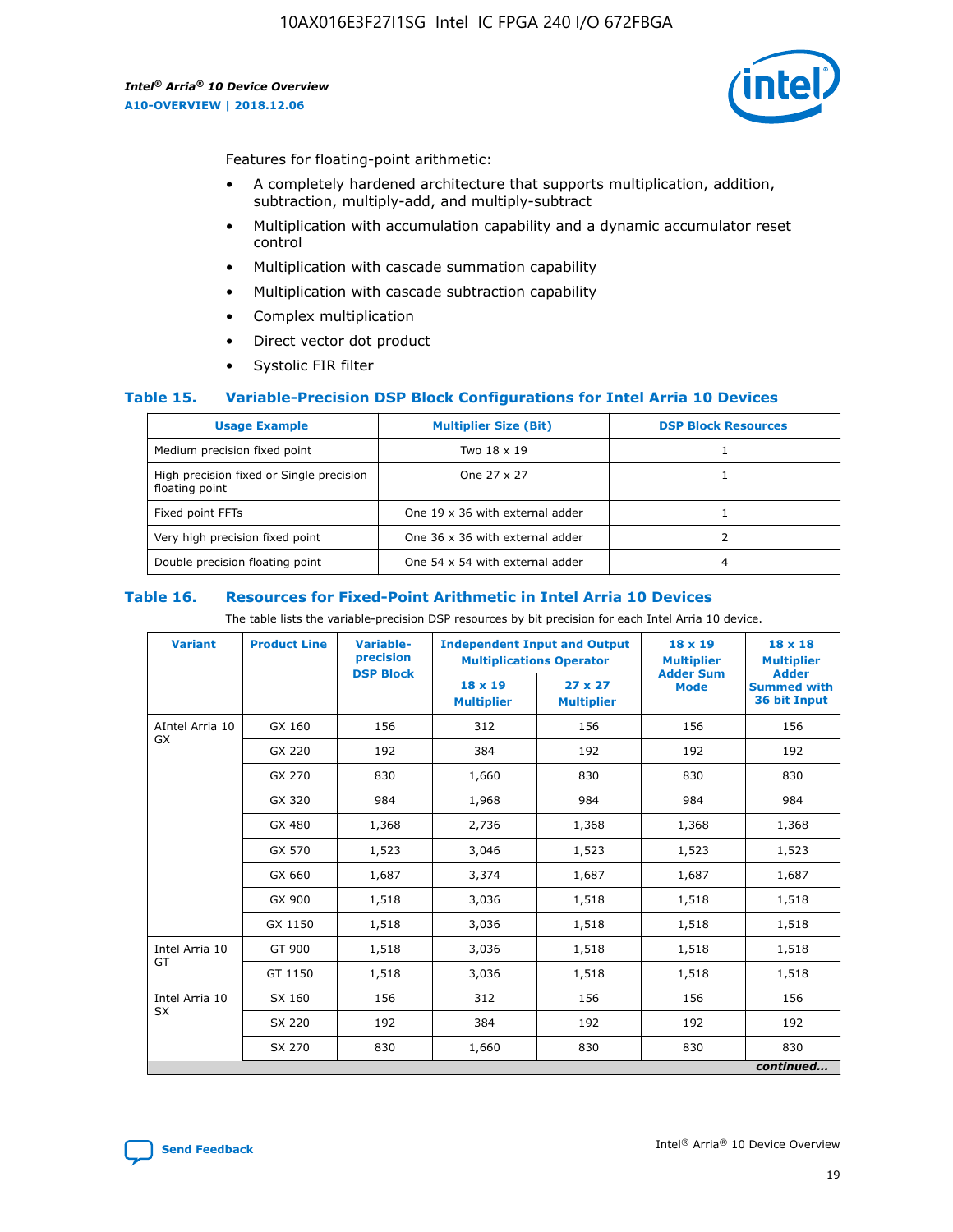

| <b>Variant</b> | <b>Product Line</b> | <b>Variable-</b><br>precision | <b>Independent Input and Output</b><br><b>Multiplications Operator</b> |                                     | $18 \times 19$<br><b>Multiplier</b> | $18 \times 18$<br><b>Multiplier</b><br><b>Adder</b> |  |
|----------------|---------------------|-------------------------------|------------------------------------------------------------------------|-------------------------------------|-------------------------------------|-----------------------------------------------------|--|
|                |                     | <b>DSP Block</b>              | $18 \times 19$<br><b>Multiplier</b>                                    | $27 \times 27$<br><b>Multiplier</b> | <b>Adder Sum</b><br><b>Mode</b>     | <b>Summed with</b><br>36 bit Input                  |  |
|                | SX 320              | 984                           | 1,968                                                                  | 984                                 | 984                                 | 984                                                 |  |
|                | SX 480              | 1,368                         | 2,736                                                                  | 1,368                               | 1,368                               | 1,368                                               |  |
|                | SX 570              | 1,523                         | 3,046                                                                  | 1,523                               | 1,523                               | 1,523                                               |  |
|                | SX 660              | 1,687                         | 3,374                                                                  | 1,687                               | 1,687                               | 1,687                                               |  |

## **Table 17. Resources for Floating-Point Arithmetic in Intel Arria 10 Devices**

The table lists the variable-precision DSP resources by bit precision for each Intel Arria 10 device.

| <b>Variant</b> | <b>Product Line</b> | <b>Variable-</b><br>precision<br><b>DSP Block</b> | <b>Single</b><br><b>Precision</b><br><b>Floating-Point</b><br><b>Multiplication</b><br><b>Mode</b> | <b>Single-Precision</b><br><b>Floating-Point</b><br><b>Adder Mode</b> | Single-<br><b>Precision</b><br><b>Floating-Point</b><br><b>Multiply</b><br><b>Accumulate</b><br><b>Mode</b> | <b>Peak</b><br><b>Giga Floating-</b><br><b>Point</b><br><b>Operations</b><br>per Second<br>(GFLOPs) |
|----------------|---------------------|---------------------------------------------------|----------------------------------------------------------------------------------------------------|-----------------------------------------------------------------------|-------------------------------------------------------------------------------------------------------------|-----------------------------------------------------------------------------------------------------|
| Intel Arria 10 | GX 160              | 156                                               | 156                                                                                                | 156                                                                   | 156                                                                                                         | 140                                                                                                 |
| GX             | GX 220              | 192                                               | 192                                                                                                | 192                                                                   | 192                                                                                                         | 173                                                                                                 |
|                | GX 270              | 830                                               | 830                                                                                                | 830                                                                   | 830                                                                                                         | 747                                                                                                 |
|                | GX 320              | 984                                               | 984                                                                                                | 984                                                                   | 984                                                                                                         | 886                                                                                                 |
|                | GX 480              | 1,369                                             | 1,368                                                                                              | 1,368                                                                 | 1,368                                                                                                       | 1,231                                                                                               |
|                | GX 570              | 1,523                                             | 1,523                                                                                              | 1,523                                                                 | 1,523                                                                                                       | 1,371                                                                                               |
|                | GX 660              | 1,687                                             | 1,687                                                                                              | 1,687                                                                 | 1,687                                                                                                       | 1,518                                                                                               |
|                | GX 900              | 1,518                                             | 1,518                                                                                              | 1,518                                                                 | 1,518                                                                                                       | 1,366                                                                                               |
|                | GX 1150             | 1,518                                             | 1,518                                                                                              | 1,518                                                                 | 1,518                                                                                                       | 1,366                                                                                               |
| Intel Arria 10 | GT 900              | 1,518                                             | 1,518                                                                                              | 1,518                                                                 | 1,518                                                                                                       | 1,366                                                                                               |
| GT             | GT 1150             | 1,518                                             | 1,518                                                                                              | 1,518                                                                 | 1,518                                                                                                       | 1,366                                                                                               |
| Intel Arria 10 | SX 160              | 156                                               | 156                                                                                                | 156                                                                   | 156                                                                                                         | 140                                                                                                 |
| <b>SX</b>      | SX 220              | 192                                               | 192                                                                                                | 192                                                                   | 192                                                                                                         | 173                                                                                                 |
|                | SX 270              | 830                                               | 830                                                                                                | 830                                                                   | 830                                                                                                         | 747                                                                                                 |
|                | SX 320              | 984                                               | 984                                                                                                | 984                                                                   | 984                                                                                                         | 886                                                                                                 |
|                | SX 480              | 1,369                                             | 1,368                                                                                              | 1,368                                                                 | 1,368                                                                                                       | 1,231                                                                                               |
|                | SX 570              | 1,523                                             | 1,523                                                                                              | 1,523                                                                 | 1,523                                                                                                       | 1,371                                                                                               |
|                | SX 660              | 1,687                                             | 1,687                                                                                              | 1,687                                                                 | 1,687                                                                                                       | 1,518                                                                                               |

# **Embedded Memory Blocks**

The embedded memory blocks in the devices are flexible and designed to provide an optimal amount of small- and large-sized memory arrays to fit your design requirements.

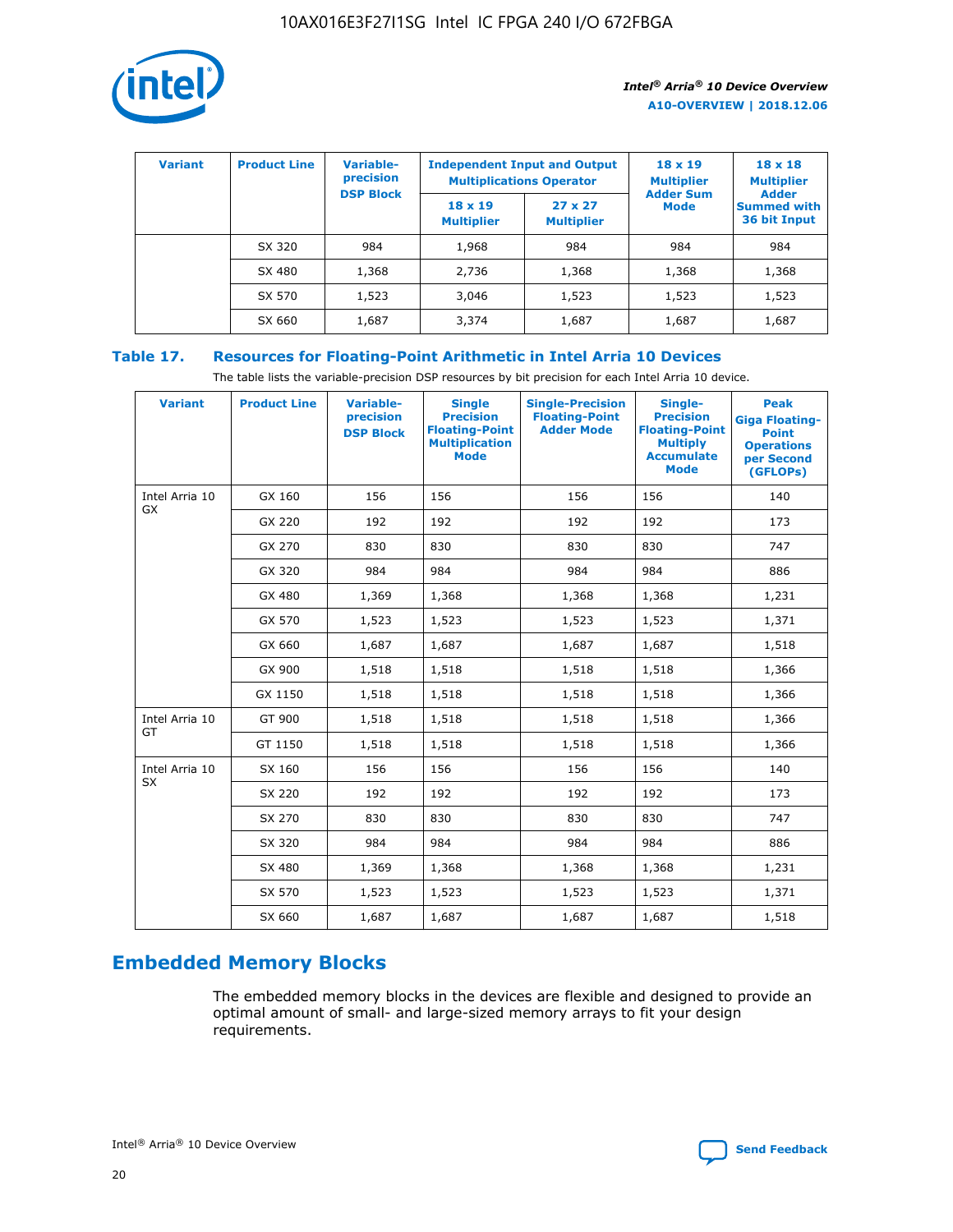

## **Types of Embedded Memory**

The Intel Arria 10 devices contain two types of memory blocks:

- 20 Kb M20K blocks—blocks of dedicated memory resources. The M20K blocks are ideal for larger memory arrays while still providing a large number of independent ports.
- 640 bit memory logic array blocks (MLABs)—enhanced memory blocks that are configured from dual-purpose logic array blocks (LABs). The MLABs are ideal for wide and shallow memory arrays. The MLABs are optimized for implementation of shift registers for digital signal processing (DSP) applications, wide and shallow FIFO buffers, and filter delay lines. Each MLAB is made up of ten adaptive logic modules (ALMs). In the Intel Arria 10 devices, you can configure these ALMs as ten 32 x 2 blocks, giving you one 32 x 20 simple dual-port SRAM block per MLAB.

## **Embedded Memory Capacity in Intel Arria 10 Devices**

|                   | <b>Product</b> |              | <b>M20K</b>         | <b>MLAB</b>  |                     | <b>Total RAM Bit</b> |
|-------------------|----------------|--------------|---------------------|--------------|---------------------|----------------------|
| <b>Variant</b>    | Line           | <b>Block</b> | <b>RAM Bit (Kb)</b> | <b>Block</b> | <b>RAM Bit (Kb)</b> | (Kb)                 |
| Intel Arria 10 GX | GX 160         | 440          | 8,800               | 1,680        | 1,050               | 9,850                |
|                   | GX 220         | 587          | 11,740              | 2,703        | 1,690               | 13,430               |
|                   | GX 270         | 750          | 15,000              | 3,922        | 2,452               | 17,452               |
|                   | GX 320         | 891          | 17,820              | 4,363        | 2,727               | 20,547               |
|                   | GX 480         | 1,431        | 28,620              | 6,662        | 4,164               | 32,784               |
|                   | GX 570         | 1,800        | 36,000              | 8,153        | 5,096               | 41,096               |
|                   | GX 660         | 2,131        | 42,620              | 9,260        | 5,788               | 48,408               |
|                   | GX 900         | 2,423        | 48,460              | 15,017       | 9,386               | 57,846               |
|                   | GX 1150        | 2,713        | 54,260              | 20,774       | 12,984              | 67,244               |
| Intel Arria 10 GT | GT 900         | 2,423        | 48,460              | 15,017       | 9,386               | 57,846               |
|                   | GT 1150        | 2,713        | 54,260              | 20,774       | 12,984              | 67,244               |
| Intel Arria 10 SX | SX 160         | 440          | 8,800               | 1,680        | 1,050               | 9,850                |
|                   | SX 220         | 587          | 11,740              | 2,703        | 1,690               | 13,430               |
|                   | SX 270         | 750          | 15,000              | 3,922        | 2,452               | 17,452               |
|                   | SX 320         | 891          | 17,820              | 4,363        | 2,727               | 20,547               |
|                   | SX 480         | 1,431        | 28,620              | 6,662        | 4,164               | 32,784               |
|                   | SX 570         | 1,800        | 36,000              | 8,153        | 5,096               | 41,096               |
|                   | SX 660         | 2,131        | 42,620              | 9,260        | 5,788               | 48,408               |

#### **Table 18. Embedded Memory Capacity and Distribution in Intel Arria 10 Devices**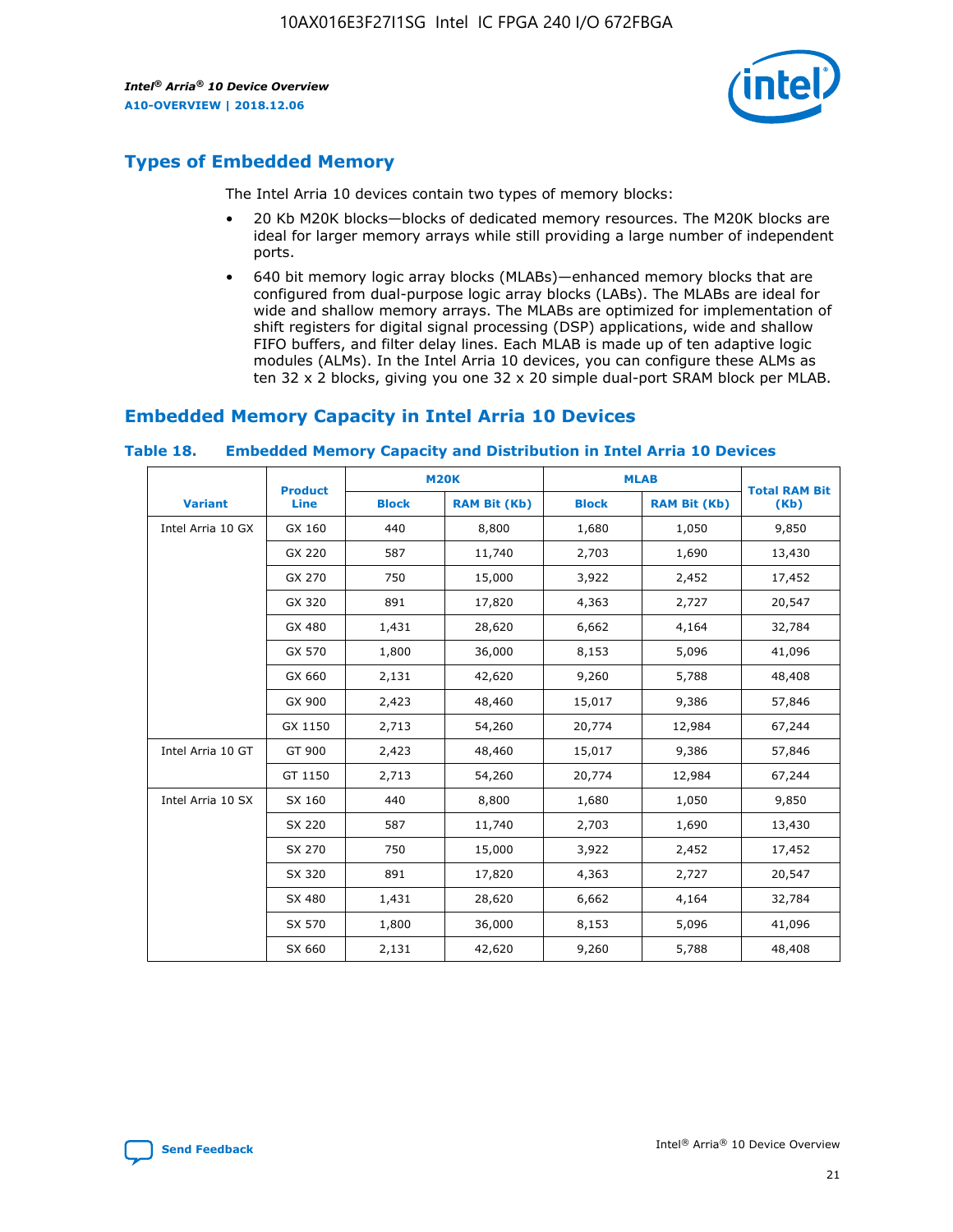

## **Embedded Memory Configurations for Single-port Mode**

#### **Table 19. Single-port Embedded Memory Configurations for Intel Arria 10 Devices**

This table lists the maximum configurations supported for single-port RAM and ROM modes.

| <b>Memory Block</b> | Depth (bits) | <b>Programmable Width</b> |
|---------------------|--------------|---------------------------|
| MLAB                | 32           | x16, x18, or x20          |
|                     | 64(10)       | x8, x9, x10               |
| M20K                | 512          | x40, x32                  |
|                     | 1K           | x20, x16                  |
|                     | 2K           | x10, x8                   |
|                     | 4K           | x5, x4                    |
|                     | 8K           | x2                        |
|                     | 16K          | x1                        |

## **Clock Networks and PLL Clock Sources**

The clock network architecture is based on Intel's global, regional, and peripheral clock structure. This clock structure is supported by dedicated clock input pins, fractional clock synthesis PLLs, and integer I/O PLLs.

## **Clock Networks**

The Intel Arria 10 core clock networks are capable of up to 800 MHz fabric operation across the full industrial temperature range. For the external memory interface, the clock network supports the hard memory controller with speeds up to 2,400 Mbps in a quarter-rate transfer.

To reduce power consumption, the Intel Quartus Prime software identifies all unused sections of the clock network and powers them down.

## **Fractional Synthesis and I/O PLLs**

Intel Arria 10 devices contain up to 32 fractional synthesis PLLs and up to 16 I/O PLLs that are available for both specific and general purpose uses in the core:

- Fractional synthesis PLLs—located in the column adjacent to the transceiver blocks
- I/O PLLs—located in each bank of the 48 I/Os

### **Fractional Synthesis PLLs**

You can use the fractional synthesis PLLs to:

- Reduce the number of oscillators that are required on your board
- Reduce the number of clock pins that are used in the device by synthesizing multiple clock frequencies from a single reference clock source

<sup>(10)</sup> Supported through software emulation and consumes additional MLAB blocks.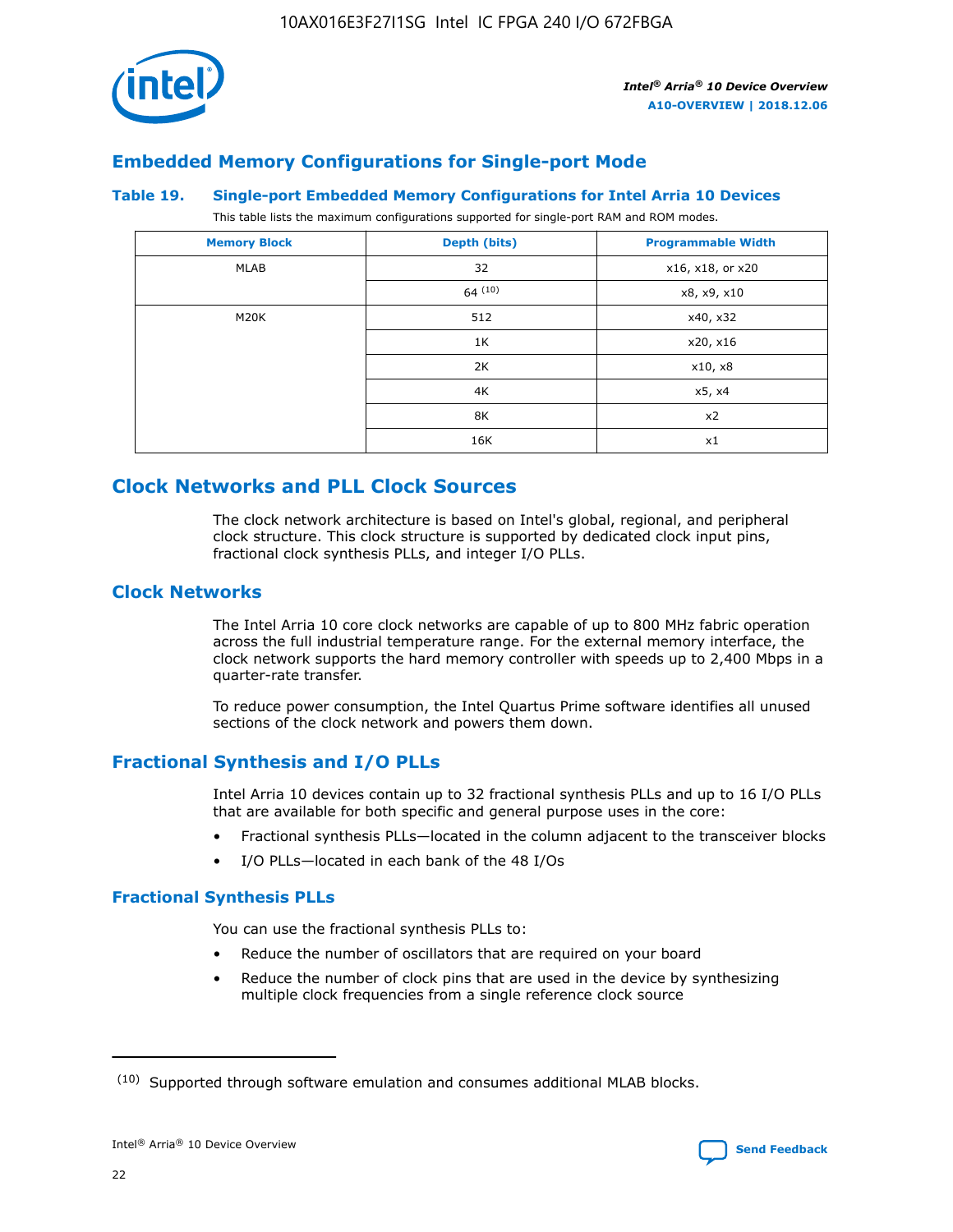

The fractional synthesis PLLs support the following features:

- Reference clock frequency synthesis for transceiver CMU and Advanced Transmit (ATX) PLLs
- Clock network delay compensation
- Zero-delay buffering
- Direct transmit clocking for transceivers
- Independently configurable into two modes:
	- Conventional integer mode equivalent to the general purpose PLL
	- Enhanced fractional mode with third order delta-sigma modulation
- PLL cascading

## **I/O PLLs**

The integer mode I/O PLLs are located in each bank of 48 I/Os. You can use the I/O PLLs to simplify the design of external memory and high-speed LVDS interfaces.

In each I/O bank, the I/O PLLs are adjacent to the hard memory controllers and LVDS SERDES. Because these PLLs are tightly coupled with the I/Os that need to use them, it makes it easier to close timing.

You can use the I/O PLLs for general purpose applications in the core such as clock network delay compensation and zero-delay buffering.

Intel Arria 10 devices support PLL-to-PLL cascading.

## **FPGA General Purpose I/O**

Intel Arria 10 devices offer highly configurable GPIOs. Each I/O bank contains 48 general purpose I/Os and a high-efficiency hard memory controller.

The following list describes the features of the GPIOs:

- Consist of 3 V I/Os for high-voltage application and LVDS I/Os for differential signaling
	- Up to two 3 V I/O banks, available in some devices, that support up to 3 V I/O standards
	- LVDS I/O banks that support up to 1.8 V I/O standards
- Support a wide range of single-ended and differential I/O interfaces
- LVDS speeds up to 1.6 Gbps
- Each LVDS pair of pins has differential input and output buffers, allowing you to configure the LVDS direction for each pair.
- Programmable bus hold and weak pull-up
- Programmable differential output voltage  $(V_{OD})$  and programmable pre-emphasis

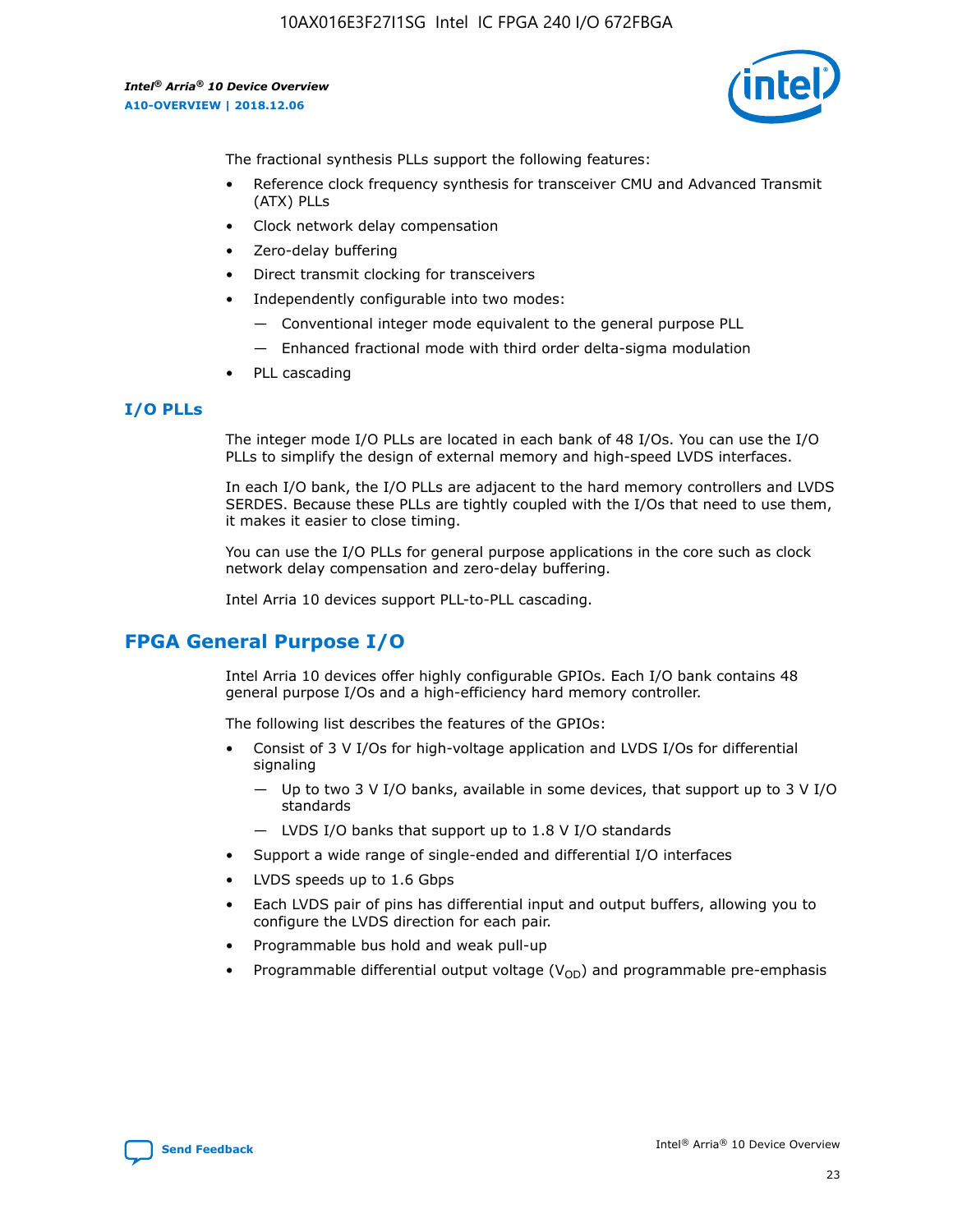

- Series (R<sub>S</sub>) and parallel (R<sub>T</sub>) on-chip termination (OCT) for all I/O banks with OCT calibration to limit the termination impedance variation
- On-chip dynamic termination that has the ability to swap between series and parallel termination, depending on whether there is read or write on a common bus for signal integrity
- Easy timing closure support using the hard read FIFO in the input register path, and delay-locked loop (DLL) delay chain with fine and coarse architecture

## **External Memory Interface**

Intel Arria 10 devices offer massive external memory bandwidth, with up to seven 32 bit DDR4 memory interfaces running at up to 2,400 Mbps. This bandwidth provides additional ease of design, lower power, and resource efficiencies of hardened highperformance memory controllers.

The memory interface within Intel Arria 10 FPGAs and SoCs delivers the highest performance and ease of use. You can configure up to a maximum width of 144 bits when using the hard or soft memory controllers. If required, you can bypass the hard memory controller and use a soft controller implemented in the user logic.

Each I/O contains a hardened DDR read/write path (PHY) capable of performing key memory interface functionality such as read/write leveling, FIFO buffering to lower latency and improve margin, timing calibration, and on-chip termination.

The timing calibration is aided by the inclusion of hard microcontrollers based on Intel's Nios® II technology, specifically tailored to control the calibration of multiple memory interfaces. This calibration allows the Intel Arria 10 device to compensate for any changes in process, voltage, or temperature either within the Intel Arria 10 device itself, or within the external memory device. The advanced calibration algorithms ensure maximum bandwidth and robust timing margin across all operating conditions.

In addition to parallel memory interfaces, Intel Arria 10 devices support serial memory technologies such as the Hybrid Memory Cube (HMC). The HMC is supported by the Intel Arria 10 high-speed serial transceivers which connect up to four HMC links, with each link running at data rates up to 15 Gbps.

### **Related Information**

#### [External Memory Interface Spec Estimator](http://www.altera.com/technology/memory/estimator/mem-emif-index.html)

Provides a parametric tool that allows you to find and compare the performance of the supported external memory interfaces in IntelFPGAs.

## **Memory Standards Supported by Intel Arria 10 Devices**

The I/Os are designed to provide high performance support for existing and emerging external memory standards.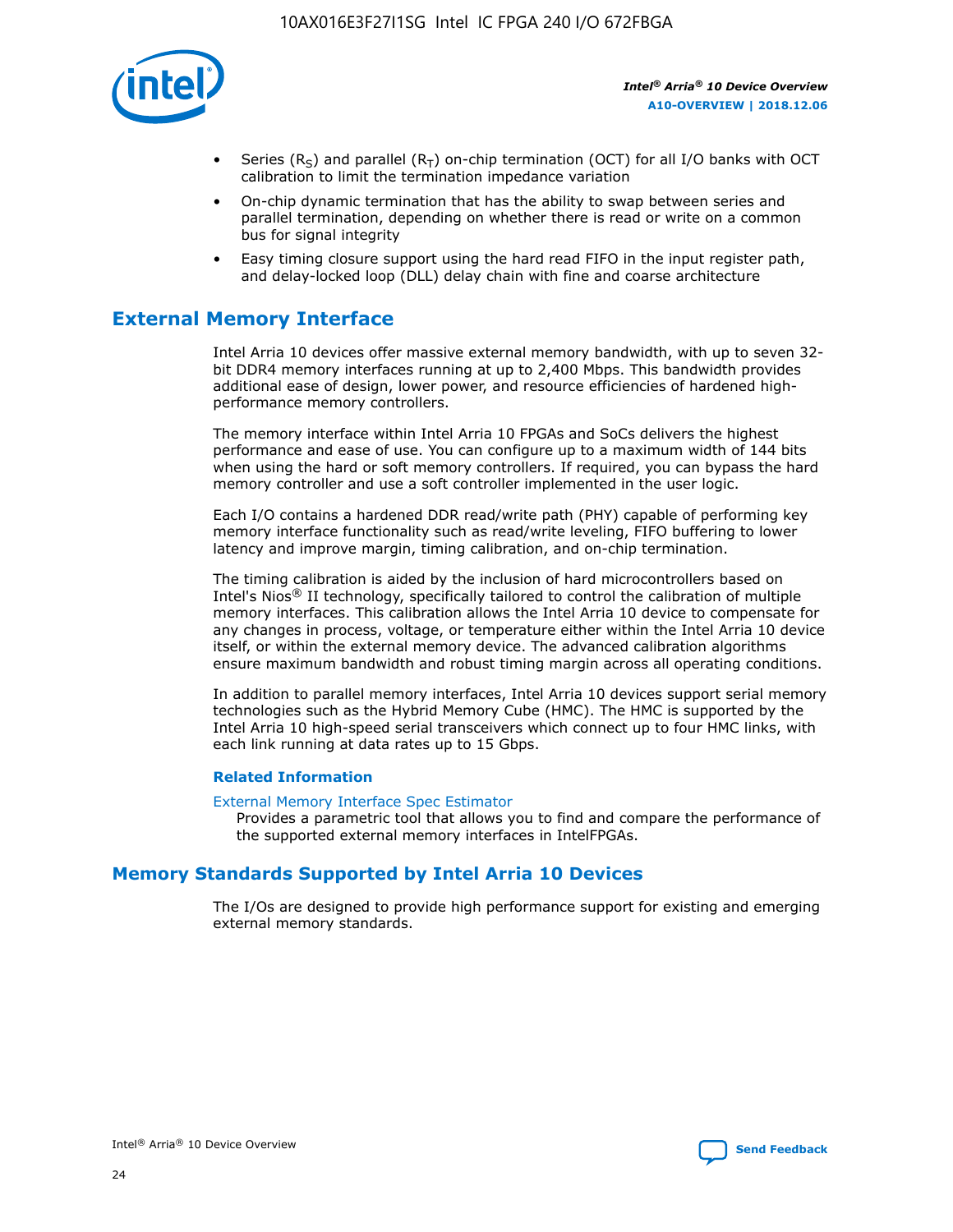

#### **Table 20. Memory Standards Supported by the Hard Memory Controller**

This table lists the overall capability of the hard memory controller. For specific details, refer to the External Memory Interface Spec Estimator and Intel Arria 10 Device Datasheet.

| <b>Memory Standard</b> | <b>Rate Support</b> | <b>Ping Pong PHY Support</b> | <b>Maximum Frequency</b><br>(MHz) |
|------------------------|---------------------|------------------------------|-----------------------------------|
| <b>DDR4 SDRAM</b>      | Quarter rate        | Yes                          | 1,067                             |
|                        |                     |                              | 1,200                             |
| DDR3 SDRAM             | Half rate           | Yes                          | 533                               |
|                        |                     |                              | 667                               |
|                        | Quarter rate        | Yes                          | 1,067                             |
|                        |                     |                              | 1,067                             |
| <b>DDR3L SDRAM</b>     | Half rate           | Yes                          | 533                               |
|                        |                     |                              | 667                               |
|                        | Quarter rate        | Yes                          | 933                               |
|                        |                     |                              | 933                               |
| LPDDR3 SDRAM           | Half rate           |                              | 533                               |
|                        | Quarter rate        |                              | 800                               |

#### **Table 21. Memory Standards Supported by the Soft Memory Controller**

| <b>Memory Standard</b>      | <b>Rate Support</b> | <b>Maximum Frequency</b><br>(MHz) |
|-----------------------------|---------------------|-----------------------------------|
| <b>RLDRAM 3 (11)</b>        | Quarter rate        | 1,200                             |
| ODR IV SRAM <sup>(11)</sup> | Quarter rate        | 1,067                             |
| <b>ODR II SRAM</b>          | Full rate           | 333                               |
|                             | Half rate           | 633                               |
| <b>ODR II+ SRAM</b>         | Full rate           | 333                               |
|                             | Half rate           | 633                               |
| <b>ODR II+ Xtreme SRAM</b>  | Full rate           | 333                               |
|                             | Half rate           | 633                               |

#### **Table 22. Memory Standards Supported by the HPS Hard Memory Controller**

The hard processor system (HPS) is available in Intel Arria 10 SoC devices only.

| <b>Memory Standard</b> | <b>Rate Support</b> | <b>Maximum Frequency</b><br>(MHz) |
|------------------------|---------------------|-----------------------------------|
| <b>DDR4 SDRAM</b>      | Half rate           | 1,200                             |
| <b>DDR3 SDRAM</b>      | Half rate           | 1,067                             |
| <b>DDR3L SDRAM</b>     | Half rate           | 933                               |

<sup>(11)</sup> Intel Arria 10 devices support this external memory interface using hard PHY with soft memory controller.

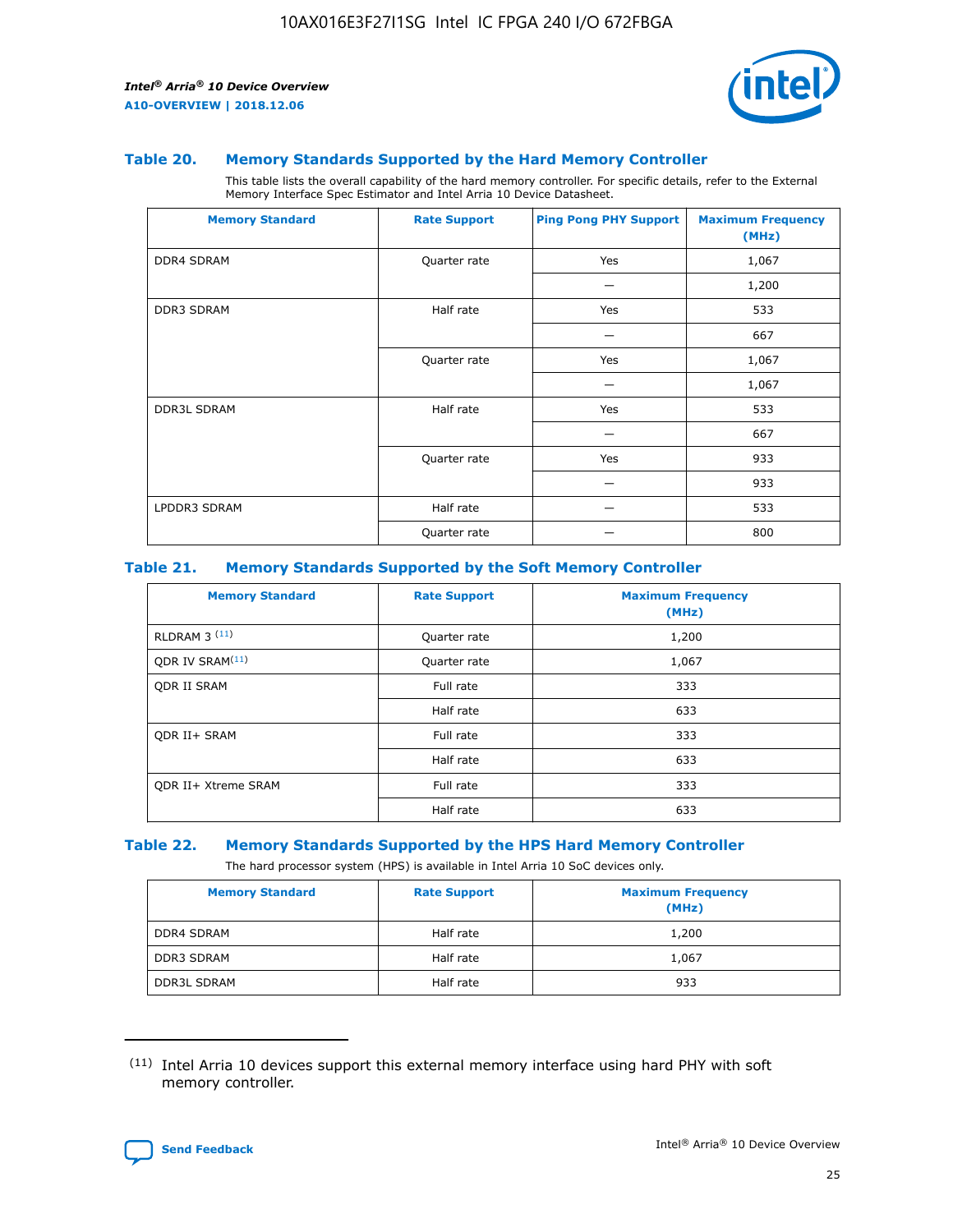

### **Related Information**

#### [Intel Arria 10 Device Datasheet](https://www.intel.com/content/www/us/en/programmable/documentation/mcn1413182292568.html#mcn1413182153340)

Lists the memory interface performance according to memory interface standards, rank or chip select configurations, and Intel Arria 10 device speed grades.

## **PCIe Gen1, Gen2, and Gen3 Hard IP**

Intel Arria 10 devices contain PCIe hard IP that is designed for performance and ease-of-use:

- Includes all layers of the PCIe stack—transaction, data link and physical layers.
- Supports PCIe Gen3, Gen2, and Gen1 Endpoint and Root Port in x1, x2, x4, or x8 lane configuration.
- Operates independently from the core logic—optional configuration via protocol (CvP) allows the PCIe link to power up and complete link training in less than 100 ms while the Intel Arria 10 device completes loading the programming file for the rest of the FPGA.
- Provides added functionality that makes it easier to support emerging features such as Single Root I/O Virtualization (SR-IOV) and optional protocol extensions.
- Provides improved end-to-end datapath protection using ECC.
- Supports FPGA configuration via protocol (CvP) using PCIe at Gen3, Gen2, or Gen1 speed.

#### **Related Information**

PCS Features on page 30

## **Enhanced PCS Hard IP for Interlaken and 10 Gbps Ethernet**

## **Interlaken Support**

The Intel Arria 10 enhanced PCS hard IP provides integrated Interlaken PCS supporting rates up to 25.8 Gbps per lane.

The Interlaken PCS is based on the proven functionality of the PCS developed for Intel's previous generation FPGAs, which demonstrated interoperability with Interlaken ASSP vendors and third-party IP suppliers. The Interlaken PCS is present in every transceiver channel in Intel Arria 10 devices.

### **Related Information**

PCS Features on page 30

## **10 Gbps Ethernet Support**

The Intel Arria 10 enhanced PCS hard IP supports 10GBASE-R PCS compliant with IEEE 802.3 10 Gbps Ethernet (10GbE). The integrated hard IP support for 10GbE and the 10 Gbps transceivers save external PHY cost, board space, and system power.

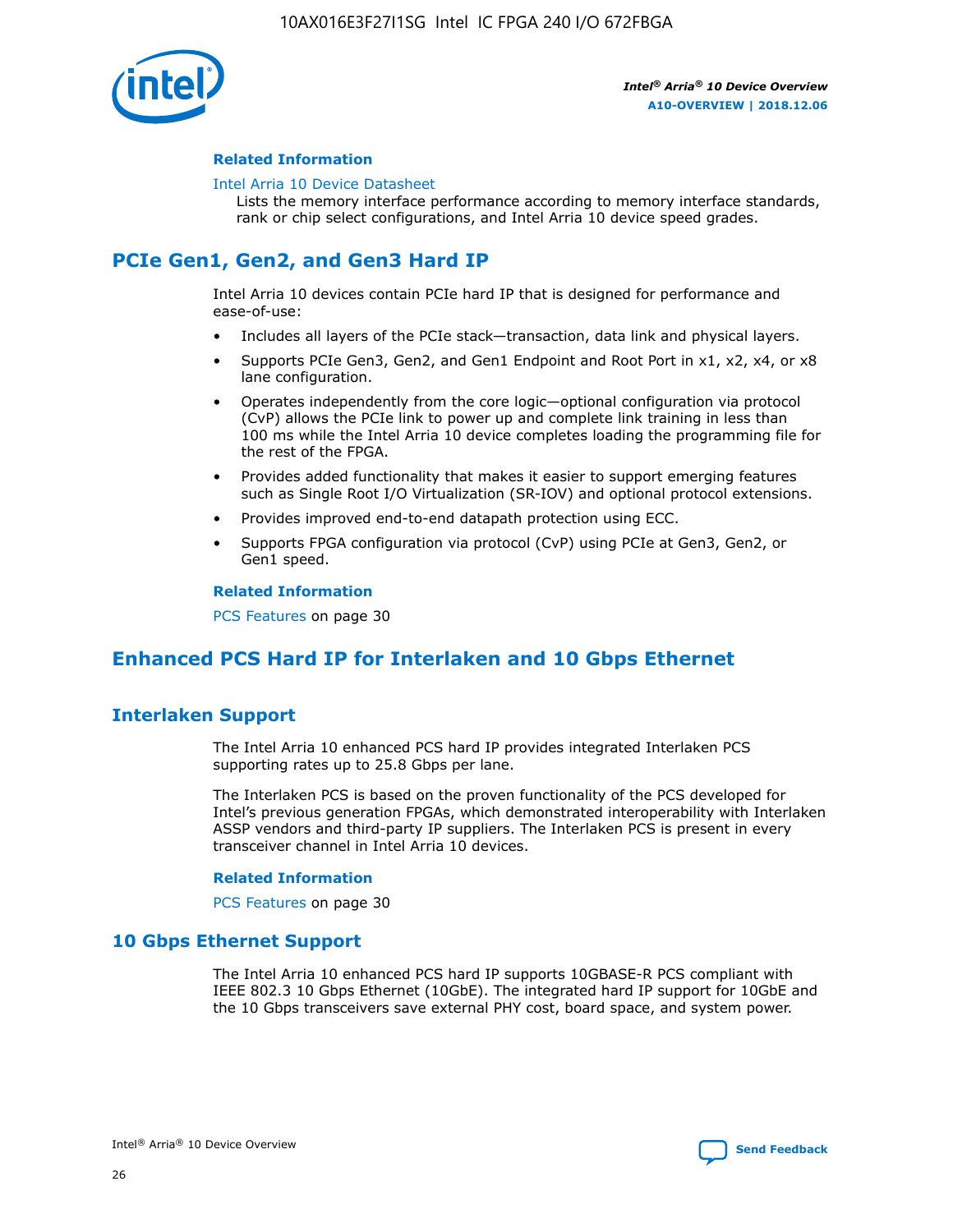

The scalable hard IP supports multiple independent 10GbE ports while using a single PLL for all the 10GBASE-R PCS instantiations, which saves on core logic resources and clock networks:

- Simplifies multiport 10GbE systems compared to XAUI interfaces that require an external XAUI-to-10G PHY.
- Incorporates Electronic Dispersion Compensation (EDC), which enables direct connection to standard 10 Gbps XFP and SFP+ pluggable optical modules.
- Supports backplane Ethernet applications and includes a hard 10GBASE-KR Forward Error Correction (FEC) circuit that you can use for 10 Gbps and 40 Gbps applications.

The 10 Gbps Ethernet PCS hard IP and 10GBASE-KR FEC are present in every transceiver channel.

### **Related Information**

PCS Features on page 30

## **Low Power Serial Transceivers**

Intel Arria 10 FPGAs and SoCs include lowest power transceivers that deliver high bandwidth, throughput and low latency.

Intel Arria 10 devices deliver the industry's lowest power consumption per transceiver channel:

- 12.5 Gbps transceivers at as low as 242 mW
- 10 Gbps transceivers at as low as 168 mW
- 6 Gbps transceivers at as low as 117 mW

Intel Arria 10 transceivers support various data rates according to application:

- Chip-to-chip and chip-to-module applications—from 1 Gbps up to 25.8 Gbps
- Long reach and backplane applications—from 1 Gbps up to 12.5 with advanced adaptive equalization
- Critical power sensitive applications—from 1 Gbps up to 11.3 Gbps using lower power modes

The combination of 20 nm process technology and architectural advances provide the following benefits:

- Significant reduction in die area and power consumption
- Increase of up to two times in transceiver I/O density compared to previous generation devices while maintaining optimal signal integrity
- Up to 72 total transceiver channels—you can configure up to 6 of these channels to run as fast as 25.8 Gbps
- All channels feature continuous data rate support up to the maximum rated speed

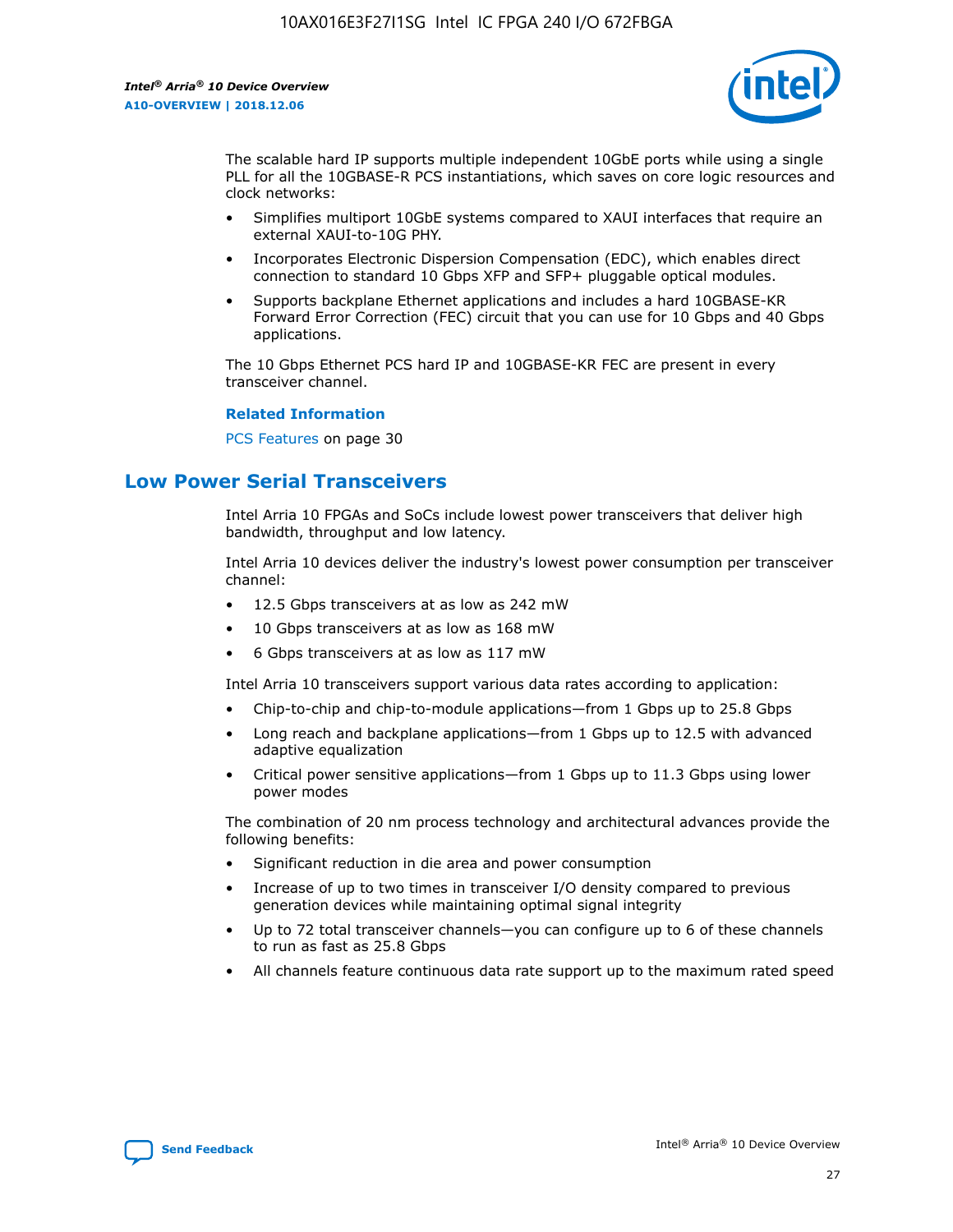

## Transceiver PMA TX/RX PCS ATX PLL Transceiver PMA TX/RX PCS fPLL Network Flexible Clock Distribution Network PCS Transceiver PMA TX/RX FPGA **Clock Distribution** Fabric PCS Transceiver PMA TX/RX ATX Flexible PLL PCS Transceiver PMA TX/RX ▲ fPLL Transceiver PMA TX/RX PCS 4

## **Figure 6. Intel Arria 10 Transceiver Block Architecture**

## **Transceiver Channels**

All transceiver channels feature a dedicated Physical Medium Attachment (PMA) and a hardened Physical Coding Sublayer (PCS).

- The PMA provides primary interfacing capabilities to physical channels.
- The PCS typically handles encoding/decoding, word alignment, and other preprocessing functions before transferring data to the FPGA core fabric.

A transceiver channel consists of a PMA and a PCS block. Most transceiver banks have 6 channels. There are some transceiver banks that contain only 3 channels.

A wide variety of bonded and non-bonded data rate configurations is possible using a highly configurable clock distribution network. Up to 80 independent transceiver data rates can be configured.

The following figures are graphical representations of top views of the silicon die, which correspond to reverse views for flip chip packages. Different Intel Arria 10 devices may have different floorplans than the ones shown in the figures.

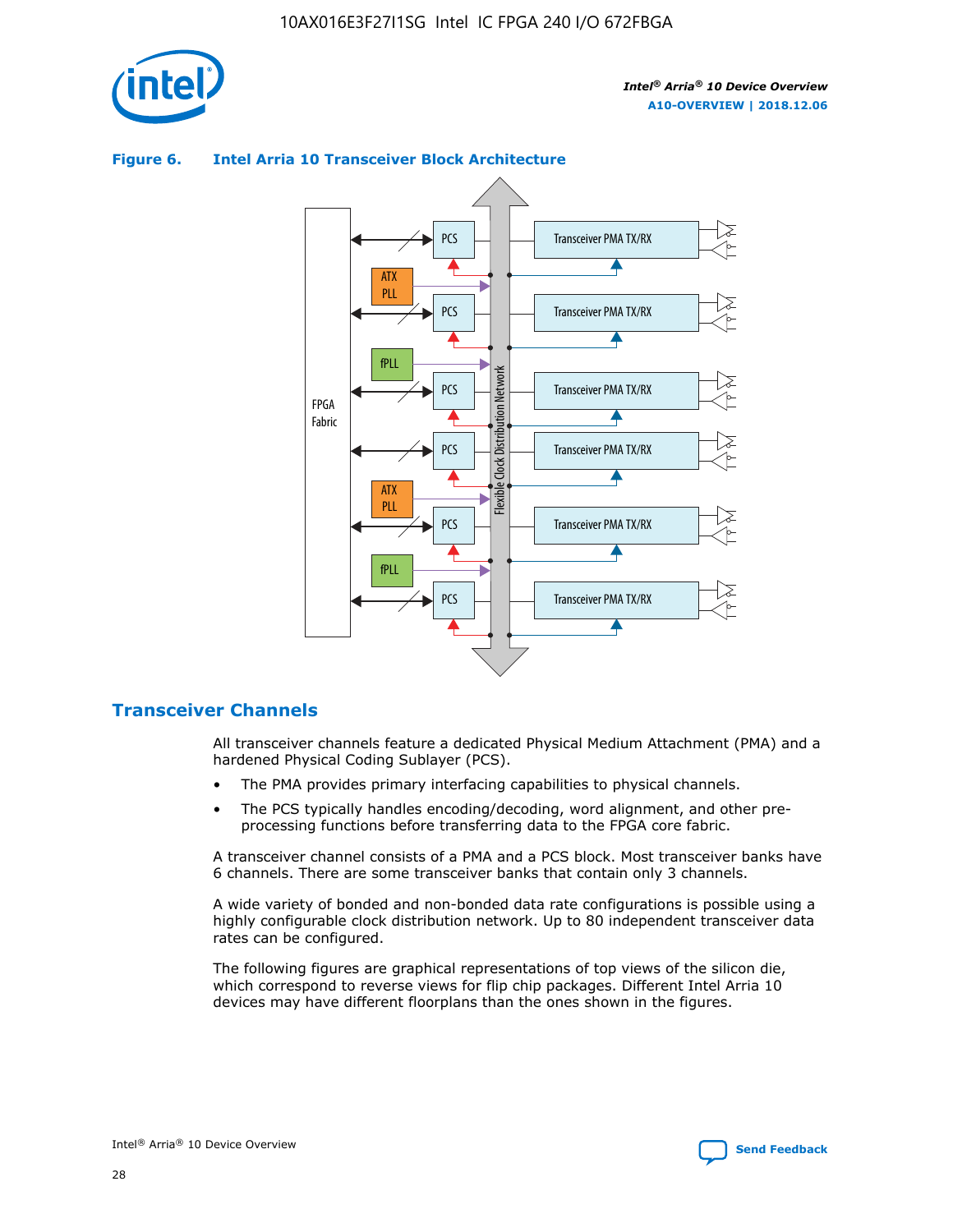

## **Figure 7. Device Chip Overview for Intel Arria 10 GX and GT Devices**



#### M20K Internal Memory Blocks Core Logic Fabric Transceiver Channels Hard IP Per Transceiver: Standard PCS and Enhanced PCS Hard IPs PCI Express Gen3 Hard IP Fractional PLLs M20K Internal Memory Blocks PCI Express Gen3 Hard IP Variable Precision DSP Blocks I/O PLLs Hard Memory Controllers, General-Purpose I/O Cells, LVDS Hard Processor Subsystem, Dual-Core ARM Cortex A9 M20K Internal Memory Blocks Variable Precision DSP Blocks M20K Internal Memory Blocks Core Logic Fabric I/O PLLs Hard Memory Controllers, General-Purpose I/O Cells, LVDS M20K Internal Memory Blocks Variable Precision DSP Blocks M20K Internal Memory Blocks Transceiver Channels Hard IP Per Transceiver: Standard PCS and Enhanced PCS Hard IPs PCI Express Gen3 Hard IP Fractional PLLs PCI Express Gen3 Hard IP Hard PCS Hard PCS Hard PCS Hard PCS Hard PCS Hard PCS Hard PCS Transceiver PMA Transceiver PMA Transceiver PMA Transceiver PMA Transceiver PMA Unused transceiver chann can be used as additional transceiver transmit PLLs Transceiver PMA Transceiver PMA Transceiver Clock Networks ATX (LC) **Transmit** PLL fPLL ATX (LC) Transmi PLL fPLL ATX (LC) **Transmit** PLL

## **PMA Features**

Intel Arria 10 transceivers provide exceptional signal integrity at data rates up to 25.8 Gbps. Clocking options include ultra-low jitter ATX PLLs (LC tank based), clock multiplier unit (CMU) PLLs, and fractional PLLs.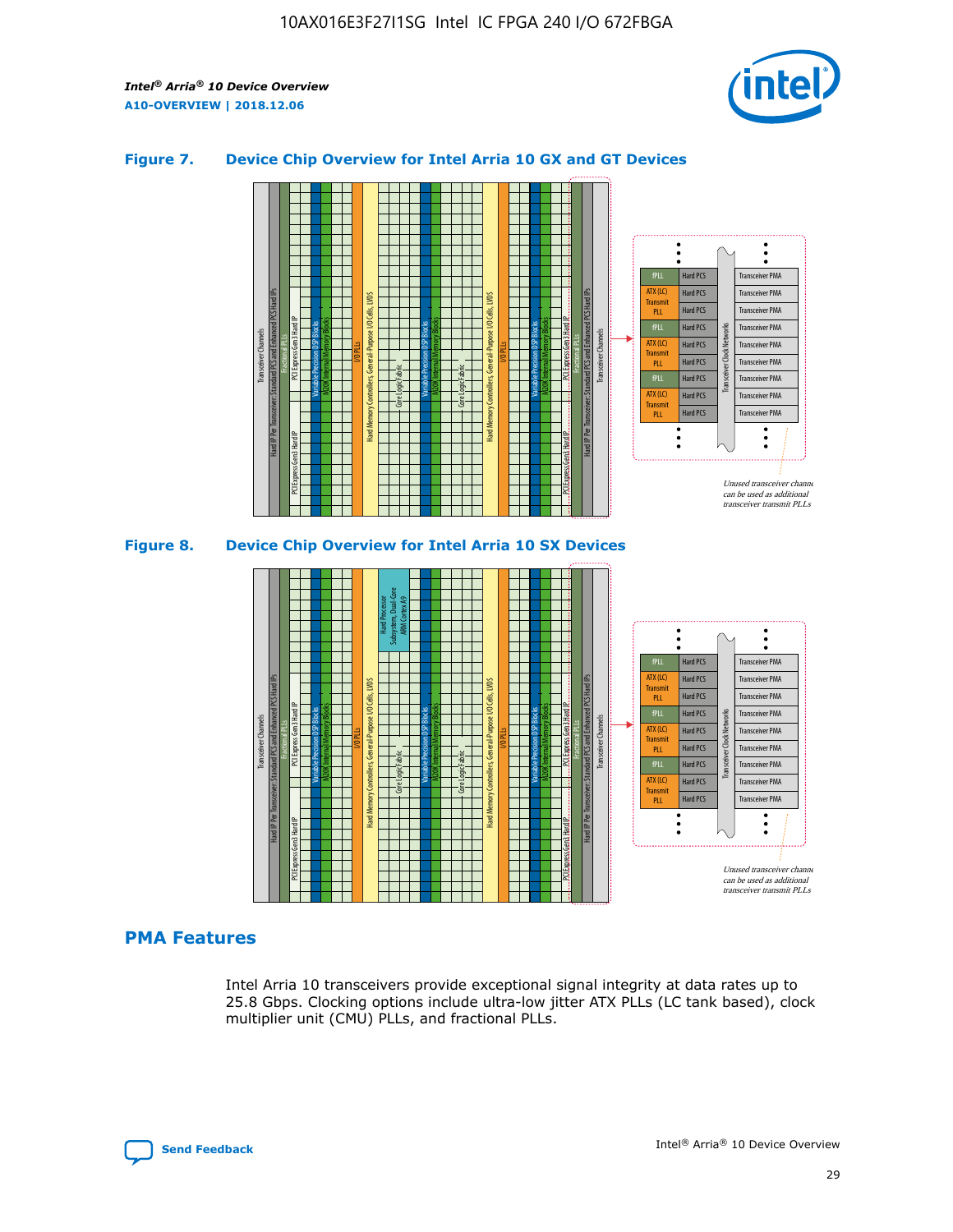

Each transceiver channel contains a channel PLL that can be used as the CMU PLL or clock data recovery (CDR) PLL. In CDR mode, the channel PLL recovers the receiver clock and data in the transceiver channel. Up to 80 independent data rates can be configured on a single Intel Arria 10 device.

## **Table 23. PMA Features of the Transceivers in Intel Arria 10 Devices**

| <b>Feature</b>                                             | <b>Capability</b>                                                                                                                                                                                                             |
|------------------------------------------------------------|-------------------------------------------------------------------------------------------------------------------------------------------------------------------------------------------------------------------------------|
| Chip-to-Chip Data Rates                                    | 1 Gbps to 17.4 Gbps (Intel Arria 10 GX devices)<br>1 Gbps to 25.8 Gbps (Intel Arria 10 GT devices)                                                                                                                            |
| <b>Backplane Support</b>                                   | Drive backplanes at data rates up to 12.5 Gbps                                                                                                                                                                                |
| <b>Optical Module Support</b>                              | SFP+/SFP, XFP, CXP, QSFP/QSFP28, CFP/CFP2/CFP4                                                                                                                                                                                |
| Cable Driving Support                                      | SFP+ Direct Attach, PCI Express over cable, eSATA                                                                                                                                                                             |
| Transmit Pre-Emphasis                                      | 4-tap transmit pre-emphasis and de-emphasis to compensate for system channel loss                                                                                                                                             |
| Continuous Time Linear<br>Equalizer (CTLE)                 | Dual mode, high-gain, and high-data rate, linear receive equalization to compensate for<br>system channel loss                                                                                                                |
| Decision Feedback Equalizer<br>(DFE)                       | 7-fixed and 4-floating tap DFE to equalize backplane channel loss in the presence of<br>crosstalk and noisy environments                                                                                                      |
| Variable Gain Amplifier                                    | Optimizes the signal amplitude prior to the CDR sampling and operates in fixed and<br>adaptive modes                                                                                                                          |
| Altera Digital Adaptive<br>Parametric Tuning (ADAPT)       | Fully digital adaptation engine to automatically adjust all link equalization parameters-<br>including CTLE, DFE, and variable gain amplifier blocks—that provide optimal link margin<br>without intervention from user logic |
| Precision Signal Integrity<br>Calibration Engine (PreSICE) | Hardened calibration controller to quickly calibrate all transceiver control parameters on<br>power-up, which provides the optimal signal integrity and jitter performance                                                    |
| Advanced Transmit (ATX)<br>PLL                             | Low jitter ATX (LC tank based) PLLs with continuous tuning range to cover a wide range of<br>standard and proprietary protocols                                                                                               |
| <b>Fractional PLLs</b>                                     | On-chip fractional frequency synthesizers to replace on-board crystal oscillators and reduce<br>system cost                                                                                                                   |
| Digitally Assisted Analog<br><b>CDR</b>                    | Superior jitter tolerance with fast lock time                                                                                                                                                                                 |
| Dynamic Partial<br>Reconfiguration                         | Allows independent control of the Avalon memory-mapped interface of each transceiver<br>channel for the highest transceiver flexibility                                                                                       |
| Multiple PCS-PMA and PCS-<br>PLD interface widths          | 8-, 10-, 16-, 20-, 32-, 40-, or 64-bit interface widths for flexibility of deserialization width,<br>encoding, and reduced latency                                                                                            |

## **PCS Features**

This table summarizes the Intel Arria 10 transceiver PCS features. You can use the transceiver PCS to support a wide range of protocols ranging from 1 Gbps to 25.8 Gbps.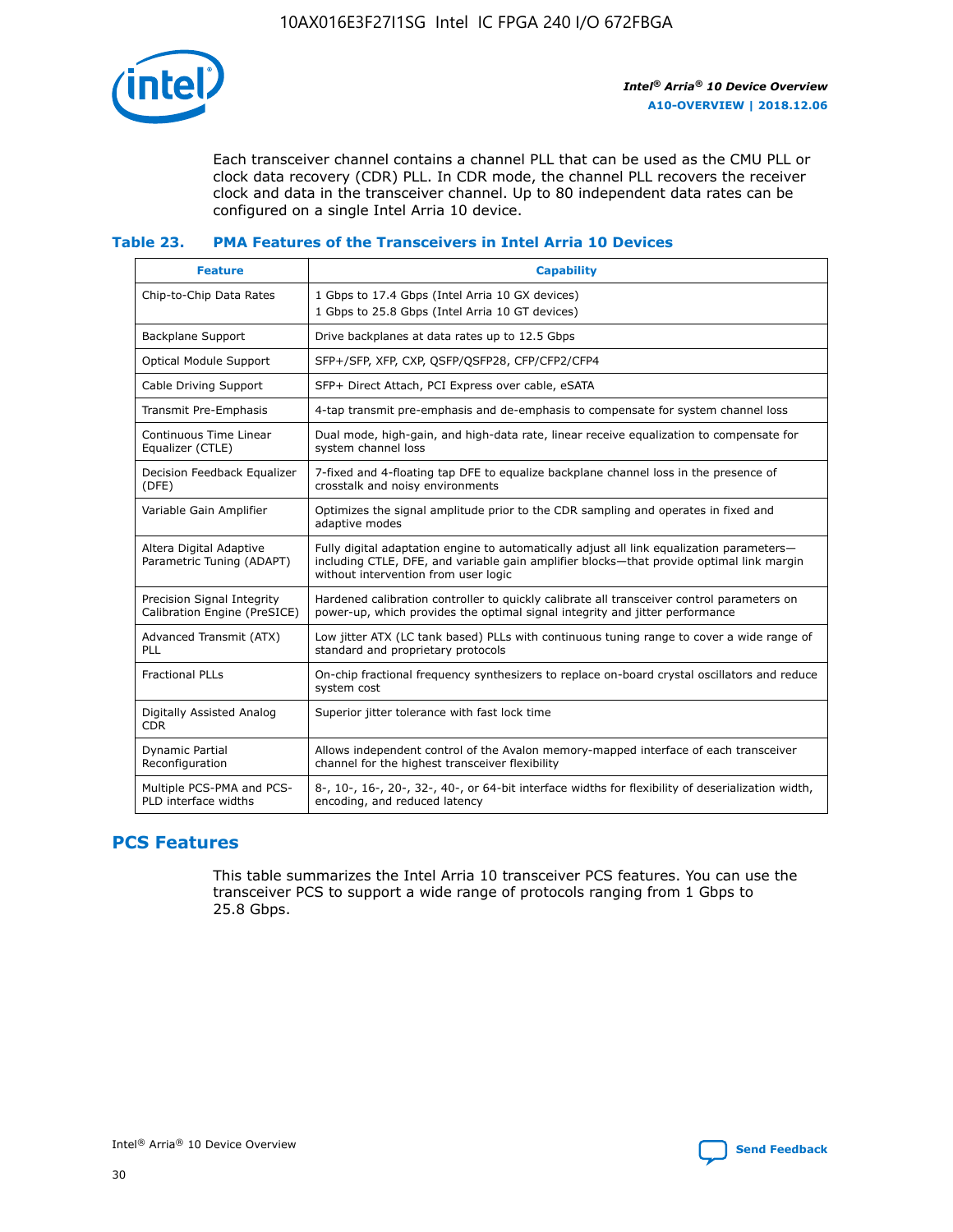

| <b>PCS</b>          | <b>Description</b>                                                                                                                                                                                                                                                                                                                                                                                             |
|---------------------|----------------------------------------------------------------------------------------------------------------------------------------------------------------------------------------------------------------------------------------------------------------------------------------------------------------------------------------------------------------------------------------------------------------|
| Standard PCS        | Operates at a data rate up to 12 Gbps<br>Supports protocols such as PCI-Express, CPRI 4.2+, GigE, IEEE 1588 in Hard PCS<br>Implements other protocols using Basic/Custom (Standard PCS) transceiver<br>configuration rules.                                                                                                                                                                                    |
| <b>Enhanced PCS</b> | Performs functions common to most serial data industry standards, such as word<br>alignment, encoding/decoding, and framing, before data is sent or received off-chip<br>through the PMA<br>• Handles data transfer to and from the FPGA fabric<br>Handles data transfer internally to and from the PMA<br>Provides frequency compensation<br>Performs channel bonding for multi-channel low skew applications |
| PCIe Gen3 PCS       | Supports the seamless switching of Data and Clock between the Gen1, Gen2, and Gen3<br>data rates<br>Provides support for PIPE 3.0 features<br>Supports the PIPE interface with the Hard IP enabled, as well as with the Hard IP<br>bypassed                                                                                                                                                                    |

#### **Related Information**

- PCIe Gen1, Gen2, and Gen3 Hard IP on page 26
- Interlaken Support on page 26
- 10 Gbps Ethernet Support on page 26

## **PCS Protocol Support**

This table lists some of the protocols supported by the Intel Arria 10 transceiver PCS. For more information about the blocks in the transmitter and receiver data paths, refer to the related information.

| <b>Protocol</b>                                 | <b>Data Rate</b><br>(Gbps) | <b>Transceiver IP</b>       | <b>PCS Support</b>                      |
|-------------------------------------------------|----------------------------|-----------------------------|-----------------------------------------|
| PCIe Gen3 x1, x2, x4, x8                        | 8.0                        | Native PHY (PIPE)           | Standard PCS and PCIe<br>Gen3 PCS       |
| PCIe Gen2 x1, x2, x4, x8                        | 5.0                        | Native PHY (PIPE)           | <b>Standard PCS</b>                     |
| PCIe Gen1 x1, x2, x4, x8                        | 2.5                        | Native PHY (PIPE)           | Standard PCS                            |
| 1000BASE-X Gigabit Ethernet                     | 1.25                       | Native PHY                  | <b>Standard PCS</b>                     |
| 1000BASE-X Gigabit Ethernet with<br>IEEE 1588v2 | 1.25                       | Native PHY                  | Standard PCS                            |
| 10GBASE-R                                       | 10.3125                    | Native PHY                  | <b>Enhanced PCS</b>                     |
| 10GBASE-R with IEEE 1588v2                      | 10.3125                    | Native PHY                  | <b>Enhanced PCS</b>                     |
| 10GBASE-R with KR FEC                           | 10.3125                    | Native PHY                  | <b>Enhanced PCS</b>                     |
| 10GBASE-KR and 1000BASE-X                       | 10.3125                    | 1G/10GbE and 10GBASE-KR PHY | Standard PCS and<br><b>Enhanced PCS</b> |
| Interlaken (CEI-6G/11G)                         | 3.125 to 17.4              | Native PHY                  | <b>Enhanced PCS</b>                     |
| SFI-S/SFI-5.2                                   | 11.2                       | Native PHY                  | <b>Enhanced PCS</b>                     |
| $10G$ SDI                                       | 10.692                     | Native PHY                  | <b>Enhanced PCS</b>                     |
|                                                 |                            |                             | continued                               |

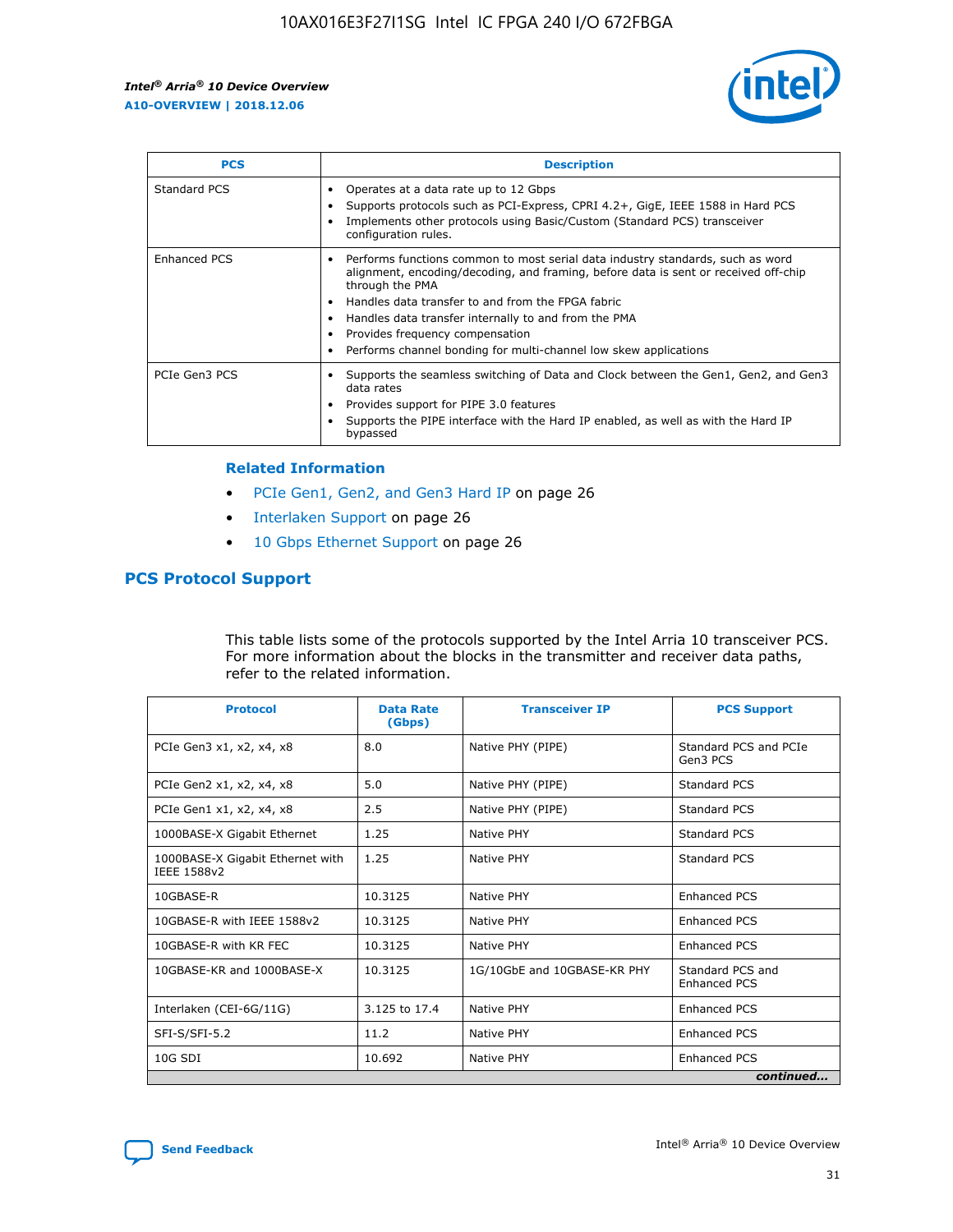

| <b>Protocol</b>      | <b>Data Rate</b><br>(Gbps) | <b>Transceiver IP</b> | <b>PCS Support</b> |
|----------------------|----------------------------|-----------------------|--------------------|
| CPRI 6.0 (64B/66B)   | 0.6144 to<br>10.1376       | Native PHY            | Enhanced PCS       |
| CPRI 4.2 (8B/10B)    | 0.6144 to<br>9.8304        | Native PHY            | Standard PCS       |
| OBSAI RP3 v4.2       | 0.6144 to 6.144            | Native PHY            | Standard PCS       |
| SD-SDI/HD-SDI/3G-SDI | $0.143(12)$ to<br>2.97     | Native PHY            | Standard PCS       |

## **Related Information**

#### [Intel Arria 10 Transceiver PHY User Guide](https://www.intel.com/content/www/us/en/programmable/documentation/nik1398707230472.html#nik1398707091164)

Provides more information about the supported transceiver protocols and PHY IP, the PMA architecture, and the standard, enhanced, and PCIe Gen3 PCS architecture.

## **SoC with Hard Processor System**

Each SoC device combines an FPGA fabric and a hard processor system (HPS) in a single device. This combination delivers the flexibility of programmable logic with the power and cost savings of hard IP in these ways:

- Reduces board space, system power, and bill of materials cost by eliminating a discrete embedded processor
- Allows you to differentiate the end product in both hardware and software, and to support virtually any interface standard
- Extends the product life and revenue through in-field hardware and software updates

<sup>(12)</sup> The 0.143 Gbps data rate is supported using oversampling of user logic that you must implement in the FPGA fabric.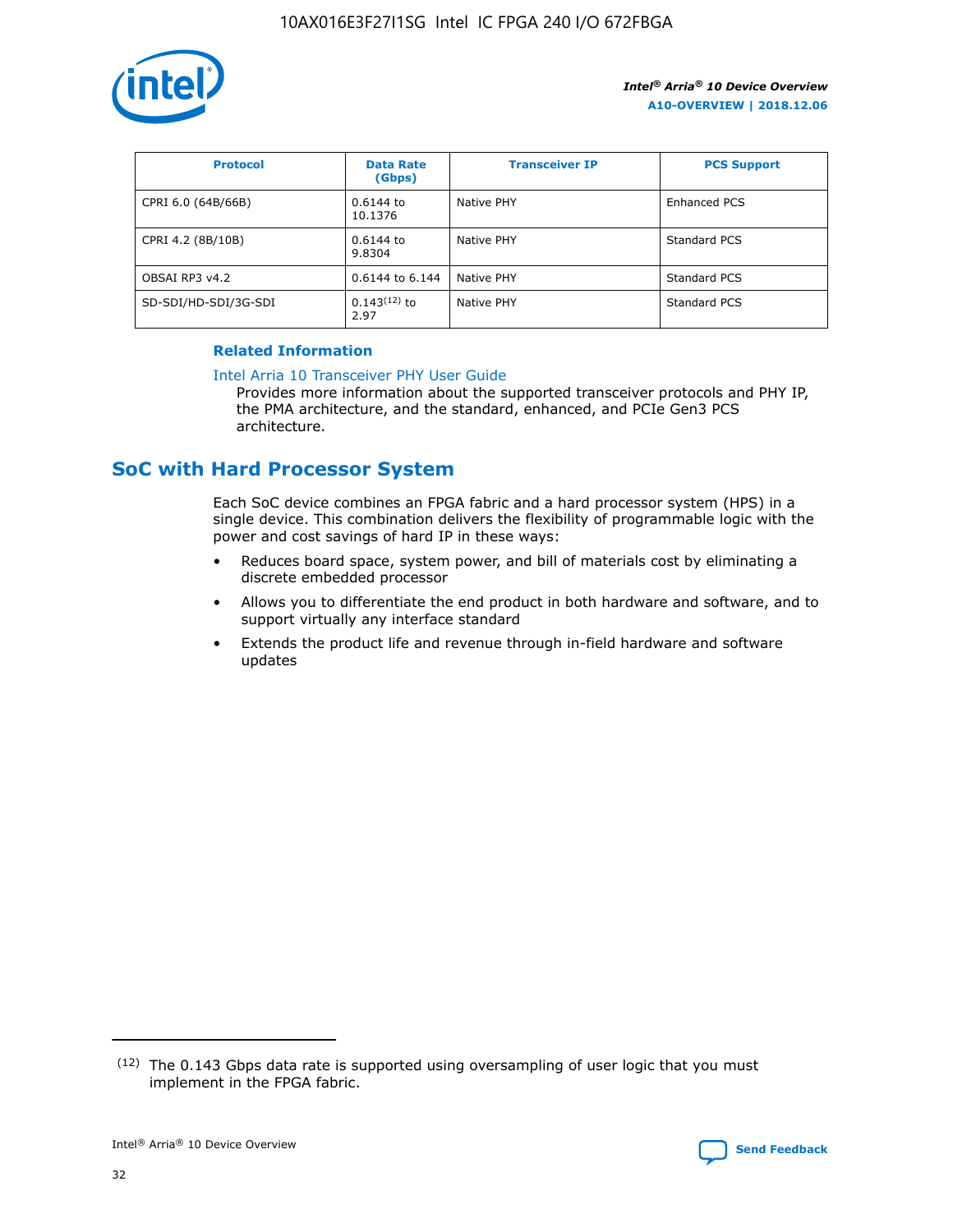

#### **Figure 9. HPS Block Diagram**

This figure shows a block diagram of the HPS with the dual ARM Cortex-A9 MPCore processor.



## **Key Advantages of 20-nm HPS**

The 20-nm HPS strikes a balance between enabling maximum software compatibility with 28-nm SoCs while still improving upon the 28-nm HPS architecture. These improvements address the requirements of the next generation target markets such as wireless and wireline communications, compute and storage equipment, broadcast and military in terms of performance, memory bandwidth, connectivity via backplane and security.

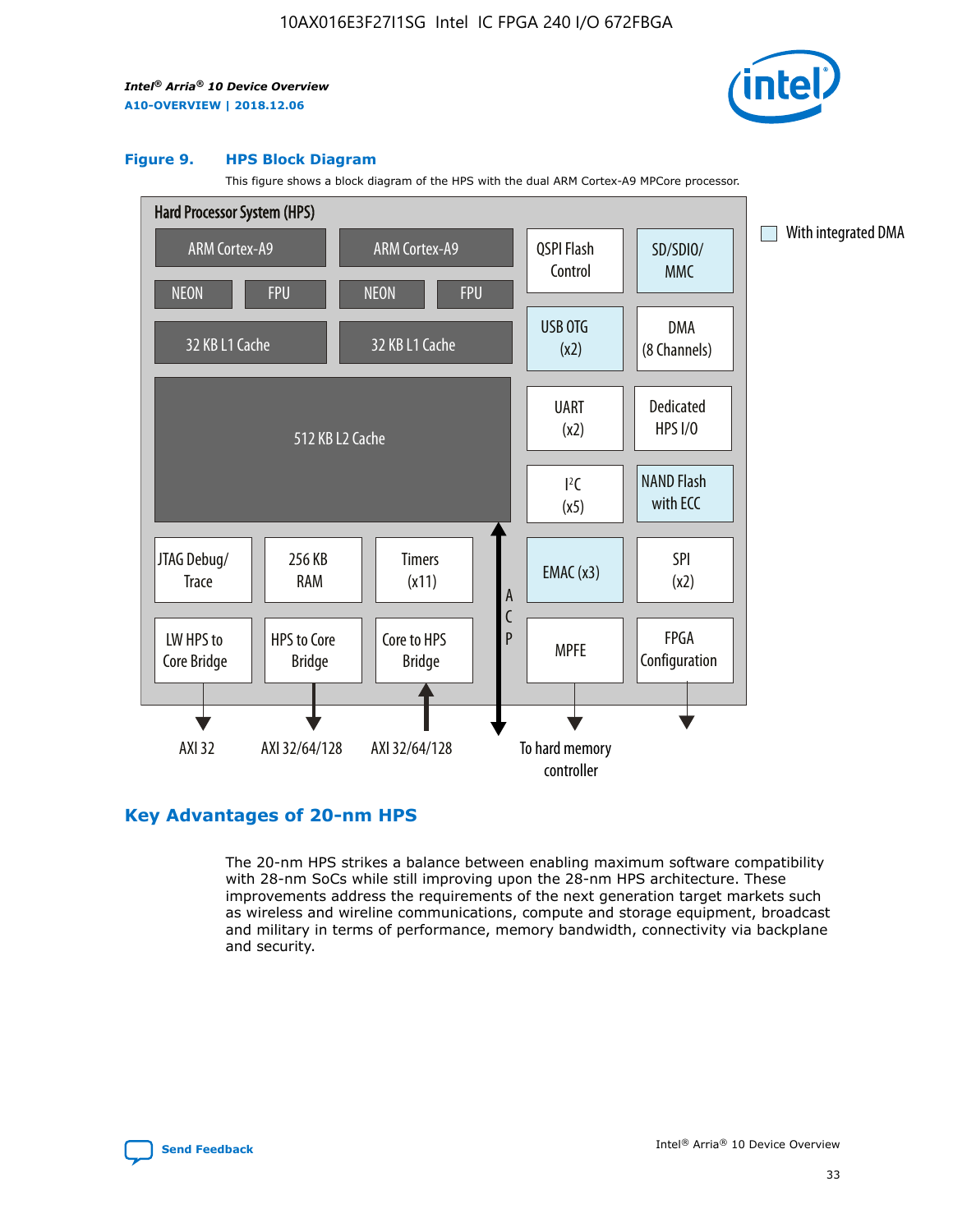

## **Table 24. Improvements in 20 nm HPS**

This table lists the key improvements of the 20 nm HPS compared to the 28 nm HPS.

| Advantages/<br><b>Improvements</b>                          | <b>Description</b>                                                                                                                                                                                                                                                                                                                                                                                                                                                                                                                                                                                                                                                                                                                                                                                                                                                                                                      |
|-------------------------------------------------------------|-------------------------------------------------------------------------------------------------------------------------------------------------------------------------------------------------------------------------------------------------------------------------------------------------------------------------------------------------------------------------------------------------------------------------------------------------------------------------------------------------------------------------------------------------------------------------------------------------------------------------------------------------------------------------------------------------------------------------------------------------------------------------------------------------------------------------------------------------------------------------------------------------------------------------|
| Increased performance and<br>overdrive capability           | While the nominal processor frequency is 1.2 GHz, the 20 nm HPS offers an "overdrive"<br>feature which enables a higher processor operating frequency. This requires a higher supply<br>voltage value that is unique to the HPS and may require a separate regulator.                                                                                                                                                                                                                                                                                                                                                                                                                                                                                                                                                                                                                                                   |
| Increased processor memory<br>bandwidth and DDR4<br>support | Up to 64-bit DDR4 memory at 2,400 Mbps support is available for the processor. The hard<br>memory controller for the HPS comprises a multi-port front end that manages connections<br>to a single port memory controller. The multi-port front end allows logic core and the HPS<br>to share ports and thereby the available bandwidth of the memory controller.                                                                                                                                                                                                                                                                                                                                                                                                                                                                                                                                                        |
| Flexible I/O sharing                                        | An advanced I/O pin muxing scheme allows improved sharing of I/O between the HPS and<br>the core logic. The following types of I/O are available for SoC:<br>17 dedicated I/Os-physically located inside the HPS block and are not accessible to<br>logic within the core. The 17 dedicated I/Os are used for HPS clock, resets, and<br>interfacing with boot devices, QSPI, and SD/MMC.<br>48 direct shared I/O-located closest to the HPS block and are ideal for high speed HPS<br>peripherals such as EMAC, USB, and others. There is one bank of 48 I/Os that supports<br>direct sharing where the 48 I/Os can be shared 12 I/Os at a time.<br>Standard (shared) I/O—all standard I/Os can be shared by the HPS peripherals and any<br>logic within the core. For designs where more than 48 I/Os are required to fully use all<br>the peripherals in the HPS, these I/Os can be connected through the core logic. |
| <b>EMAC</b> core                                            | Three EMAC cores are available in the HPS. The EMAC cores enable an application to<br>support two redundant Ethernet connections; for example, backplane, or two EMAC cores<br>for managing IEEE 1588 time stamp information while allowing a third EMAC core for debug<br>and configuration. All three EMACs can potentially share the same time stamps, simplifying<br>the 1588 time stamping implementation. A new serial time stamp interface allows core<br>logic to access and read the time stamp values. The integrated EMAC controllers can be<br>connected to external Ethernet PHY through the provided MDIO or I <sup>2</sup> C interface.                                                                                                                                                                                                                                                                  |
| On-chip memory                                              | The on-chip memory is updated to 256 KB support and can support larger data sets and<br>real time algorithms.                                                                                                                                                                                                                                                                                                                                                                                                                                                                                                                                                                                                                                                                                                                                                                                                           |
| <b>ECC</b> enhancements                                     | Improvements in L2 Cache ECC management allow identification of errors down to the<br>address level. ECC enhancements also enable improved error injection and status reporting<br>via the introduction of new memory mapped access to syndrome and data signals.                                                                                                                                                                                                                                                                                                                                                                                                                                                                                                                                                                                                                                                       |
| HPS to FPGA Interconnect<br><b>Backbone</b>                 | Although the HPS and the Logic Core can operate independently, they are tightly coupled<br>via a high-bandwidth system interconnect built from high-performance ARM AMBA AXI bus<br>bridges. IP bus masters in the FPGA fabric have access to HPS bus slaves via the FPGA-to-<br>HPS interconnect. Similarly, HPS bus masters have access to bus slaves in the core fabric<br>via the HPS-to-FPGA bridge. Both bridges are AMBA AXI-3 compliant and support<br>simultaneous read and write transactions. Up to three masters within the core fabric can<br>share the HPS SDRAM controller with the processor. Additionally, the processor can be used<br>to configure the core fabric under program control via a dedicated 32-bit configuration port.                                                                                                                                                                  |
| FPGA configuration and HPS<br>booting                       | The FPGA fabric and HPS in the SoCs are powered independently. You can reduce the clock<br>frequencies or gate the clocks to reduce dynamic power.<br>You can configure the FPGA fabric and boot the HPS independently, in any order, providing<br>you with more design flexibility.                                                                                                                                                                                                                                                                                                                                                                                                                                                                                                                                                                                                                                    |
| Security                                                    | New security features have been introduced for anti-tamper management, secure boot,<br>encryption (AES), and authentication (SHA).                                                                                                                                                                                                                                                                                                                                                                                                                                                                                                                                                                                                                                                                                                                                                                                      |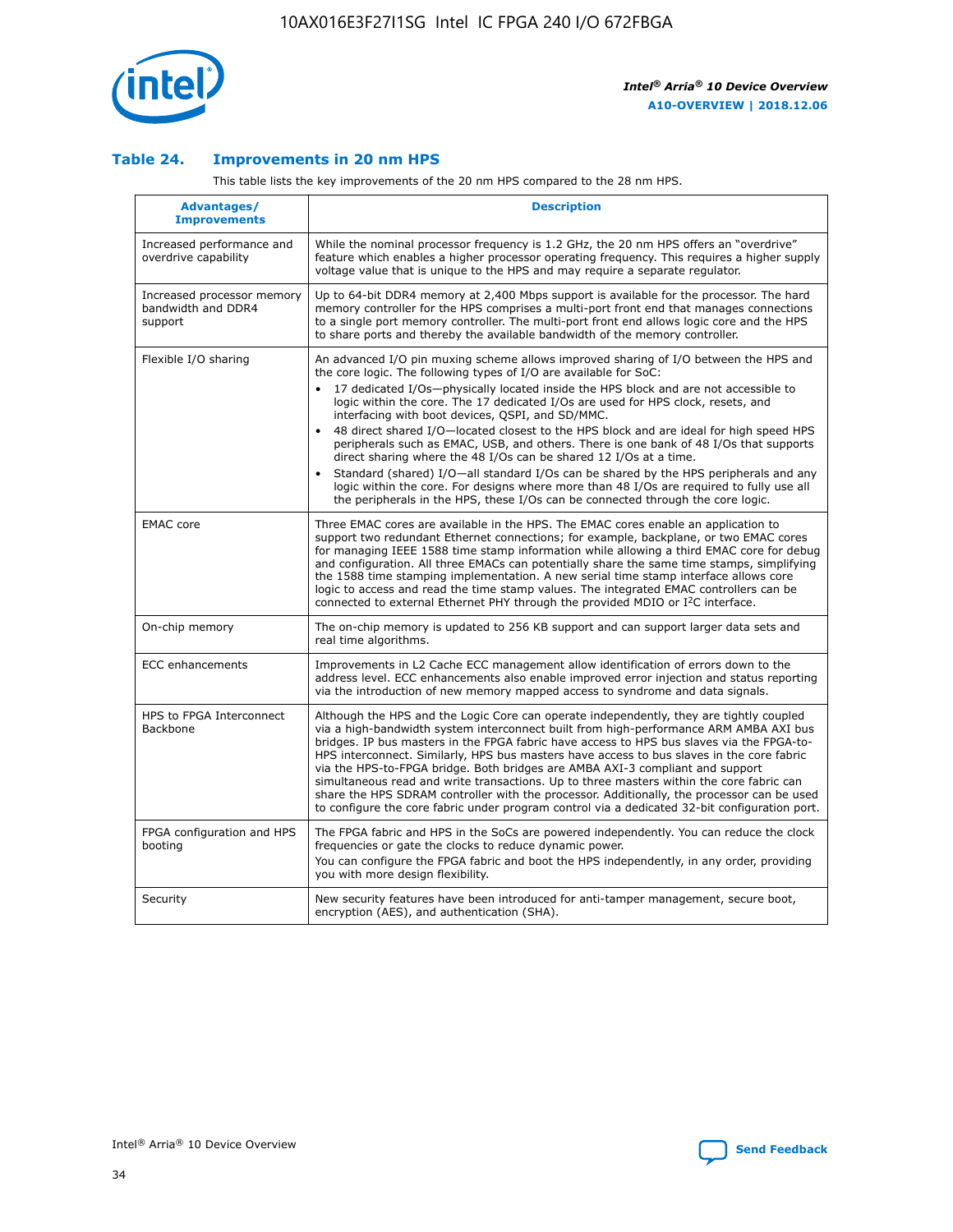

## **Features of the HPS**

The HPS has the following features:

- 1.2-GHz, dual-core ARM Cortex-A9 MPCore processor with up to 1.5-GHz via overdrive
	- ARMv7-A architecture that runs 32-bit ARM instructions, 16-bit and 32-bit Thumb instructions, and 8-bit Java byte codes in Jazelle style
	- Superscalar, variable length, out-of-order pipeline with dynamic branch prediction
	- Instruction Efficiency 2.5 MIPS/MHz, which provides total performance of 7500 MIPS at 1.5 GHz
- Each processor core includes:
	- 32 KB of L1 instruction cache, 32 KB of L1 data cache
	- Single- and double-precision floating-point unit and NEON media engine
	- CoreSight debug and trace technology
	- Snoop Control Unit (SCU) and Acceleration Coherency Port (ACP)
- 512 KB of shared L2 cache
- 256 KB of scratch RAM
- Hard memory controller with support for DDR3, DDR4 and optional error correction code (ECC) support
- Multiport Front End (MPFE) Scheduler interface to the hard memory controller
- 8-channel direct memory access (DMA) controller
- QSPI flash controller with SIO, DIO, QIO SPI Flash support
- NAND flash controller (ONFI 1.0 or later) with DMA and ECC support, updated to support 8 and 16-bit Flash devices and new command DMA to offload CPU for fast power down recovery
- Updated SD/SDIO/MMC controller to eMMC 4.5 with DMA with CE-ATA digital command support
- 3 10/100/1000 Ethernet media access control (MAC) with DMA
- 2 USB On-the-Go (OTG) controllers with DMA
- $\bullet$  5 I<sup>2</sup>C controllers (3 can be used by EMAC for MIO to external PHY)
- 2 UART 16550 Compatible controllers
- 4 serial peripheral interfaces (SPI) (2 Master, 2 Slaves)
- 62 programmable general-purpose I/Os, which includes 48 direct share I/Os that allows the HPS peripherals to connect directly to the FPGA I/Os
- 7 general-purpose timers
- 4 watchdog timers
- Anti-tamper, Secure Boot, Encryption (AES) and Authentication (SHA)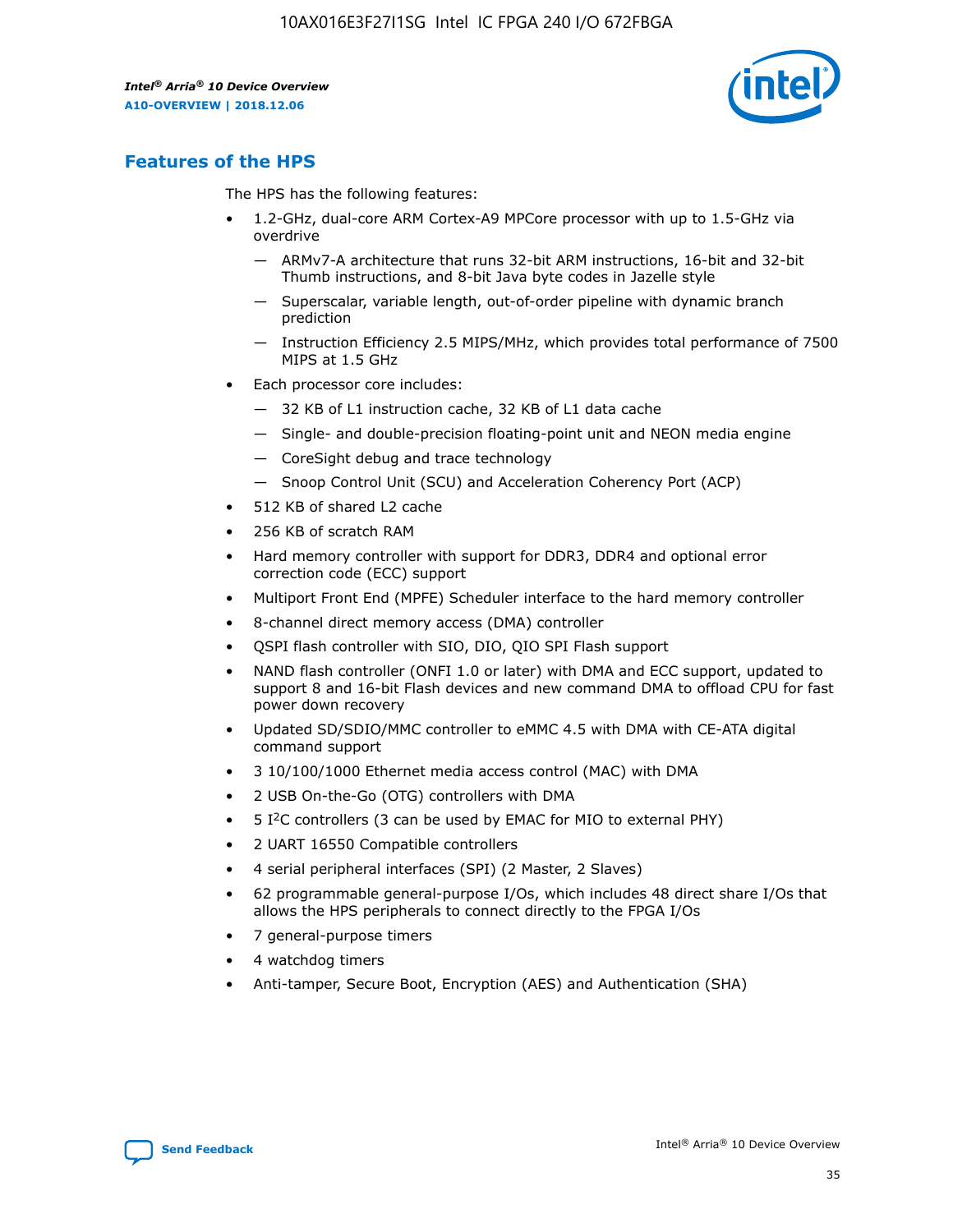

## **System Peripherals and Debug Access Port**

Each Ethernet MAC, USB OTG, NAND flash controller, and SD/MMC controller module has an integrated DMA controller. For modules without an integrated DMA controller, an additional DMA controller module provides up to eight channels of high-bandwidth data transfers. Peripherals that communicate off-chip are multiplexed with other peripherals at the HPS pin level. This allows you to choose which peripherals interface with other devices on your PCB.

The debug access port provides interfaces to industry standard JTAG debug probes and supports ARM CoreSight debug and core traces to facilitate software development.

#### **HPS–FPGA AXI Bridges**

The HPS–FPGA bridges, which support the Advanced Microcontroller Bus Architecture (AMBA) Advanced eXtensible Interface (AXI™) specifications, consist of the following bridges:

- FPGA-to-HPS AMBA AXI bridge—a high-performance bus supporting 32, 64, and 128 bit data widths that allows the FPGA fabric to issue transactions to slaves in the HPS.
- HPS-to-FPGA Avalon/AMBA AXI bridge—a high-performance bus supporting 32, 64, and 128 bit data widths that allows the HPS to issue transactions to slaves in the FPGA fabric.
- Lightweight HPS-to-FPGA AXI bridge—a lower latency 32 bit width bus that allows the HPS to issue transactions to soft peripherals in the FPGA fabric. This bridge is primarily used for control and status register (CSR) accesses to peripherals in the FPGA fabric.

The HPS–FPGA AXI bridges allow masters in the FPGA fabric to communicate with slaves in the HPS logic, and vice versa. For example, the HPS-to-FPGA AXI bridge allows you to share memories instantiated in the FPGA fabric with one or both microprocessors in the HPS, while the FPGA-to-HPS AXI bridge allows logic in the FPGA fabric to access the memory and peripherals in the HPS.

Each HPS–FPGA bridge also provides asynchronous clock crossing for data transferred between the FPGA fabric and the HPS.

#### **HPS SDRAM Controller Subsystem**

The HPS SDRAM controller subsystem contains a multiport SDRAM controller and DDR PHY that are shared between the FPGA fabric (through the FPGA-to-HPS SDRAM interface), the level 2 (L2) cache, and the level 3 (L3) system interconnect. The FPGA-to-HPS SDRAM interface supports AMBA AXI and Avalon® Memory-Mapped (Avalon-MM) interface standards, and provides up to six individual ports for access by masters implemented in the FPGA fabric.

The HPS SDRAM controller supports up to 3 masters (command ports), 3x 64-bit read data ports and 3x 64-bit write data ports.

To maximize memory performance, the SDRAM controller subsystem supports command and data reordering, deficit round-robin arbitration with aging, and high-priority bypass features.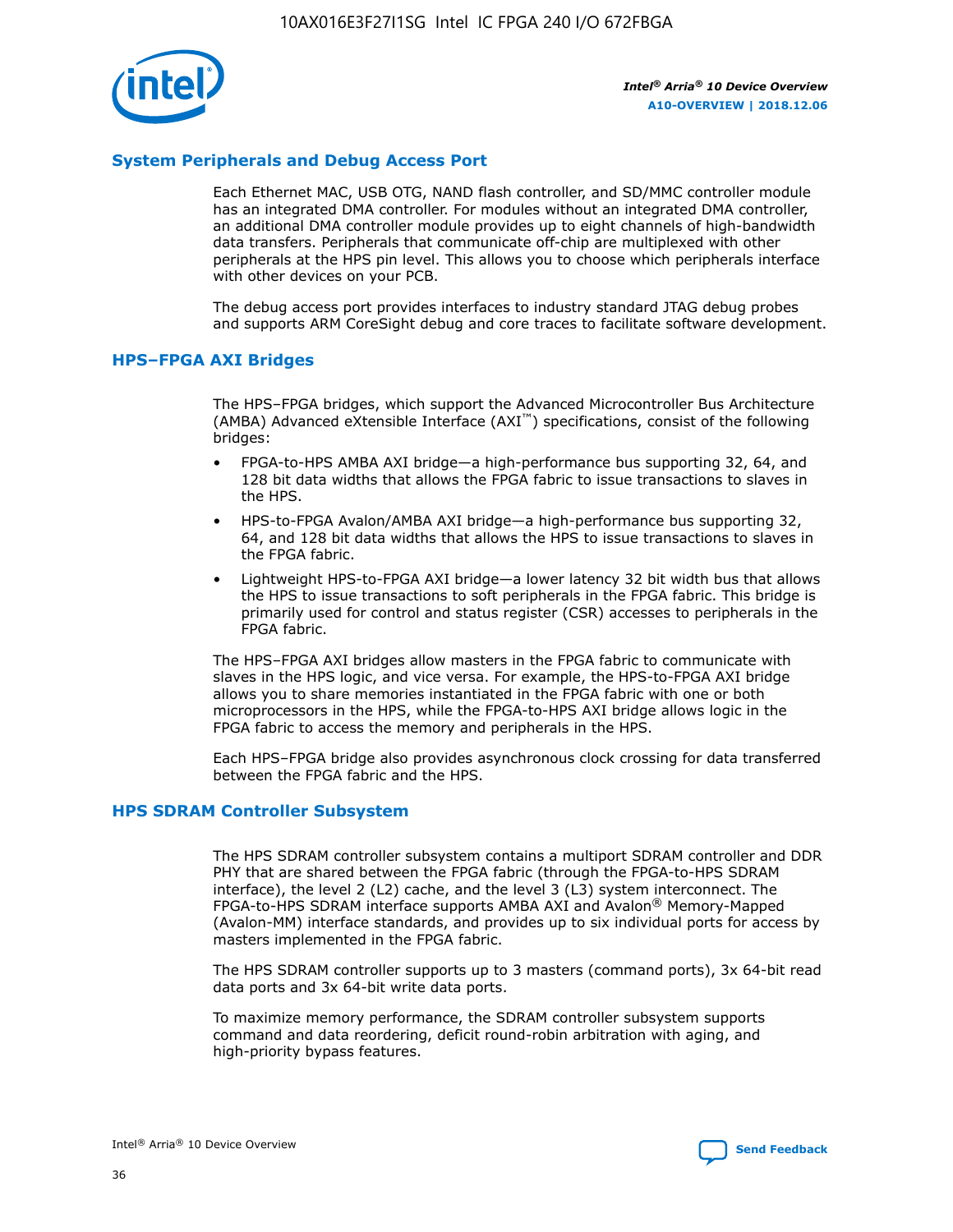

## **FPGA Configuration and HPS Booting**

The FPGA fabric and HPS in the SoC FPGA must be powered at the same time. You can reduce the clock frequencies or gate the clocks to reduce dynamic power.

Once powered, the FPGA fabric and HPS can be configured independently thus providing you with more design flexibility:

- You can boot the HPS independently. After the HPS is running, the HPS can fully or partially reconfigure the FPGA fabric at any time under software control. The HPS can also configure other FPGAs on the board through the FPGA configuration controller.
- Configure the FPGA fabric first, and then boot the HPS from memory accessible to the FPGA fabric.

## **Hardware and Software Development**

For hardware development, you can configure the HPS and connect your soft logic in the FPGA fabric to the HPS interfaces using the Platform Designer system integration tool in the Intel Quartus Prime software.

For software development, the ARM-based SoC FPGA devices inherit the rich software development ecosystem available for the ARM Cortex-A9 MPCore processor. The software development process for Intel SoC FPGAs follows the same steps as those for other SoC devices from other manufacturers. Support for Linux\*, VxWorks\*, and other operating systems are available for the SoC FPGAs. For more information on the operating systems support availability, contact the Intel FPGA sales team.

You can begin device-specific firmware and software development on the Intel SoC FPGA Virtual Target. The Virtual Target is a fast PC-based functional simulation of a target development system—a model of a complete development board. The Virtual Target enables the development of device-specific production software that can run unmodified on actual hardware.

## **Dynamic and Partial Reconfiguration**

The Intel Arria 10 devices support dynamic and partial reconfiguration. You can use dynamic and partial reconfiguration simultaneously to enable seamless reconfiguration of both the device core and transceivers.

## **Dynamic Reconfiguration**

You can reconfigure the PMA and PCS blocks while the device continues to operate. This feature allows you to change the data rates, protocol, and analog settings of a channel in a transceiver bank without affecting on-going data transfer in other transceiver banks. This feature is ideal for applications that require dynamic multiprotocol or multirate support.

## **Partial Reconfiguration**

Using partial reconfiguration, you can reconfigure some parts of the device while keeping the device in operation.

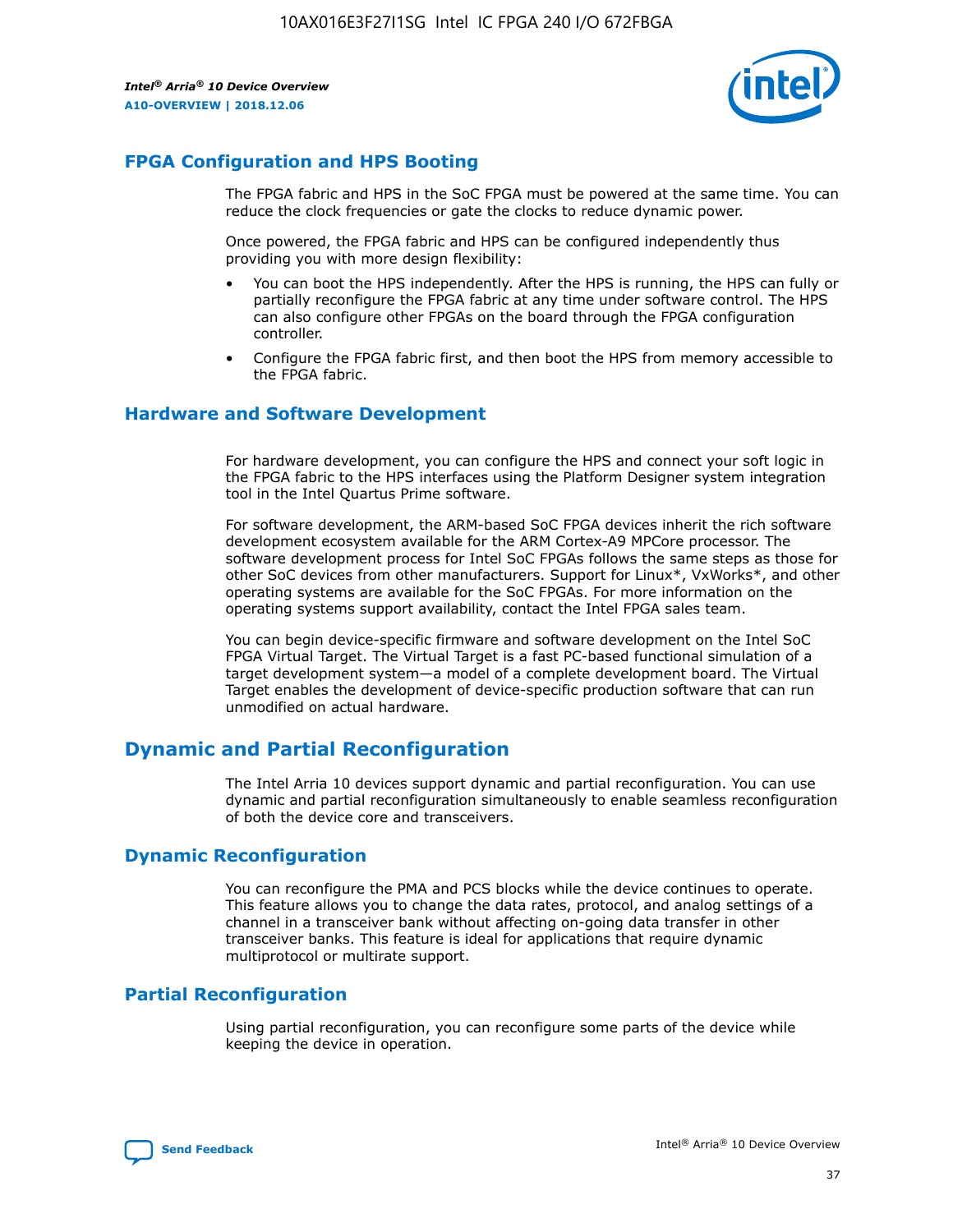

Instead of placing all device functions in the FPGA fabric, you can store some functions that do not run simultaneously in external memory and load them only when required. This capability increases the effective logic density of the device, and lowers cost and power consumption.

In the Intel solution, you do not have to worry about intricate device architecture to perform a partial reconfiguration. The partial reconfiguration capability is built into the Intel Quartus Prime design software, making such time-intensive task simple.

Intel Arria 10 devices support partial reconfiguration in the following configuration options:

- Using an internal host:
	- All supported configuration modes where the FPGA has access to external memory devices such as serial and parallel flash memory.
	- Configuration via Protocol [CvP (PCIe)]
- Using an external host—passive serial (PS), fast passive parallel (FPP) x8, FPP x16, and FPP x32 I/O interface.

# **Enhanced Configuration and Configuration via Protocol**

## **Table 25. Configuration Schemes and Features of Intel Arria 10 Devices**

Intel Arria 10 devices support 1.8 V programming voltage and several configuration schemes.

| <b>Scheme</b>                                                          | <b>Data</b><br><b>Width</b> | <b>Max Clock</b><br>Rate<br>(MHz) | <b>Max Data</b><br>Rate<br>(Mbps)<br>(13) | <b>Decompression</b> | <b>Design</b><br>Security <sup>(1</sup><br>4) | <b>Partial</b><br><b>Reconfiguration</b><br>(15) | <b>Remote</b><br><b>System</b><br><b>Update</b> |
|------------------------------------------------------------------------|-----------------------------|-----------------------------------|-------------------------------------------|----------------------|-----------------------------------------------|--------------------------------------------------|-------------------------------------------------|
| <b>JTAG</b>                                                            | 1 bit                       | 33                                | 33                                        |                      |                                               | Yes(16)                                          |                                                 |
| Active Serial (AS)<br>through the<br>EPCO-L<br>configuration<br>device | 1 bit,<br>4 bits            | 100                               | 400                                       | Yes                  | Yes                                           | Yes(16)                                          | Yes                                             |
| Passive serial (PS)<br>through CPLD or<br>external<br>microcontroller  | 1 bit                       | 100                               | 100                                       | Yes                  | Yes                                           | Yes <sup>(16)</sup>                              | Parallel<br>Flash<br>Loader<br>(PFL) IP<br>core |
|                                                                        |                             |                                   |                                           |                      |                                               |                                                  | continued                                       |

<sup>(13)</sup> Enabling either compression or design security features affects the maximum data rate. Refer to the Intel Arria 10 Device Datasheet for more information.

<sup>(14)</sup> Encryption and compression cannot be used simultaneously.

 $(15)$  Partial reconfiguration is an advanced feature of the device family. If you are interested in using partial reconfiguration, contact Intel for support.

 $(16)$  Partial configuration can be performed only when it is configured as internal host.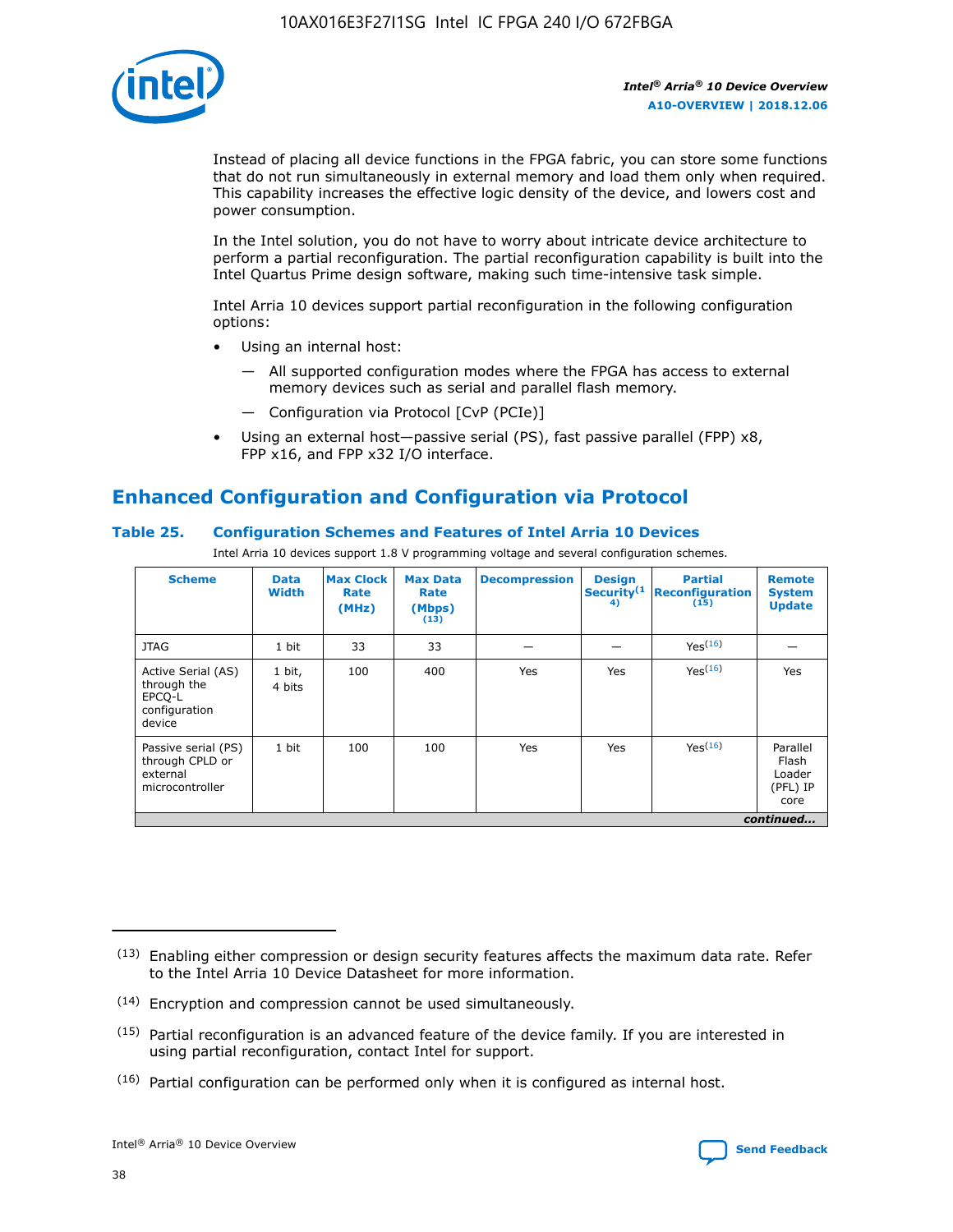

| <b>Scheme</b>                                   | <b>Data</b><br><b>Width</b> | <b>Max Clock</b><br>Rate<br>(MHz) | <b>Max Data</b><br>Rate<br>(Mbps)<br>(13) | <b>Decompression</b> | <b>Design</b><br>Security <sup>(1</sup><br>4) | <b>Partial</b><br><b>Reconfiguration</b><br>(15) | <b>Remote</b><br><b>System</b><br><b>Update</b> |
|-------------------------------------------------|-----------------------------|-----------------------------------|-------------------------------------------|----------------------|-----------------------------------------------|--------------------------------------------------|-------------------------------------------------|
| Fast passive                                    | 8 bits                      | 100                               | 3200                                      | Yes                  | Yes                                           | Yes(17)                                          | PFL IP                                          |
| parallel (FPP)<br>through CPLD or               | 16 bits                     |                                   |                                           | Yes                  | Yes                                           |                                                  | core                                            |
| external<br>microcontroller                     | 32 bits                     |                                   |                                           | Yes                  | Yes                                           |                                                  |                                                 |
| Configuration via                               | 16 bits                     | 100                               | 3200                                      | Yes                  | Yes                                           | Yes <sup>(17)</sup>                              |                                                 |
| <b>HPS</b>                                      | 32 bits                     |                                   |                                           | Yes                  | Yes                                           |                                                  |                                                 |
| Configuration via<br>Protocol [CvP<br>$(PCIe*)$ | x1, x2,<br>x4, x8<br>lanes  |                                   | 8000                                      | Yes                  | Yes                                           | Yes <sup>(16)</sup>                              |                                                 |

You can configure Intel Arria 10 devices through PCIe using Configuration via Protocol (CvP). The Intel Arria 10 CvP implementation conforms to the PCIe 100 ms power-up-to-active time requirement.

#### **Related Information**

[Configuration via Protocol \(CvP\) Implementation in Intel FPGAs User Guide](https://www.intel.com/content/www/us/en/programmable/documentation/dsu1441819344145.html#dsu1442269728522) Provides more information about the CvP configuration scheme.

## **SEU Error Detection and Correction**

Intel Arria 10 devices offer robust and easy-to-use single-event upset (SEU) error detection and correction circuitry.

The detection and correction circuitry includes protection for Configuration RAM (CRAM) programming bits and user memories. The CRAM is protected by a continuously running CRC error detection circuit with integrated ECC that automatically corrects one or two errors and detects higher order multi-bit errors. When more than two errors occur, correction is available through reloading of the core programming file, providing a complete design refresh while the FPGA continues to operate.

The physical layout of the Intel Arria 10 CRAM array is optimized to make the majority of multi-bit upsets appear as independent single-bit or double-bit errors which are automatically corrected by the integrated CRAM ECC circuitry. In addition to the CRAM protection, the M20K memory blocks also include integrated ECC circuitry and are layout-optimized for error detection and correction. The MLAB does not have ECC.

(14) Encryption and compression cannot be used simultaneously.

<sup>(17)</sup> Supported at a maximum clock rate of 100 MHz.



 $(13)$  Enabling either compression or design security features affects the maximum data rate. Refer to the Intel Arria 10 Device Datasheet for more information.

 $(15)$  Partial reconfiguration is an advanced feature of the device family. If you are interested in using partial reconfiguration, contact Intel for support.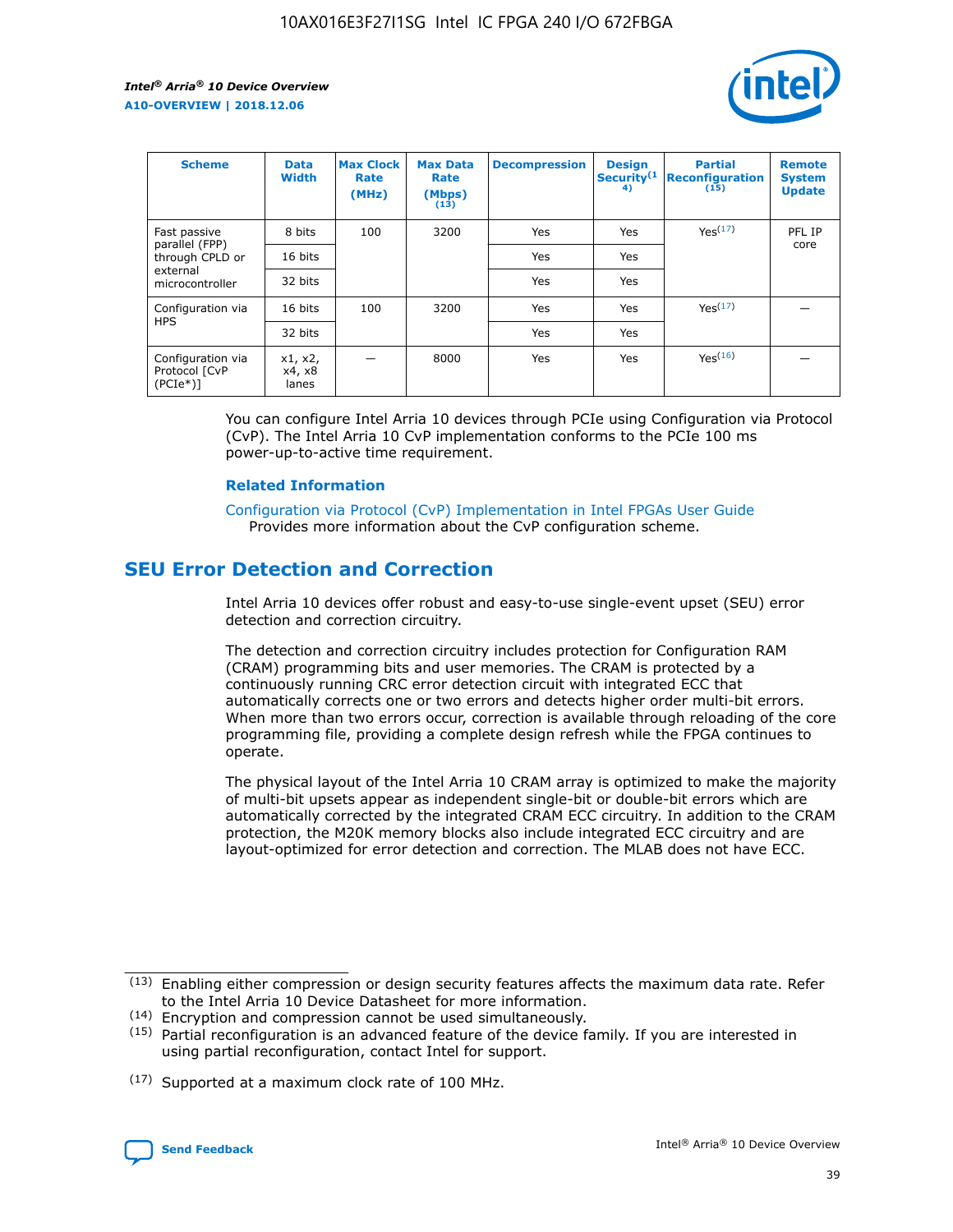

## **Power Management**

Intel Arria 10 devices leverage the advanced 20 nm process technology, a low 0.9 V core power supply, an enhanced core architecture, and several optional power reduction techniques to reduce total power consumption by as much as 40% compared to Arria V devices and as much as 60% compared to Stratix V devices.

The optional power reduction techniques in Intel Arria 10 devices include:

- **SmartVID**—a code is programmed into each device during manufacturing that allows a smart regulator to operate the device at lower core  $V_{CC}$  while maintaining performance
- **Programmable Power Technology**—non-critical timing paths are identified by the Intel Quartus Prime software and the logic in these paths is biased for low power instead of high performance
- **Low Static Power Options**—devices are available with either standard static power or low static power while maintaining performance

Furthermore, Intel Arria 10 devices feature Intel's industry-leading low power transceivers and include a number of hard IP blocks that not only reduce logic resources but also deliver substantial power savings compared to soft implementations. In general, hard IP blocks consume up to 90% less power than the equivalent soft logic implementations.

## **Incremental Compilation**

The Intel Quartus Prime software incremental compilation feature reduces compilation time and helps preserve performance to ease timing closure. The incremental compilation feature enables the partial reconfiguration flow for Intel Arria 10 devices.

Incremental compilation supports top-down, bottom-up, and team-based design flows. This feature facilitates modular, hierarchical, and team-based design flows where different designers compile their respective design sections in parallel. Furthermore, different designers or IP providers can develop and optimize different blocks of the design independently. These blocks can then be imported into the top level project.

## **Document Revision History for Intel Arria 10 Device Overview**

| <b>Document</b><br><b>Version</b> | <b>Changes</b>                                                                                                                                                                                                                                                              |
|-----------------------------------|-----------------------------------------------------------------------------------------------------------------------------------------------------------------------------------------------------------------------------------------------------------------------------|
| 2018.12.06                        | Added links to Intel Arria 10 device errata documents.<br>Removed automotive temperature option from the Intel Arria 10 GX devices.<br>Removed -3 fabric speed grade from the Intel Arria 10 GT devices.<br>Updated power options for the Intel Arria 10 GX and GT devices. |
| 2018.04.09                        | Updated the lowest $V_{CC}$ from 0.83 V to 0.82 V in the topic listing a summary of the device features.                                                                                                                                                                    |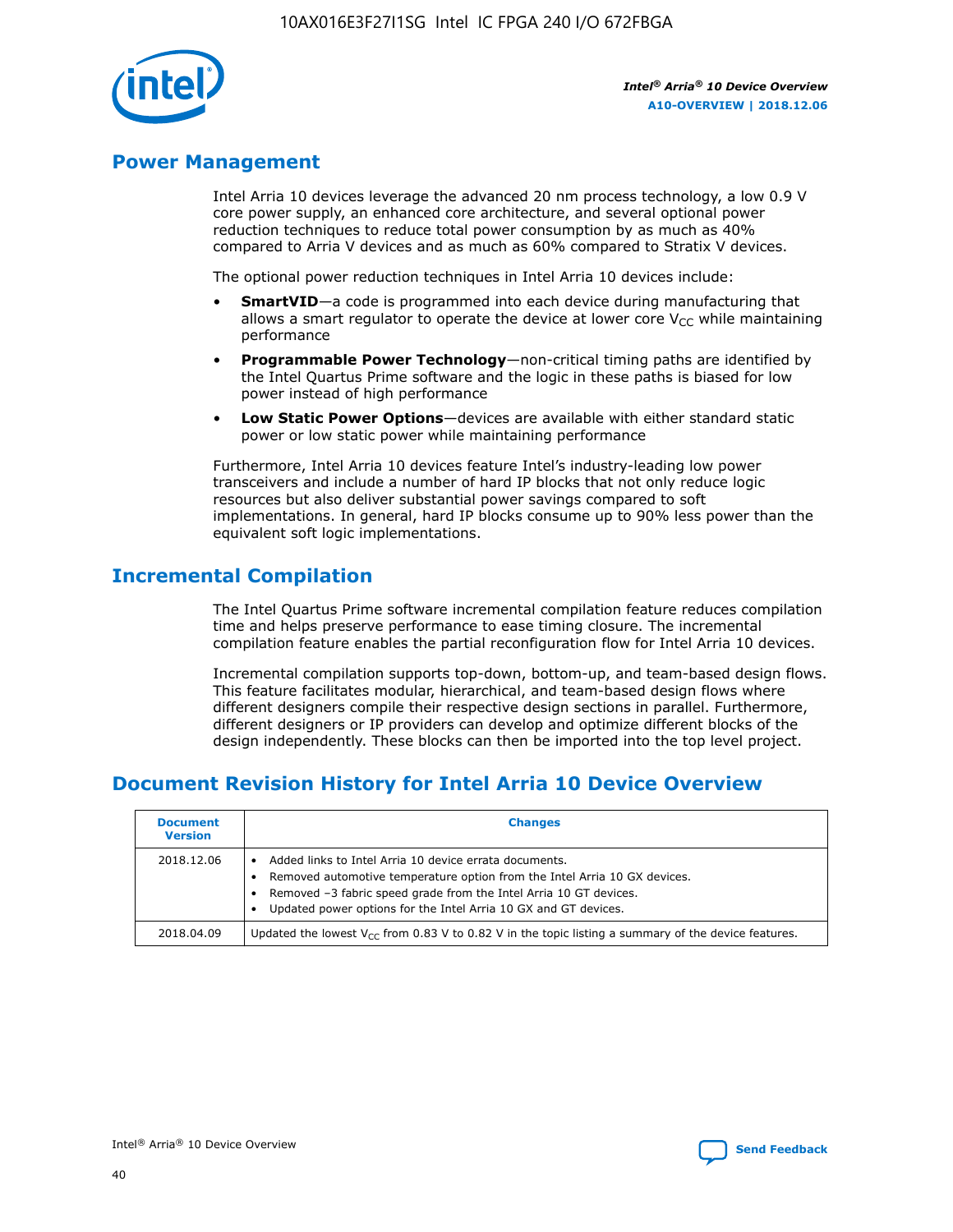F

 $\mathsf{r}$ 



| January 2018<br>Updated the maximum data rate for HPS (Intel Arria 10 SX devices<br>2018.01.17<br>external memory interface DDR3 controller from 2,166 Mbps to 2,133<br>Mbps.<br>$\bullet$<br>+ SRAM to 633 MHz in Memory Standards Supported by the Soft<br>Memory Controller table.<br>Updated transceiver backplane capability to 12.5 Gbps.<br>$\bullet$<br>Removed transceiver speed grade 5 in Sample Ordering Core and<br>Available Options for Intel Arria 10 GX Devices figure.<br>Available Options for Intel Arria 10 GT Devices figure.<br>Updated short reach transceiver rate for Intel Arria 10 GT devices to<br>$\bullet$<br>25.8 Gbps.<br>Removed On-Die Instrumentation - EyeQ and Jitter Margin Tool<br>table.<br>2017.09.20<br>September 2017<br>1,333 MHz/2,666 Mbps to 1,200 MHz/2,400 Mbps.<br>July 2017<br>2017.07.13<br>Corrected the automotive temperature range in the figure showing the<br>available options for the Intel Arria 10 GX devices from "-40°C to 100°C"<br>to "-40°C to 125°C".<br>July 2017<br>2017.07.06<br>Added automotive temperature option to Intel Arria 10 GX device family.<br>2017.05.08<br>Corrected protocol names with "1588" to "IEEE 1588v2".<br>May 2017<br>$\bullet$<br>Updated the vertical migration table to remove vertical migration<br>$\bullet$<br>between Intel Arria 10 GX and Intel Arria 10 SX device variants.<br>Removed all "Preliminary" marks.<br>2017.03.15<br>March 2017<br>Removed the topic about migration from Intel Arria 10 to Intel Stratix<br>10 devices.<br>Rebranded as Intel.<br>$\bullet$<br>October 2016<br>2016.10.31<br>Removed package F36 from Intel Arria 10 GX devices.<br>$\bullet$<br>Updated Intel Arria 10 GT sample ordering code and maximum GX<br>$\bullet$<br>transceiver count. Intel Arria 10 GT devices are available only in the<br>SF45 package option with a maximum of 72 transceivers.<br>May 2016<br>2016.05.02<br>Updated the FPGA Configuration and HPS Booting topic.<br>Remove $V_{CC}$ PowerManager from the Summary of Features, Power<br>Management and Arria 10 Device Variants and packages topics. This<br>feature is no longer supported in Arria 10 devices.<br>Removed LPDDR3 from the Memory Standards Supported by the HPS<br>Hard Memory Controller table in the Memory Standards Supported by<br>Intel Arria 10 Devices topic. This standard is only supported by the<br>FPGA.<br>Removed transceiver speed grade 5 from the Device Variants and<br>Packages topic for Arria 10 GX and SX devices.<br>Changed the maximum Arria 10 GT datarate to 25.8 Gbps and the<br>February 2016<br>2016.02.11<br>minimum datarate to 1 Gbps globally.<br>Revised the state for Core clock networks in the Summary of Features<br>$\bullet$<br>topic.<br>• Changed the transceiver parameters in the "Summary of Features for<br>Arria 10 Devices" table.<br>for Arria 10 GT Devices" table.<br>• Changed the package availability for GT devices in the "Package Plan<br>for Arria 10 GT Devices" table.<br>Changed the package configurations for GT devices in the "Migration"<br>Capability Across Arria 10 Product Lines" figure. | <b>Date</b> | <b>Version</b> | <b>Changes</b>                                                                                                                                                                                                                                                                               |
|----------------------------------------------------------------------------------------------------------------------------------------------------------------------------------------------------------------------------------------------------------------------------------------------------------------------------------------------------------------------------------------------------------------------------------------------------------------------------------------------------------------------------------------------------------------------------------------------------------------------------------------------------------------------------------------------------------------------------------------------------------------------------------------------------------------------------------------------------------------------------------------------------------------------------------------------------------------------------------------------------------------------------------------------------------------------------------------------------------------------------------------------------------------------------------------------------------------------------------------------------------------------------------------------------------------------------------------------------------------------------------------------------------------------------------------------------------------------------------------------------------------------------------------------------------------------------------------------------------------------------------------------------------------------------------------------------------------------------------------------------------------------------------------------------------------------------------------------------------------------------------------------------------------------------------------------------------------------------------------------------------------------------------------------------------------------------------------------------------------------------------------------------------------------------------------------------------------------------------------------------------------------------------------------------------------------------------------------------------------------------------------------------------------------------------------------------------------------------------------------------------------------------------------------------------------------------------------------------------------------------------------------------------------------------------------------------------------------------------------------------------------------------------------------------------------------------------------------------------------------------------------------------------------------------------------------------------------------------------------------------------------------------------------------------------------------------------------------------------------------------------------------------------------|-------------|----------------|----------------------------------------------------------------------------------------------------------------------------------------------------------------------------------------------------------------------------------------------------------------------------------------------|
|                                                                                                                                                                                                                                                                                                                                                                                                                                                                                                                                                                                                                                                                                                                                                                                                                                                                                                                                                                                                                                                                                                                                                                                                                                                                                                                                                                                                                                                                                                                                                                                                                                                                                                                                                                                                                                                                                                                                                                                                                                                                                                                                                                                                                                                                                                                                                                                                                                                                                                                                                                                                                                                                                                                                                                                                                                                                                                                                                                                                                                                                                                                                                                |             |                | Updated maximum frequency supported for half rate QDRII and QDRII<br>Removed package code 40, low static power, SmartVID, industrial, and<br>military operating temperature support from Sample Ordering Core and<br>support from PMA Features of the Transceivers in Intel Arria 10 Devices |
|                                                                                                                                                                                                                                                                                                                                                                                                                                                                                                                                                                                                                                                                                                                                                                                                                                                                                                                                                                                                                                                                                                                                                                                                                                                                                                                                                                                                                                                                                                                                                                                                                                                                                                                                                                                                                                                                                                                                                                                                                                                                                                                                                                                                                                                                                                                                                                                                                                                                                                                                                                                                                                                                                                                                                                                                                                                                                                                                                                                                                                                                                                                                                                |             |                | Updated the maximum speed of the DDR4 external memory interface from                                                                                                                                                                                                                         |
|                                                                                                                                                                                                                                                                                                                                                                                                                                                                                                                                                                                                                                                                                                                                                                                                                                                                                                                                                                                                                                                                                                                                                                                                                                                                                                                                                                                                                                                                                                                                                                                                                                                                                                                                                                                                                                                                                                                                                                                                                                                                                                                                                                                                                                                                                                                                                                                                                                                                                                                                                                                                                                                                                                                                                                                                                                                                                                                                                                                                                                                                                                                                                                |             |                |                                                                                                                                                                                                                                                                                              |
|                                                                                                                                                                                                                                                                                                                                                                                                                                                                                                                                                                                                                                                                                                                                                                                                                                                                                                                                                                                                                                                                                                                                                                                                                                                                                                                                                                                                                                                                                                                                                                                                                                                                                                                                                                                                                                                                                                                                                                                                                                                                                                                                                                                                                                                                                                                                                                                                                                                                                                                                                                                                                                                                                                                                                                                                                                                                                                                                                                                                                                                                                                                                                                |             |                |                                                                                                                                                                                                                                                                                              |
|                                                                                                                                                                                                                                                                                                                                                                                                                                                                                                                                                                                                                                                                                                                                                                                                                                                                                                                                                                                                                                                                                                                                                                                                                                                                                                                                                                                                                                                                                                                                                                                                                                                                                                                                                                                                                                                                                                                                                                                                                                                                                                                                                                                                                                                                                                                                                                                                                                                                                                                                                                                                                                                                                                                                                                                                                                                                                                                                                                                                                                                                                                                                                                |             |                |                                                                                                                                                                                                                                                                                              |
|                                                                                                                                                                                                                                                                                                                                                                                                                                                                                                                                                                                                                                                                                                                                                                                                                                                                                                                                                                                                                                                                                                                                                                                                                                                                                                                                                                                                                                                                                                                                                                                                                                                                                                                                                                                                                                                                                                                                                                                                                                                                                                                                                                                                                                                                                                                                                                                                                                                                                                                                                                                                                                                                                                                                                                                                                                                                                                                                                                                                                                                                                                                                                                |             |                |                                                                                                                                                                                                                                                                                              |
|                                                                                                                                                                                                                                                                                                                                                                                                                                                                                                                                                                                                                                                                                                                                                                                                                                                                                                                                                                                                                                                                                                                                                                                                                                                                                                                                                                                                                                                                                                                                                                                                                                                                                                                                                                                                                                                                                                                                                                                                                                                                                                                                                                                                                                                                                                                                                                                                                                                                                                                                                                                                                                                                                                                                                                                                                                                                                                                                                                                                                                                                                                                                                                |             |                |                                                                                                                                                                                                                                                                                              |
|                                                                                                                                                                                                                                                                                                                                                                                                                                                                                                                                                                                                                                                                                                                                                                                                                                                                                                                                                                                                                                                                                                                                                                                                                                                                                                                                                                                                                                                                                                                                                                                                                                                                                                                                                                                                                                                                                                                                                                                                                                                                                                                                                                                                                                                                                                                                                                                                                                                                                                                                                                                                                                                                                                                                                                                                                                                                                                                                                                                                                                                                                                                                                                |             |                |                                                                                                                                                                                                                                                                                              |
|                                                                                                                                                                                                                                                                                                                                                                                                                                                                                                                                                                                                                                                                                                                                                                                                                                                                                                                                                                                                                                                                                                                                                                                                                                                                                                                                                                                                                                                                                                                                                                                                                                                                                                                                                                                                                                                                                                                                                                                                                                                                                                                                                                                                                                                                                                                                                                                                                                                                                                                                                                                                                                                                                                                                                                                                                                                                                                                                                                                                                                                                                                                                                                |             |                | Changed the transceiver parameters in the "Maximum Resource Counts"<br>continued                                                                                                                                                                                                             |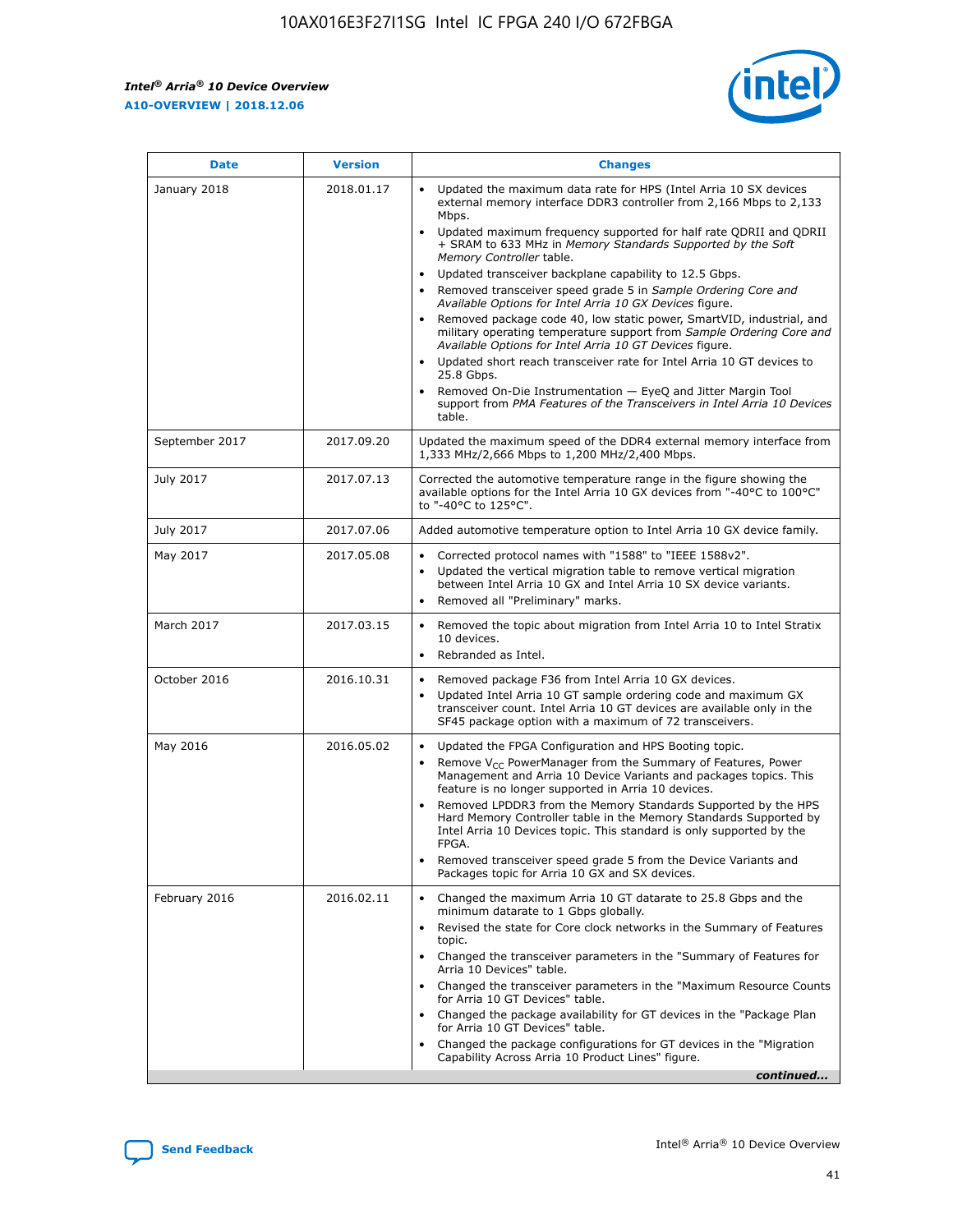

| <b>Date</b>   | <b>Version</b> | <b>Changes</b>                                                                                                                                                                   |
|---------------|----------------|----------------------------------------------------------------------------------------------------------------------------------------------------------------------------------|
|               |                | • Changed transceiver parameters in the "Low Power Serial Transceivers"<br>section.                                                                                              |
|               |                | • Changed the transceiver descriptions in the "Device Variants for the<br>Arria 10 Device Family" table.                                                                         |
|               |                | Changed the "Sample Ordering Code and Available Options for Arria 10<br>GT Devices" figure.                                                                                      |
|               |                | Changed the datarates for GT devices in the "PMA Features" section.                                                                                                              |
|               |                | Changed the datarates for GT devices in the "PCS Features" section.<br>$\bullet$                                                                                                 |
| December 2015 | 2015.12.14     | Updated the number of M20K memory blocks for Arria 10 GX 660 from<br>$\bullet$<br>2133 to 2131 and corrected the total RAM bit from 48,448 Kb to<br>48,408 Kb.                   |
|               |                | Corrected the number of DSP blocks for Arria 10 GX 660 from 1688 to<br>$\bullet$<br>1687 in the table listing floating-point arithmetic resources.                               |
| November 2015 | 2015.11.02     | Updated the maximum resources for Arria 10 GX 220, GX 320, GX 480,<br>$\bullet$<br>GX 660, SX 220, SX 320, SX 480, and SX 660.                                                   |
|               |                | Updated resource count for Arria 10 GX 320, GX 480, GX 660, SX 320,<br>$\bullet$<br>SX 480, a SX 660 devices in Number of Multipliers in Intel Arria 10<br><b>Devices</b> table. |
|               |                | Updated the available options for Arria 10 GX, GT, and SX.<br>$\bullet$                                                                                                          |
|               |                | Changed instances of Quartus II to Quartus Prime.<br>$\bullet$                                                                                                                   |
| June 2015     | 2015.06.15     | Corrected label for Intel Arria 10 GT product lines in the vertical migration<br>figure.                                                                                         |
| May 2015      | 2015.05.15     | Corrected the DDR3 half rate and quarter rate maximum frequencies in the<br>table that lists the memory standards supported by the Intel Arria 10 hard<br>memory controller.     |
| May 2015      | 2015.05.04     | • Added support for 13.5G JESD204b in the Summary of Features table.<br>• Added a link to Arria 10 GT Channel Usage in the Arria 10 GT Package<br>Plan topic.                    |
|               |                | • Added a note to the table, Maximum Resource Counts for Arria 10 GT<br>devices.                                                                                                 |
|               |                | Updated the power requirements of the transceivers in the Low Power<br>Serial Transceivers topic.                                                                                |
| January 2015  | 2015.01.23     | • Added floating point arithmetic features in the Summary of Features<br>table.                                                                                                  |
|               |                | • Updated the total embedded memory from 38.38 megabits (Mb) to<br>65.6 Mb.                                                                                                      |
|               |                | • Updated the table that lists the memory standards supported by Intel<br>Arria 10 devices.                                                                                      |
|               |                | Removed support for DDR3U, LPDDR3 SDRAM, RLDRAM 2, and DDR2.                                                                                                                     |
|               |                | Moved RLDRAM 3 support from hard memory controller to soft memory<br>controller. RLDRAM 3 support uses hard PHY with soft memory<br>controller.                                  |
|               |                | Added soft memory controller support for QDR IV.                                                                                                                                 |
|               |                | Updated the maximum resource count table to include the number of<br>hard memory controllers available in each device variant.                                                   |
|               |                | Updated the transceiver PCS data rate from 12.5 Gbps to 12 Gbps.<br>$\bullet$                                                                                                    |
|               |                | Updated the max clock rate of PS, FPP x8, FPP x16, and Configuration<br>via HPS from 125 MHz to 100 MHz.                                                                         |
|               |                | Added a feature for fractional synthesis PLLs: PLL cascading.                                                                                                                    |
|               |                | Updated the HPS programmable general-purpose I/Os from 54 to 62.                                                                                                                 |
|               |                | continued                                                                                                                                                                        |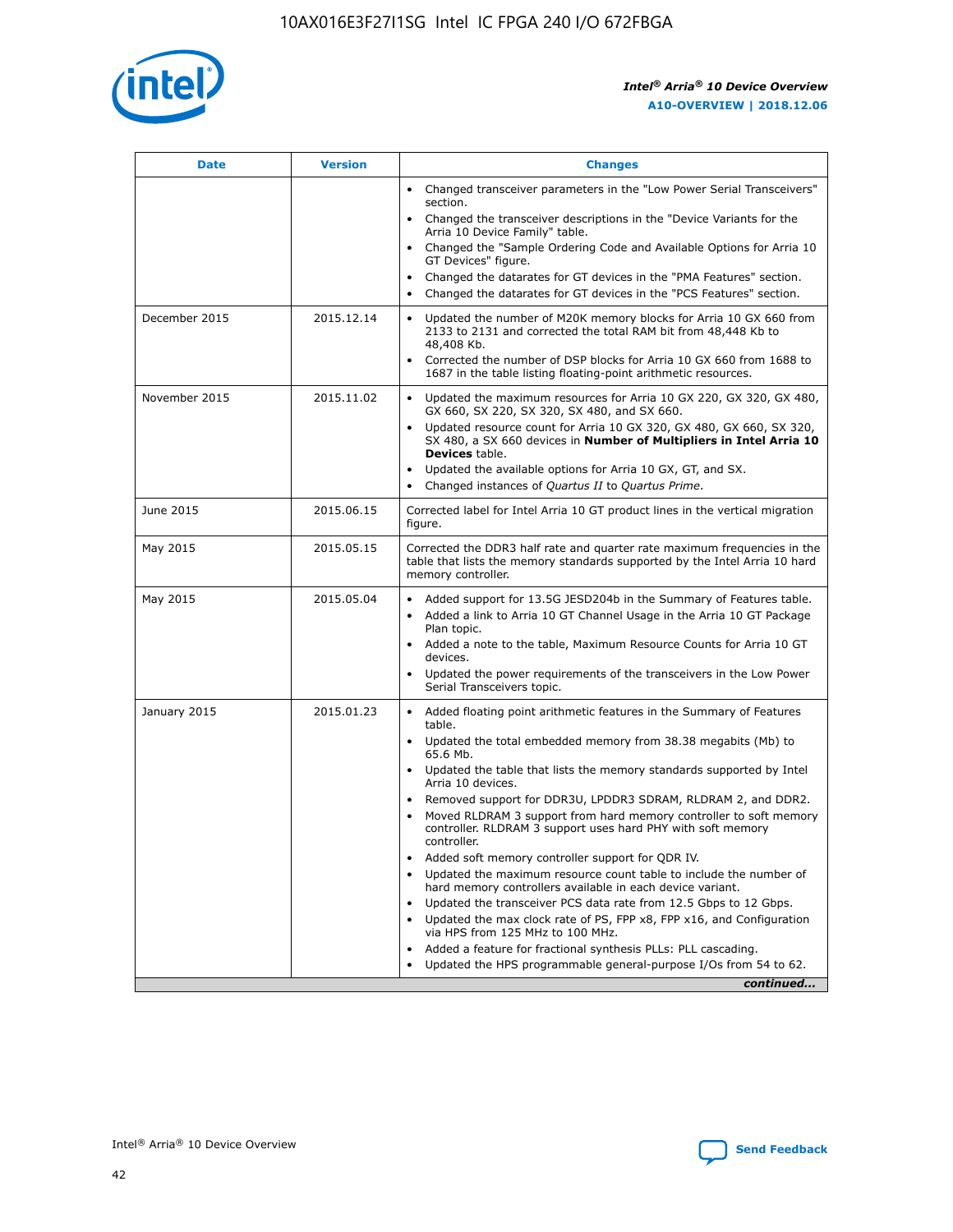

| <b>Date</b>    | <b>Version</b> | <b>Changes</b>                                                                                                                                                                                                                                                                                                                                                                                                                                                                                                                                                   |
|----------------|----------------|------------------------------------------------------------------------------------------------------------------------------------------------------------------------------------------------------------------------------------------------------------------------------------------------------------------------------------------------------------------------------------------------------------------------------------------------------------------------------------------------------------------------------------------------------------------|
| September 2014 | 2014.09.30     | Corrected the 3 V I/O and LVDS I/O counts for F35 and F36 packages<br>$\bullet$<br>of Arria 10 GX.<br>Corrected the 3 V I/O, LVDS I/O, and transceiver counts for the NF40<br>$\bullet$<br>package of the Arria GX 570 and 660.<br>Removed 3 V I/O, LVDS I/O, and transceiver counts for the NF40<br>$\bullet$<br>package of the Arria GX 900 and 1150. The NF40 package is not<br>available for Arria 10 GX 900 and 1150.                                                                                                                                       |
| August 2014    | 2014.08.18     | Updated Memory (Kb) M20K maximum resources for Arria 10 GX 660<br>$\bullet$<br>devices from 42,660 to 42,620.<br>Added GPIO columns consisting of LVDS I/O Bank and 3V I/O Bank in<br>$\bullet$<br>the Package Plan table.<br>Added how to use memory interface clock frequency higher than 533<br>$\bullet$<br>MHz in the I/O vertical migration.<br>Added information to clarify that RLDRAM3 support uses hard PHY with<br>$\bullet$<br>soft memory controller.<br>Added variable precision DSP blocks support for floating-point<br>$\bullet$<br>arithmetic. |
| June 2014      | 2014.06.19     | Updated number of dedicated I/Os in the HPS block to 17.                                                                                                                                                                                                                                                                                                                                                                                                                                                                                                         |
| February 2014  | 2014.02.21     | Updated transceiver speed grade options for GT devices in Figure 2.                                                                                                                                                                                                                                                                                                                                                                                                                                                                                              |
| February 2014  | 2014.02.06     | Updated data rate for Arria 10 GT devices from 28.1 Gbps to 28.3 Gbps.                                                                                                                                                                                                                                                                                                                                                                                                                                                                                           |
| December 2013  | 2013.12.10     | Updated the HPS memory standards support from LPDDR2 to LPDDR3.<br>$\bullet$<br>Updated HPS block diagram to include dedicated HPS I/O and FPGA<br>$\bullet$<br>Configuration blocks as well as repositioned SD/SDIO/MMC, DMA, SPI<br>and NAND Flash with ECC blocks.                                                                                                                                                                                                                                                                                            |
| December 2013  | 2013.12.02     | Initial release.                                                                                                                                                                                                                                                                                                                                                                                                                                                                                                                                                 |